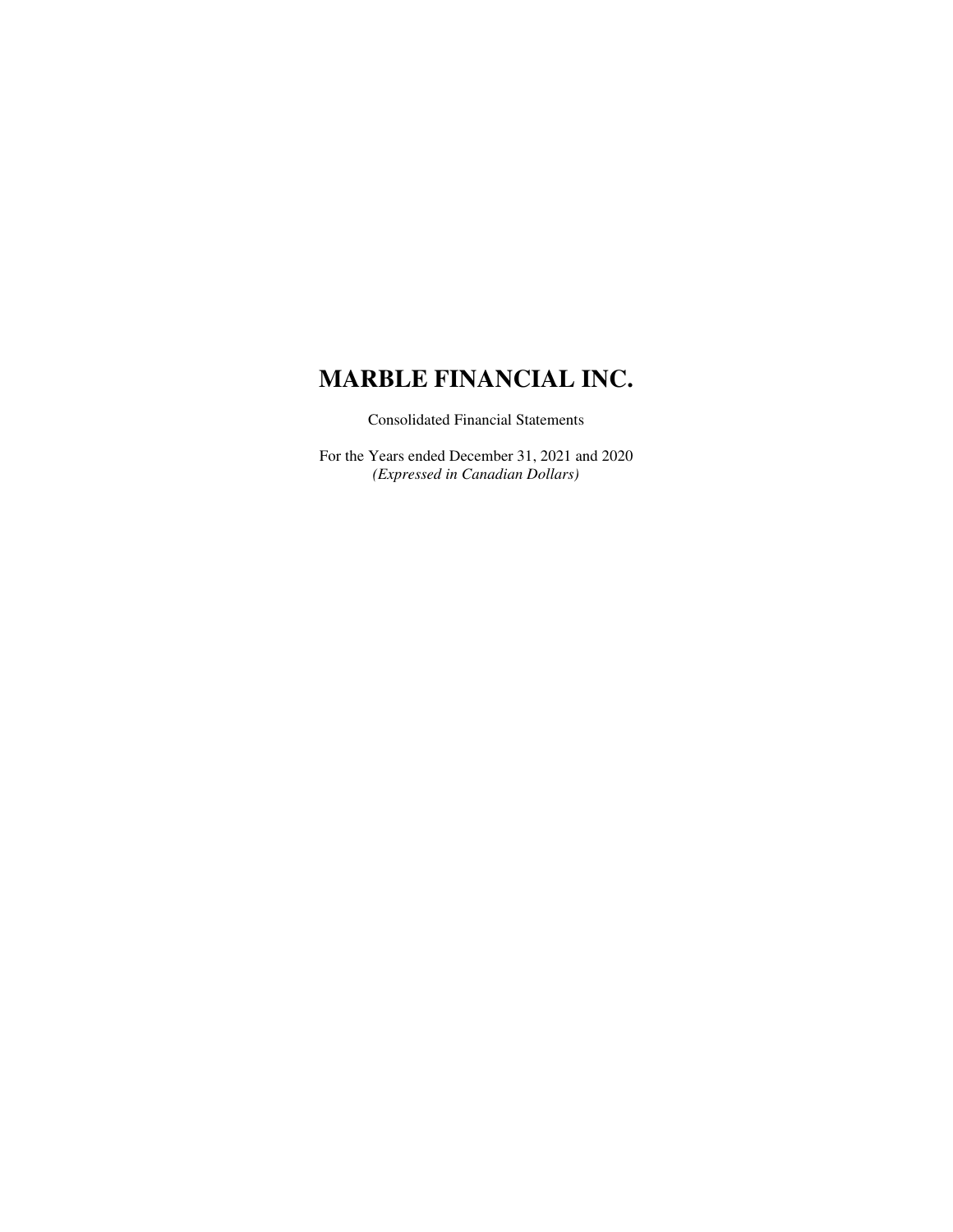

# **INDEPENDENT AUDITOR'S REPORT**

To the Shareholders of Marble Financial Inc.

# **Opinion**

We have audited the consolidated financial statements of Marble Financial Inc. (the "Company"), which comprise the consolidated statements of financial position as at December 31, 2021 and 2020, the consolidated statements of loss and comprehensive loss, changes in shareholders' deficiency and cash flows for the years then ended, and notes to the consolidated financial statements, including a summary of significant accounting policies.

In our opinion, the accompanying consolidated financial statements present fairly, in all material respects, the financial position of the Company as at December 31, 2021 and 2020, and its financial performance and its cash flows for the years then ended in accordance with International Financial Reporting Standards.

# **Basis for Opinion**

We conducted our audit in accordance with Canadian generally accepted auditing standards. Our responsibilities under those standards are further described in the *Auditor's Responsibilities for the Audit of the Consolidated Financial Statements* section of our report. We are independent of the Company in accordance with the ethical requirements that are relevant to our audit of the consolidated financial statements in Canada, and we have fulfilled our other ethical responsibilities in accordance with these requirements. We believe that the audit evidence we have obtained is sufficient and appropriate to provide a basis for our opinion.

# **Material Uncertainty Related to Going Concern**

We draw attention to Note 1 in the consolidated financial statements, which indicates that the Company had a working capital deficit of \$3,920,636 and a shareholders' deficiency of \$2,187,901 as at December 31, 2021. These events or conditions, along with other matters as set forth in Note 1 to the consolidated financial statements, indicate that a material uncertainty exists that may cast significant doubt on the Company's ability to continue as a going concern. Our opinion is not modified in respect of this matter.

# **Other Information**

Management is responsible for the other information. The other information comprises the Management Discussion & Analysis for the year ended December 31, 2021, but does not include the consolidated financial statements and our auditor's report thereon.

Our opinion on the consolidated financial statements does not cover the other information and we do not express any form of assurance conclusion thereon.

In connection with our audit of the consolidated financial statements, our responsibility is to read the other information and, in doing so, consider whether the other information is materially inconsistent with the consolidated financial statements or our knowledge obtained in the audit or otherwise appears to be materially misstated. If, based on the work we have performed, we conclude that there is a material misstatement of this other information, we are required to report that fact. We have nothing to report in this regard.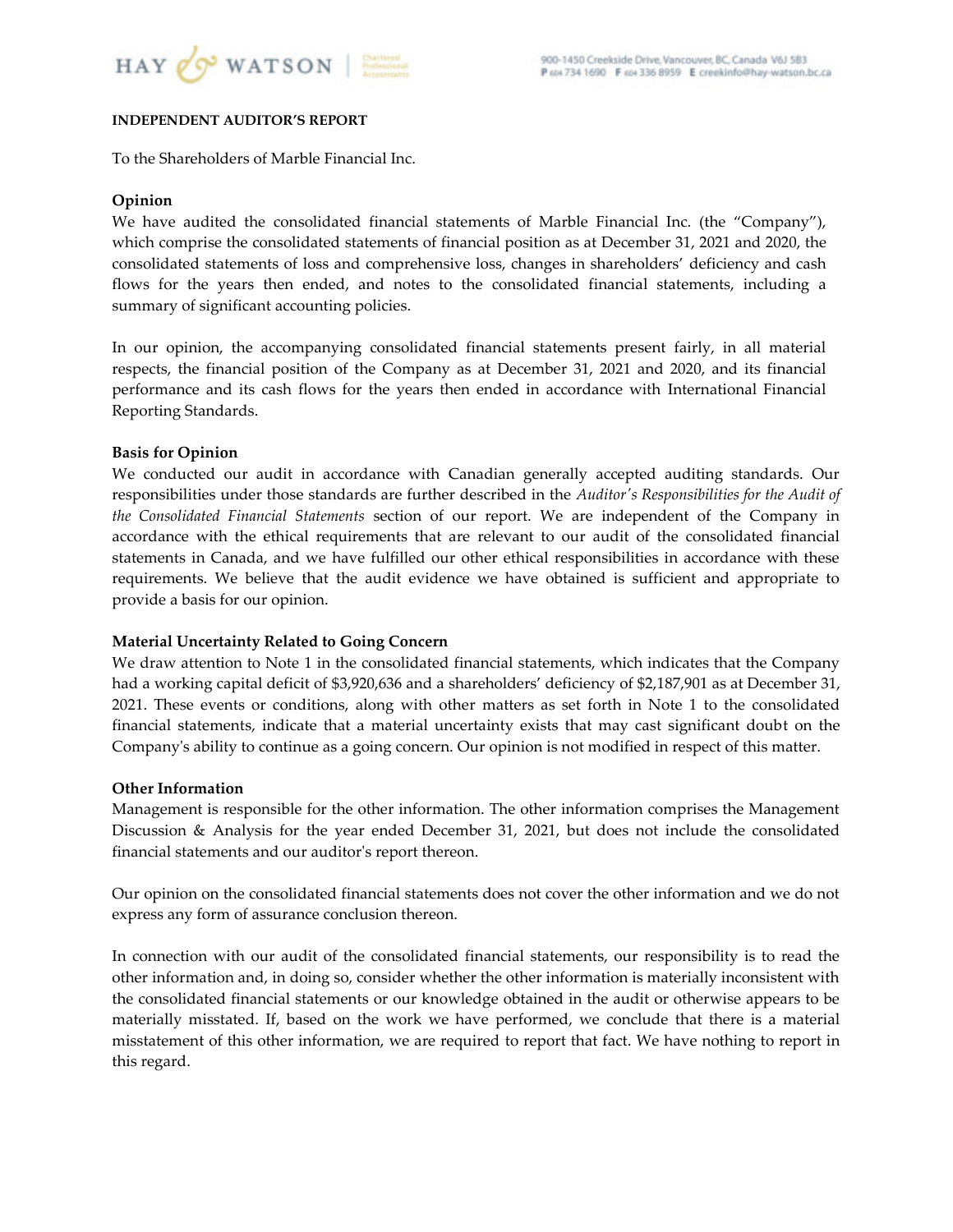# **Responsibilities of Management and Those Charged with Governance for the Consolidated Financial Statements**

Management is responsible for the preparation and fair presentation of the consolidated financial statements in accordance with International Financial Reporting Standards, and for such internal control as management determines is necessary to enable the preparation of consolidated financial statements that are free from material misstatement, whether due to fraud or error.

In preparing the consolidated financial statements, management is responsible for assessing the Company's ability to continue as a going concern, disclosing, as applicable, matters related to going concern and using the going concern basis of accounting unless management either intends to liquidate the Company or to cease operations, or has no realistic alternative but to do so.

Those charged with governance are responsible for overseeing the Company's financial reporting process.

# **Auditor's Responsibilities for the Audit of the Consolidated Financial Statements**

Our objectives are to obtain reasonable assurance about whether the consolidated financial statements as a whole are free from material misstatement, whether due to fraud or error, and to issue an auditor's report that includes our opinion. Reasonable assurance is a high level of assurance, but is not a guarantee that an audit conducted in accordance with Canadian generally accepted auditing standards will always detect a material misstatement when it exists. Misstatements can arise from fraud or error and are considered material if, individually or in the aggregate, they could reasonably be expected to influence the economic decisions of users taken on the basis of these consolidated financial statements.

As part of an audit in accordance with Canadian generally accepted auditing standards, we exercise professional judgment and maintain professional skepticism throughout the audit. We also:

- Identify and assess the risks of material misstatement of the consolidated financial statements, whether due to fraud or error, design and perform audit procedures responsive to those risks, and obtain audit evidence that is sufficient and appropriate to provide a basis for our opinion. The risk of not detecting a material misstatement resulting from fraud is higher than for one resulting from error, as fraud may involve collusion, forgery, intentional omissions, misrepresentations, or the override of internal control.
- Obtain an understanding of internal control relevant to the audit in order to design audit procedures that are appropriate in the circumstances, but not for the purpose of expressing an opinion on the effectiveness of the Company's internal control.
- Evaluate the appropriateness of accounting policies used and the reasonableness of accounting estimates and related disclosures made by management.
- Conclude on the appropriateness of management's use of the going concern basis of accounting and, based on the audit evidence obtained, whether a material uncertainty exists related to events or conditions that may cast significant doubt on the Company's ability to continue as a going concern. If we conclude that a material uncertainty exists, we are required to draw attention in our auditor's report to the related disclosures in the consolidated financial statements or, if such disclosures are inadequate, to modify our opinion. Our conclusions are based on the audit evidence obtained up to the date of our auditor's report. However, future events or conditions may cause the Company to cease to continue as a going concern.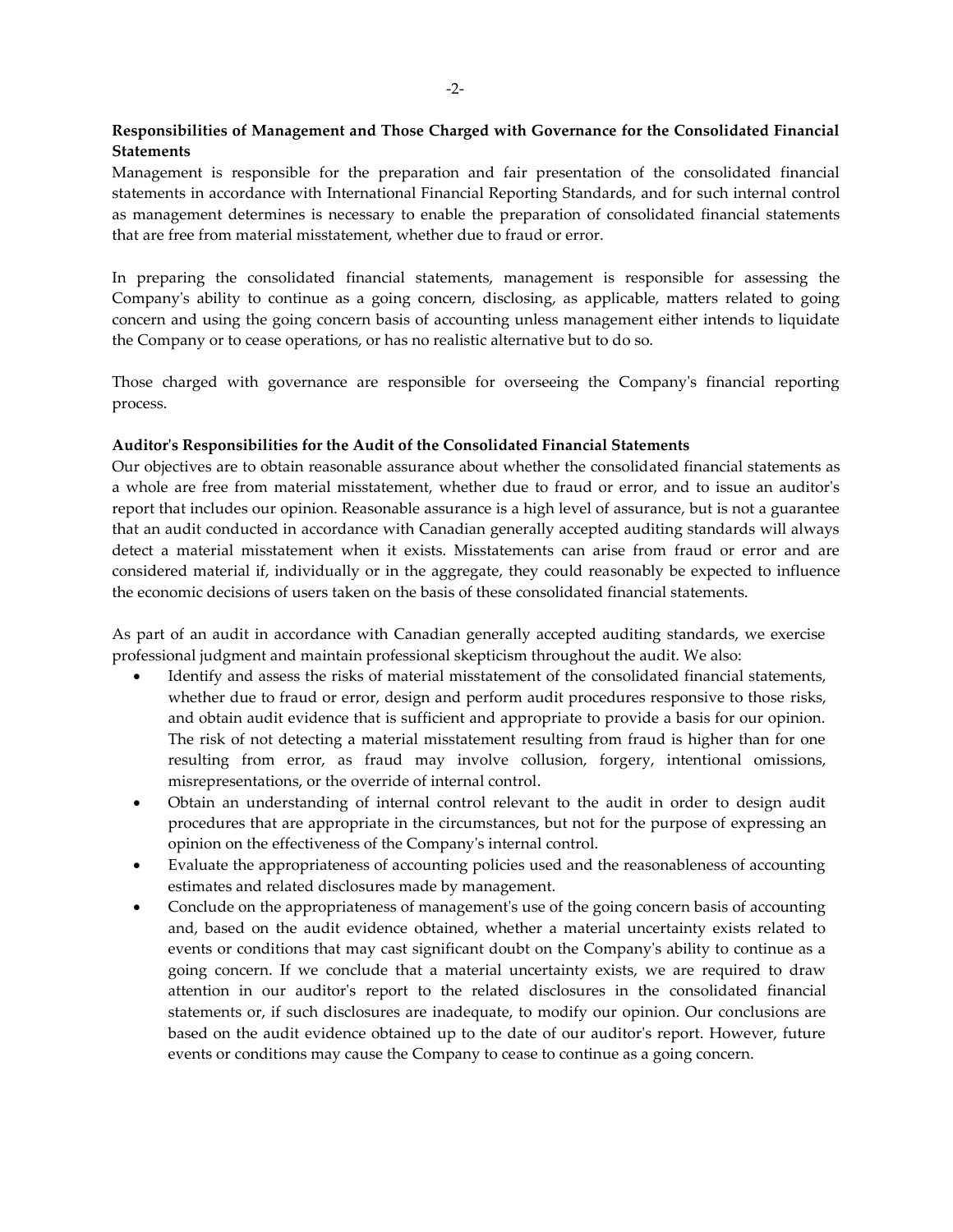- Evaluate the overall presentation, structure and content of the consolidated financial statements, including the disclosures, and whether the consolidated financial statements represent the underlying transactions and events in a manner that achieves fair presentation.
- Obtain sufficient appropriate audit evidence regarding the financial information of the entities or business activities within the Company to express an opinion on the consolidated financial statements. We are responsible for the direction, supervision and performance of the Company audit. We remain solely responsible for our audit opinion.

We communicate with those charged with governance regarding, among other matters, the planned scope and timing of the audit and significant audit findings, including any significant deficiencies in internal control that we identify during our audit.

We also provide those charged with governance with a statement that we have complied with relevant ethical requirements regarding independence, and to communicate with them all relationships and other matters that may reasonably be thought to bear on our independence, and where applicable, related safeguards.

The engagement partner on the audit resulting in this independent auditor's report is Essop Mia.

thy +Watsou

Chartered Professional Accountants Vancouver, BC, Canada April 28, 2022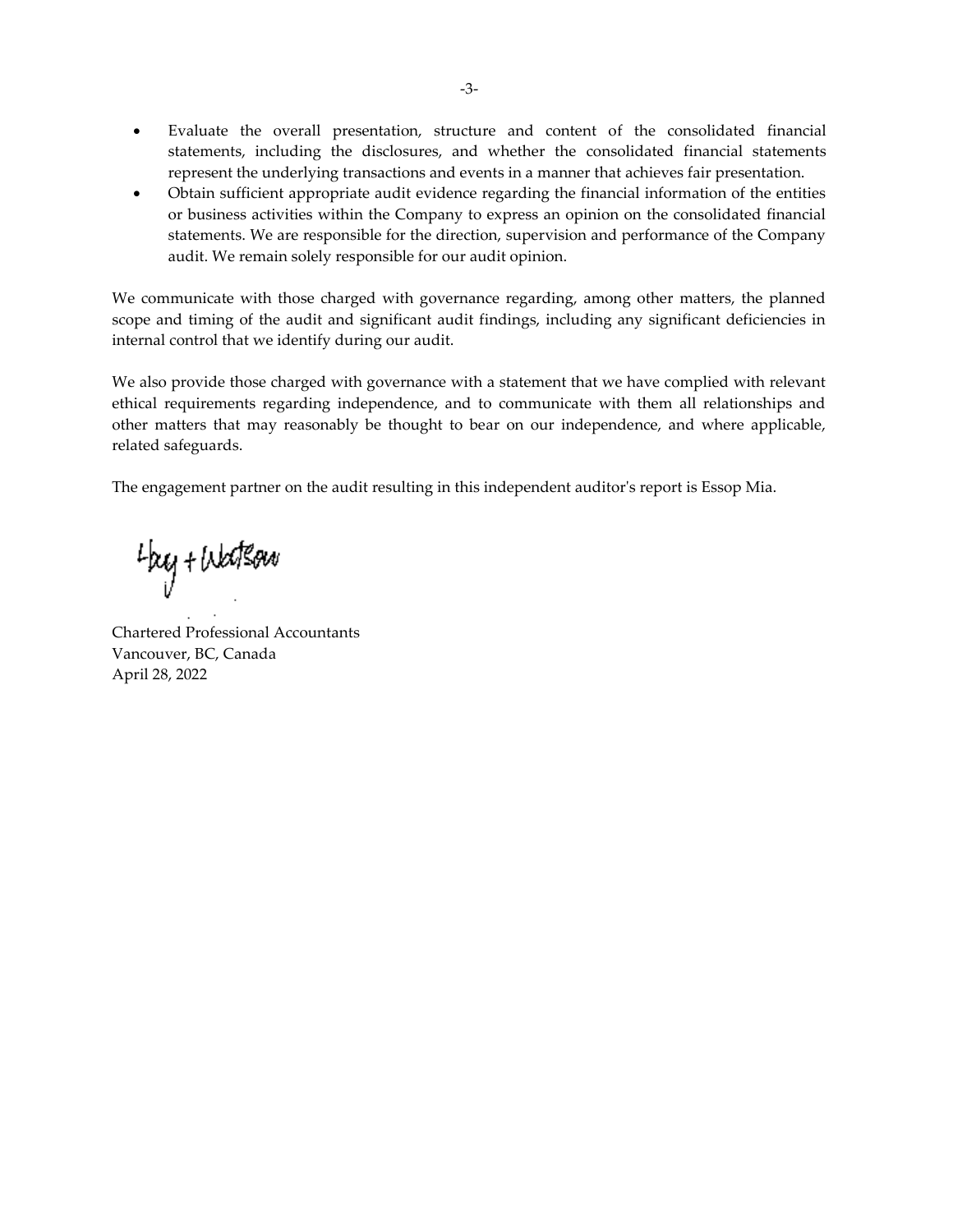# Consolidated Statements of Financial Position

(Presented in Canadian Dollars)

|                                                        | December 31,    | December 31,    |
|--------------------------------------------------------|-----------------|-----------------|
| AS AT                                                  | 2021            | 2020            |
| <b>ASSETS</b>                                          |                 |                 |
| <b>Current assets</b>                                  |                 |                 |
| Cash                                                   | \$<br>1,106,678 | \$<br>1,326,253 |
| Accounts receivable                                    | 90,128          | 571             |
| Interest receivable (Note 6)                           | 66,456          | 36,034          |
| Loans receivable – current (Note $6$ )                 | 461,565         | 794,643         |
| Prepaid expenses                                       | 72,919          | 69,833          |
| Investment in sublease (Note 13)                       | 110,795         |                 |
|                                                        | 1,908,541       | 2,227,334       |
| <b>Loans receivable</b> (Note 6)                       | 772,940         | 1,427,201       |
| Furniture, equipment, and right-of-use assets (Note 7) | 30,333          | 290,399         |
| <b>Intangible assets (Note 8)</b>                      | 1,919,842       | 626,979         |
| Goodwill (Note 5)                                      | 1,399,824       |                 |
| <b>Total assets</b>                                    | 6,031,480       | 4,571,913       |
| <b>LIABILITIES AND SHAREHOLDERS' DEFICIENCY</b>        |                 |                 |
| <b>Current liabilities</b>                             |                 |                 |
| Accounts payable and accrued liabilities               | 812,728         | 522,038         |
| Interest payable                                       | 198,878         | 43,921          |
| Contingent earn-out provision (Note 5)                 | 390,000         |                 |
| Convertible debentures (Note 9)                        | 1,203,446       | 422,495         |
| Loans payable (Notes 4 and 10)                         | 95,164          | 25,164          |
| Unearned revenue                                       | 13,256          | 198,856         |
| Bonds payable – current (Note 12)                      | 3,380,475       | 1,977,869       |
| Lease liabilities (Note 13)                            | 125,230         | 177,271         |
|                                                        | 6,219,177       | 3,367,614       |
| <b>Contingent earn-out provision</b> (Note 5)          | 592,000         |                 |
| <b>Deferred income tax liability (Note 5)</b>          | 386,432         |                 |
| Loans payable (Notes 4 and 10)                         | 20,375          | 85,539          |
| <b>Bonds payable</b> (Note 12)                         | 1,777,835       | 3,183,489       |
| Lease liabilities (Note 13)                            |                 | 123,172         |
| <b>Total liabilities</b>                               | 8,995,819       | 6,759,814       |
| <b>Shareholders' deficiency</b>                        |                 |                 |
| Share capital (Note 14)                                | 12,162,422      | 8,480,151       |
| Shares issuable (Note 14)                              | 67,800          |                 |
| Equity component of convertible debentures (Note 9)    | 115,338         | 27,347          |
| Reserves                                               | 983,738         | 542,565         |
| Accumulated deficit                                    | (16, 293, 637)  | (11, 237, 964)  |
| Total shareholders' deficiency                         | (2,964,339)     | (2,187,901)     |
|                                                        |                 |                 |
| Total liabilities and shareholders' deficiency         | \$<br>6,031,480 | \$<br>4,571,913 |

**Nature of operations** (Note 1); **Events after the reporting period** (Note 21); **Comparative figures** (Note 22) The accompanying notes are an integral part of these consolidated financial statements.

Approved on behalf of the Board of Directors on May 2, 2022

| $\sim$ $\sim$ $\sim$<br><br><br>------<br>wani<br>$_{l}$<br>__ | ) 1 r<br>. | $\sim$ $\sim$<br>Abbas<br>ın<br>,,,,,<br>" | $\sim$ + $\sim$ $\sim$<br>) 1 r<br>w. |
|----------------------------------------------------------------|------------|--------------------------------------------|---------------------------------------|
|                                                                |            |                                            |                                       |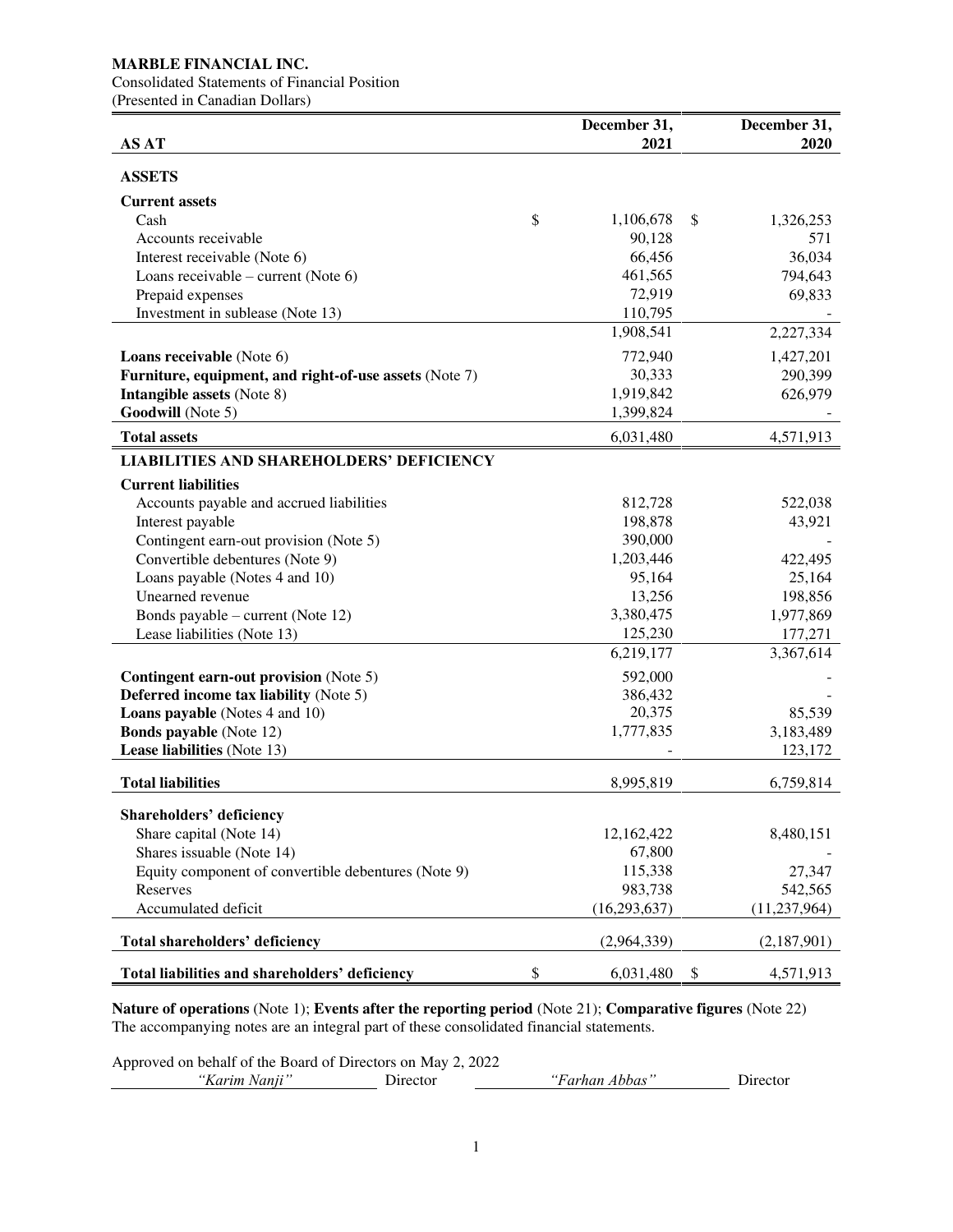Consolidated Statements of Loss and Comprehensive Loss (Presented in Canadian Dollars)

| For the years ended December 31,                                  | 2021                    | 2020          |
|-------------------------------------------------------------------|-------------------------|---------------|
| <b>Revenues</b>                                                   |                         |               |
| Loan interest revenue                                             | $\mathbb{S}$<br>651,661 | \$<br>877,834 |
| Verification fees                                                 | 417,639                 |               |
| Subscription fees                                                 | 250,326                 | 288,787       |
| Service fees and other                                            | 40,792                  | 79,095        |
| <b>Total revenues</b>                                             | 1,360,418               | 1,245,716     |
|                                                                   |                         |               |
| <b>Operating expenses</b>                                         |                         |               |
| Administration costs                                              | 1,001,486               | 845,960       |
| Amortization (Notes 7 and 8)                                      | 233,610                 | 252,447       |
| Bad debts expense and allowance for loan impairment               | 220,529                 | 269,946       |
| Consulting fees (Note 15)                                         | 797,310                 | 892,992       |
| Interest expense (Notes 9 and 12)                                 | 633,594                 | 537,600       |
| Investor relations                                                | 329,722                 | 68,156        |
| Marketing                                                         | 493,652                 | 210,723       |
| Salary and benefits (Note 15)                                     | 1,665,610               | 1,321,241     |
| Share based payments (Notes 14 and 15)                            | 481,820                 | 173,031       |
| Software and platform technology services                         | 408,071                 | 129,606       |
| Transfer agent and filing fees                                    | 43,644                  | 33,235        |
| <b>Total operating expenses</b>                                   | 6,309,048               | 4,734,937     |
|                                                                   |                         |               |
| Other income (expenses)                                           |                         |               |
| Accretion expense (Notes 9 and 13)                                | (91, 352)               | (61, 509)     |
| Loss on settlement of convertible debentures (Note 9)             | (22,036)                |               |
| Loss on recognition of sublease (Note 13)                         | (1,884)                 |               |
| Write-off of accounts payable                                     | 8,229                   |               |
| Total other income (expenses)                                     | (107, 043)              | (61,509)      |
| Net loss and comprehensive loss                                   | \$ (5,055,673)          | \$(3,550,730) |
| Basic and diluted loss per common share                           | \$<br>(0.06)            | \$<br>(0.06)  |
| Weighted average number of shares outstanding – basic and diluted | 77,718,956              | 56,901,673    |

The accompanying notes are an integral part of these consolidated financial statements.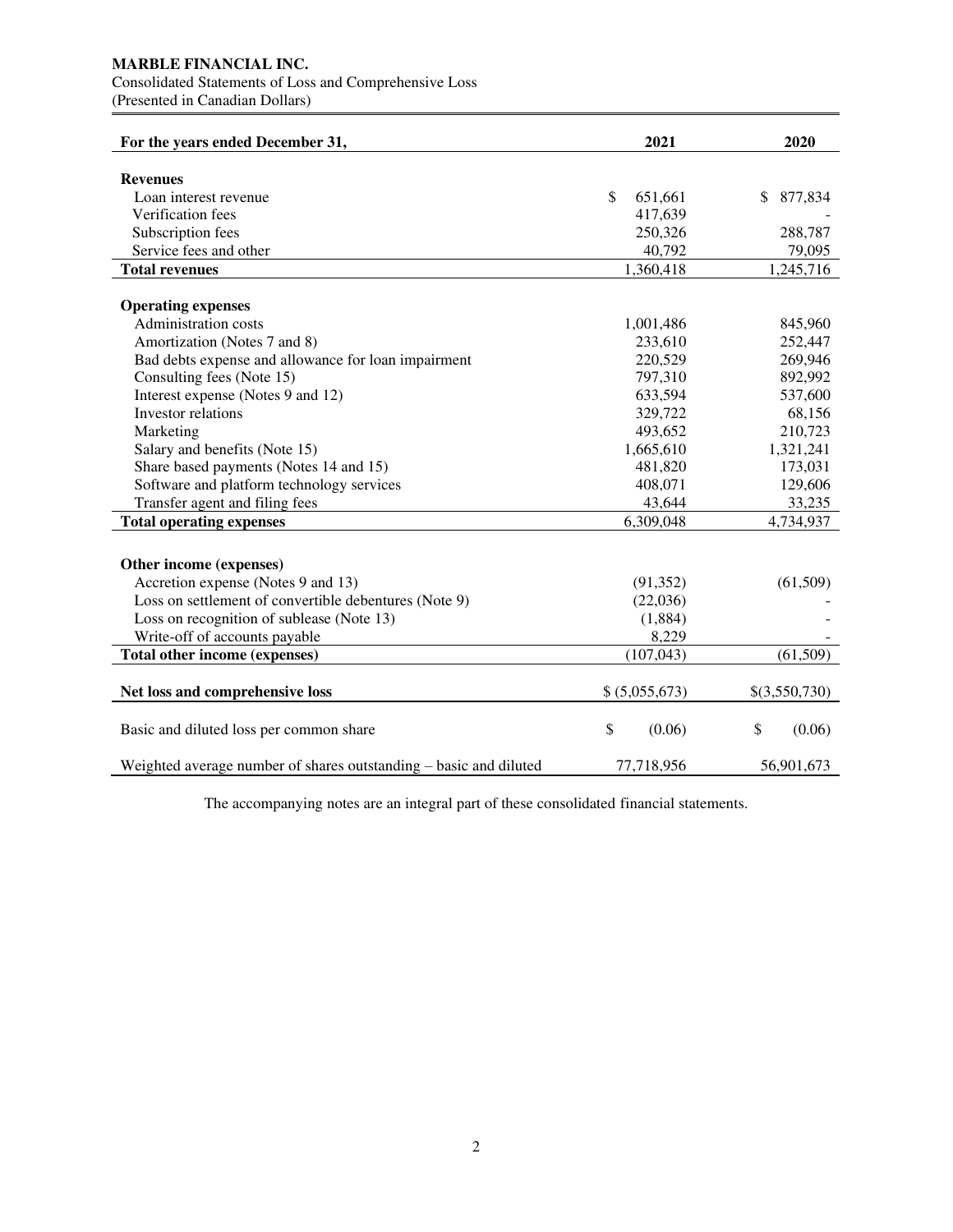Consolidated Statements of Changes in Shareholders' Deficiency (Presented in Canadian Dollars)

|                                                                                            | <b>Share Capital</b> |               |                           |                                                |                                                               |                |               |
|--------------------------------------------------------------------------------------------|----------------------|---------------|---------------------------|------------------------------------------------|---------------------------------------------------------------|----------------|---------------|
|                                                                                            | Number of<br>shares  | <b>Amount</b> | <b>Shares</b><br>issuable | <b>Stock option</b><br>and warrant<br>reserves | <b>Equity</b><br>component<br>of<br>convertible<br>debentures | <b>Deficit</b> | <b>Total</b>  |
| Balance, December 31, 2019                                                                 | 55,750,763           | 6,153,526     |                           | 373,754                                        |                                                               | (7,687,234)    | (1, 159, 954) |
| Shares issued under RSU plan                                                               | 75,000               | 12,375        |                           | (12,375)                                       |                                                               |                |               |
| Shares issued for private placement                                                        | 15,567,401           | 2,335,110     |                           |                                                |                                                               |                | 2,335,110     |
| Private placement costs - cash                                                             |                      | (12,705)      |                           |                                                |                                                               |                | (12,705)      |
| Private placement costs – agents' warrants                                                 |                      | (8, 155)      |                           | 8,155                                          |                                                               |                |               |
| Private placement costs – agents' units                                                    | 303,333              |               |                           |                                                |                                                               |                |               |
| Equity component of convertible debentures                                                 |                      |               |                           |                                                | 33,292                                                        |                | 33,292        |
| Convertible debenture redeemed                                                             |                      |               |                           |                                                | (5,945)                                                       |                | (5,945)       |
| Share-based payments                                                                       |                      |               | $\blacksquare$            | 173,031                                        |                                                               |                | 173,031       |
| Net loss for the year                                                                      |                      |               |                           |                                                |                                                               | (3,550,730)    | (3,550,730)   |
| Balance, December 31, 2020                                                                 | 71,696,497           | 8,480,151     | $\overline{a}$            | 542,565                                        | 27,347                                                        | (11, 237, 964) | (2,187,901)   |
| Shares issued under RSU plan (Note 14)                                                     | 325,000              | 58,125        |                           | (58, 125)                                      |                                                               |                |               |
| Shares issued for private placement (Note 14)                                              | 19,717,950           | 3,200,000     |                           |                                                |                                                               |                | 3,200,000     |
| Private placement costs $-\cosh(N_0)$<br>Private placement costs - agents' warrants        |                      | (6,300)       |                           |                                                |                                                               |                | (6,300)       |
| (Note14)                                                                                   |                      | (7, 837)      |                           | 7,837                                          |                                                               |                |               |
| Private placement costs – agents' units (Note 14)                                          | 306,530              |               |                           |                                                |                                                               |                |               |
| Convertible debenture redeemed (Note 9)                                                    | 1,533,333            | 521,333       |                           |                                                | (27, 347)                                                     |                | 493,986       |
| Shares issued for marketing campaign (Note 14)                                             | 40,843               | 16,950        |                           |                                                |                                                               |                | 16,950        |
| Shares issuable marketing campaign (Note 14)<br>Equity component of convertible debentures |                      |               | 67,800                    |                                                |                                                               |                | 67,800        |
| (Note 9)                                                                                   |                      |               |                           |                                                | 115,338                                                       |                | 115,338       |
| Debt issuance costs – agents' warrants (Note 9)                                            |                      |               |                           | 9,641                                          |                                                               |                | 9,641         |
| Shares cancelled (Note 14)                                                                 | (400,000)            | (100,000)     |                           |                                                |                                                               |                | (100,000)     |
| Share-based payments                                                                       |                      |               |                           | 481,820                                        |                                                               |                | 481,820       |
| Net loss for the year                                                                      |                      |               |                           |                                                |                                                               | (5,055,673)    | (5,055,673)   |
| Balance, December 31, 2021                                                                 | 93,220,153           | 12,162,422    | 67,800                    | 983,738                                        | 115,338                                                       | (16, 293, 637) | (2,964,339)   |

The accompanying notes are an integral part of these consolidated financial statements.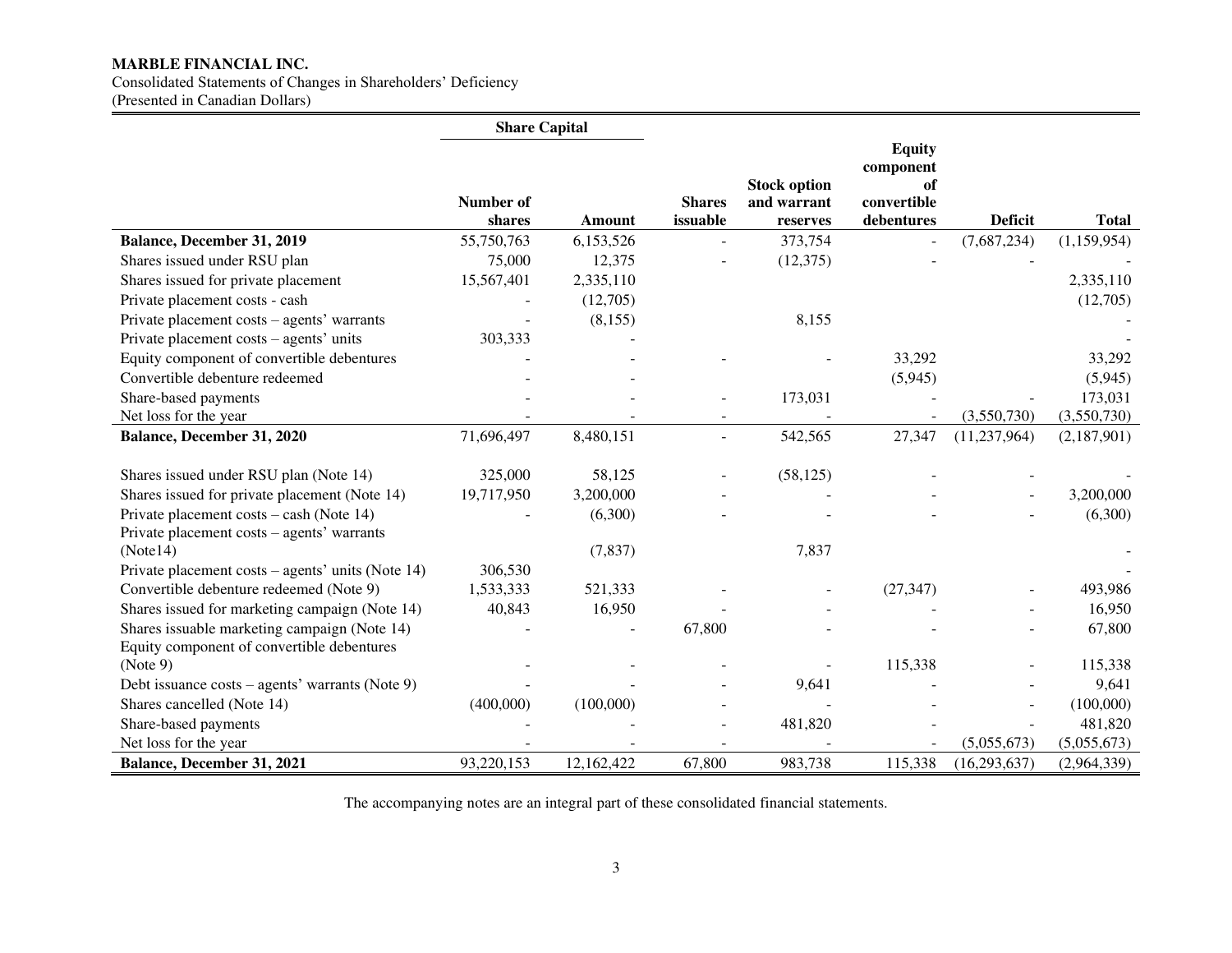| <b>Consolidated Statements of Cash Flows</b> |  |  |  |  |
|----------------------------------------------|--|--|--|--|
|                                              |  |  |  |  |

| (Presented in Canadian Dollars) |  |
|---------------------------------|--|
|                                 |  |

| For the year ended December 31,                                    |               | 2021        | 2020              |
|--------------------------------------------------------------------|---------------|-------------|-------------------|
| <b>CASH FROM OPERATING ACTIVITIES</b>                              |               |             |                   |
| Net loss for the period                                            | \$            | (5,055,673) | \$<br>(3,550,730) |
| Items not affecting cash:                                          |               |             |                   |
| Amortization (Notes 7 and 8)                                       |               | 233,610     | 252,447           |
| Accrued interest on bonds payable                                  |               | 74,669      | 82,300            |
| Lease accretion (Note 13)                                          |               | 20,123      | 36,596            |
| Share based payments (Note 14)                                     |               | 481,820     | 173,031           |
| Shares issued and issuable for marketing campaign                  |               | 84,750      |                   |
| Accretion on convertible debentures (Note 9)                       |               | 71,229      | 73,642            |
| Interest on convertible debentures (Note 9                         |               | 7,292       |                   |
| Interest from sublease                                             |               | (10, 361)   |                   |
| Loss on settlement of convertible debentures (Note 9)              |               | 22,036      |                   |
| Loss on recognition of sublease                                    |               | 1,884       |                   |
| Write-off of accounts payable                                      |               | (8,229)     |                   |
| Changes in non-cash working capital items:                         |               |             |                   |
| Accounts receivables                                               |               | (59, 993)   | (571)             |
| Interest receivable                                                |               | (30, 422)   | 22,049            |
| Loans receivable                                                   |               | 987,339     | 868,387           |
| Prepaid expenses                                                   |               | 2,833       | 2,206             |
| Unearned revenue                                                   |               | (185,600)   | 180,237           |
| Accounts payable and accrued liabilities                           |               | 319,928     | 101,513           |
| Interest payable                                                   |               | 154,957     | 22,464            |
| Net cash used in operating activities                              |               | (2,887,808) | (1,736,429)       |
|                                                                    |               |             |                   |
| <b>CASH FROM INVESTING ACTIVITIES</b>                              |               |             |                   |
| Acquisition of property, equipment, and right-of-use assets (Notes |               |             |                   |
| 7 and 8)                                                           |               | (51, 535)   | (4,135)           |
| Acquisition of Inverite (Note 5)                                   |               | (1,441,864) |                   |
| Net cash used in investing activities                              |               | (1,493,399) | (4,135)           |
| <b>CASH FROM FINANCING ACTIVITIES</b>                              |               |             |                   |
| Common shares issued, net of share issuance costs (Note 14)        |               | 3,093,700   | 2,322,405         |
| Convertible debentures issued, net of debt issuance costs (Note 9) |               | 1,262,850   |                   |
| Proceeds on convertible debentures issued (Note 9)                 |               |             | 560,000           |
| Proceeds from loans received (Note 10)                             |               |             | 40,000            |
| Sublease payments received                                         |               | 114,040     |                   |
| Payment of loans payable (Note 4)                                  |               | (25, 164)   | (12, 582)         |
| Payment of lease liabilities (Note 13)                             |               | (195, 336)  | (193, 571)        |
| Payment of convertible debentures (Note 9)                         |               | (10,741)    | (27, 173)         |
| Redemption of convertible debenture (Note 9 and 14)                |               |             | (156, 627)        |
| Redemption of bonds (Note 12)                                      |               | (77, 717)   | (220, 897)        |
| Net cash generated by financing activities                         |               | 4,161,632   | 2,311,555         |
| Change in cash during the period                                   |               | (219, 575)  | 570,991           |
| Cash, beginning of the period                                      |               | 1,326,253   | 755,262           |
| Cash, end of the period                                            | $\mathsf{\$}$ | 1,106,678   | \$<br>1,326,253   |
|                                                                    |               |             |                   |
| Interest received                                                  | \$            | 369,876     | \$<br>647,644     |
| Interest paid *                                                    | \$            | 628,972     | \$<br>501,495     |

\* Includes interest paid on bonds, convertible debentures and BDC loans

**Supplemental cash flow information** (Note 19)

**Reconciliation of changes in liabilities arising from financing activities** (Note 20)

The accompanying notes are an integral part of these consolidated financial statements.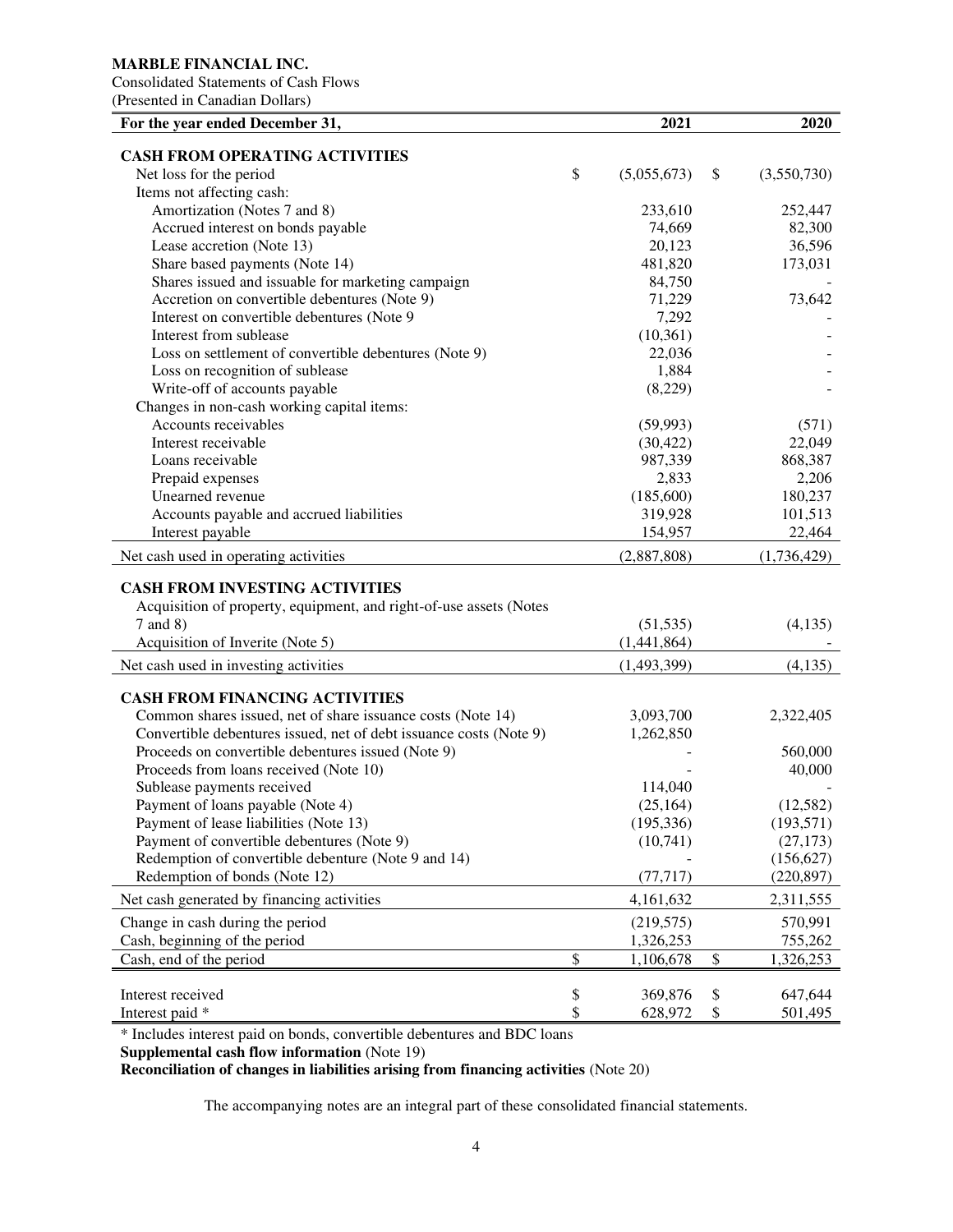# **1. NATURE OF OPERATIONS**

Marble Financial Inc. (formerly MLI Marble Lending Inc.) ("Marble", collectively with its subsidiaries, the "Company") was incorporated as Phoenix N2N Capital Inc. under the Business Corporation Act (British Columbia) on July 7, 2015. On September 15, 2016, Marble was continued under the Canada Business Corporation Act and on December 16, 2015 changed its name from Phoenix N2N Capital Inc. to MLI Marble Lending Inc. On November 8, 2019, Marble changed its name from MLI Marble Lending Inc. to Marble Financial Inc. The head office of the Company is located at Suite 404-999 Canada Place, Vancouver, British Columbia, V6C 3E2. Marble's common shares are listed for trading on the Canadian Securities Exchange ("CSE") under the symbol "MRBL," quoted on the OTC Pink market under the symbol "MRBLF" and on the Frankfurt Stock Exchange under the symbol "2V0".

The Company's primary business activities have been focussed on assisting underbanked Canadians proactively improve and maintain their credit and financial wellness through data-driven financial technology, literacy and education solutions through its MyMarble Platform, as well as to provide banking verification solutions to the financial services industry for income verification, credit decisioning, fraud reduction, and know-your client ("KYC")/anti-money laundering purposes, through its wholly owned subsidiary, Inverite Verification Inc. ("Inverite"). The Company's cloud based proprietary MyMarble Platform is an online personal finance platform that provides consumers both a fremium and premium version offering the prescription ability to understand, build and maintain a positive credit report and credit score, gain specific and unique budgetary and credit insights with access to financial education and literacy, through Marble's current products: MyMarble, Marble Learn, Fast-Track, Boost and The Secured Future Credit Plan. Inverite offers a proprietary cloud-based SaaS platform which provides its open banking and consumer-directed finance solutions for alternative lenders to evaluate consumer date in near real-time to better evaluate, adjudicate and transact with credit requests, Inverite offers solutions for its alternative lending clients for income verification, credit decisioning, credit risk scoring, fraud reduction and KYC purposes. The Company and Inverite enter into non-exclusive referral and licensing agreements with third party financial services firms and alternative lenders to offer their platform-based solutions.

These consolidated financial statements have been prepared on the basis of a going concern which assumes the Company will be able to realize its assets and discharge its liabilities in the normal course of business. As at December 31, 2021, the Company had a working capital deficit of \$4,310,636 (December 31, 2020 – \$1,140,280), a shareholders' deficiency of \$2,964,339 (December 31, 2020 – \$2,187,901) and an accumulated deficit of \$16,293,637 (December 31, 2020 – \$11,237,964) and therefore will need ongoing funding to continue its operations. There is no assurance that additional funding will be available on a timely basis or on terms acceptable to the Company. If the Company is unable to obtain sufficient funding, the ability of the Company to meet its obligations as they come due and, accordingly, the appropriateness of the use of the going concern accounting principle will be in significant doubt. These consolidated financial statements do not reflect the adjustments or reclassification which would be necessary if the Company were unable to continue its operations in the normal course of business.

In March 2020, the World Health Organization declared coronavirus COVID-19 a global pandemic. This contagious disease outbreak continues to adversely affect workforces, economies, and financial markets globally, potentially leading to an economic downturn. Currently, it is not possible for the Company to predict the duration or magnitude of the adverse results of the outbreak and its effects on the Company's business or ability to raise funds. However, weak economic conditions may affect the financial condition and credit worthiness of some of the Company's consumer debtors. For the year ended December 31, 2021 the Company has decreased its expected allowance for credit losses as compared to 2020.

# **2. BASIS OF PRESENTATION**

### **Statement of compliance**

The Company prepared these consolidated financial statements in accordance with International Financial Reporting Standards ("IFRS") as issued by the International Accounting Standards Board ("IASB") and by the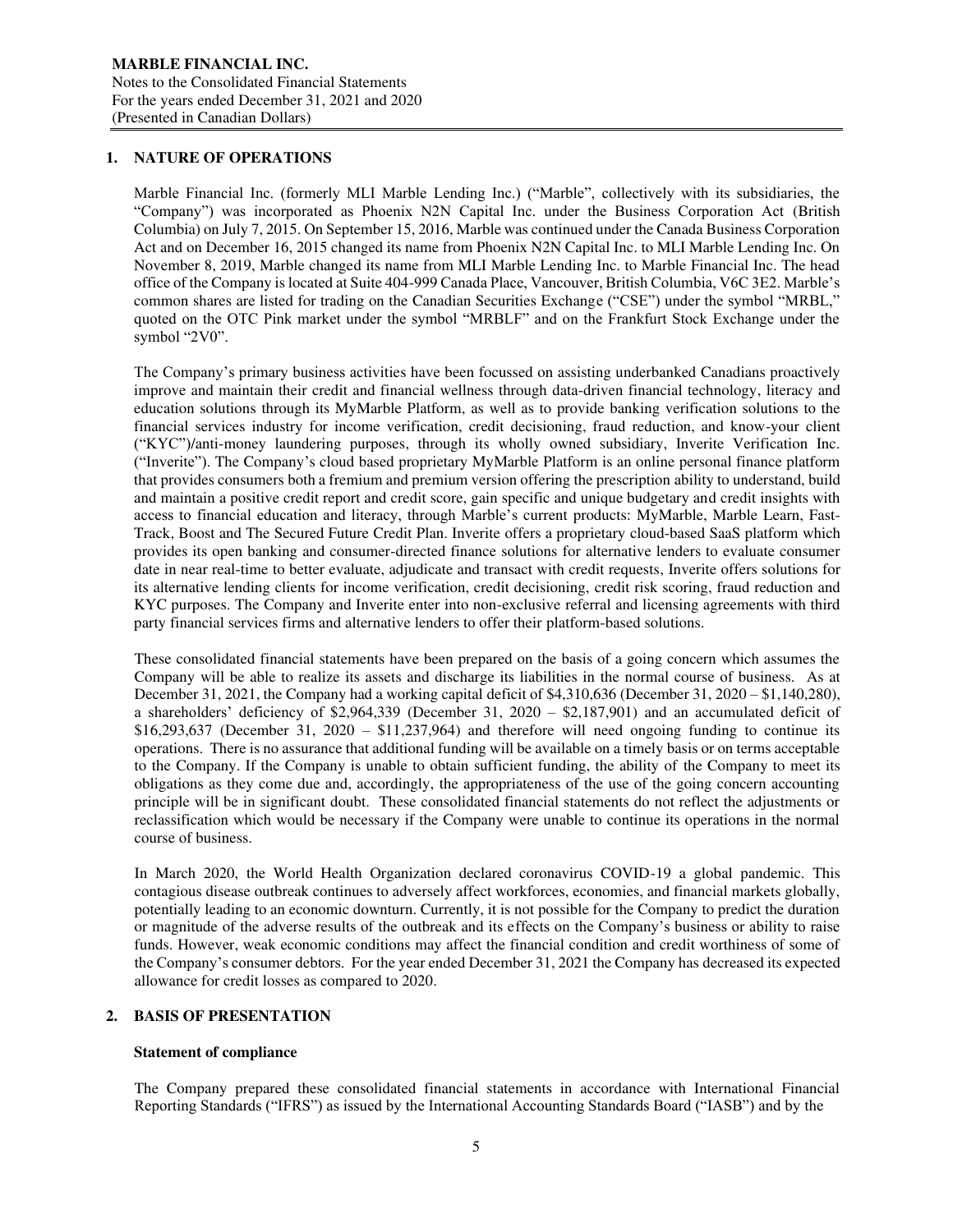# **2**. **BASIS OF PRESENTATION** *(cont'd…)*

IFRS interpretations Committee. These consolidated financial statements were approved by the Board of Directors and authorized for issue on May 2, 2022.

### **Basis of measurement**

These consolidated financial statements are prepared on the historical cost basis, except for certain items recorded at fair value. These consolidated financial statements are presented in Canadian dollars, which is the Company's functional currency.

### **Basis of consolidation**

The Company's consolidated financial statements include Marble and its wholly owned subsidiaries as follows:

| Company                                        | <b>Place of Incorporation</b> | <b>Effective Interest</b> |
|------------------------------------------------|-------------------------------|---------------------------|
| TPFM The Phoenix Fund Management Ltd. ("TPFM") | British Columbia              | $100\%$                   |
| TPF The Phoenix Fund Inc. ("TPF")              | British Columbia              | $100\%$                   |
| Score-Up Inc. ("Score-Up")                     | Ontario                       | $100\%$                   |
| Credit Meds Corp. ("Credit Meds")              | Ontario                       | $100\%$                   |
| Inverite Verification Inc. ("Inverite")        | British Columbia              | $100\%$                   |
| 1301771 B.C. Ltd. ("1301771")                  | British Columbia              | $100\%$                   |

On April 23, 2021, 1301771 B.C. Ltd. was incorporated under the BCBCA as a special purpose vehicle whose business and undertaking is restricted to the origination, funding and financing of consumer loan assets, together with such other activities as may be reasonably required or advisable in connection therewith. 1301771 was created for the purposes of procuring financing for Fast-Track Loans originated by TPFM and thereafter receiving an assignment of the Fast-Track Loans and holding them as collateral for a security interest provided to the lenders.

Control is achieved where the Company has power over an entity, has exposure or rights to variable returns from its involvement with the entity and has the ability to use its power over the entity to affect the amount of the investor's returns. Subsidiaries are included in the consolidated financial statements from the date control commences until the date control ceases. All inter-company balances, transactions, revenues and expenses have been eliminated on consolidation.

# **3. SUMMARY OF SIGNIFICANT ACCOUNTING POLICIES**

### **Cash and cash equivalents**

Cash and cash equivalents comprise balances with less than three months maturity from the original date of acquisition.

### **Financial Instruments**

### *i) Recognition, classification, and measurement*

The Company initially recognizes loans and receivables and all other financial assets and on the date the Company becomes a party to the contractual provisions of the financial instrument. Financial assets and liabilities are initially measured and recognized at fair value. Subsequent to initial recognition, the Company's financial assets are classified as at fair value through profit or loss ("FVTPL") or at amortized cost. Financial liabilities are classified and subsequently measured at amortized cost.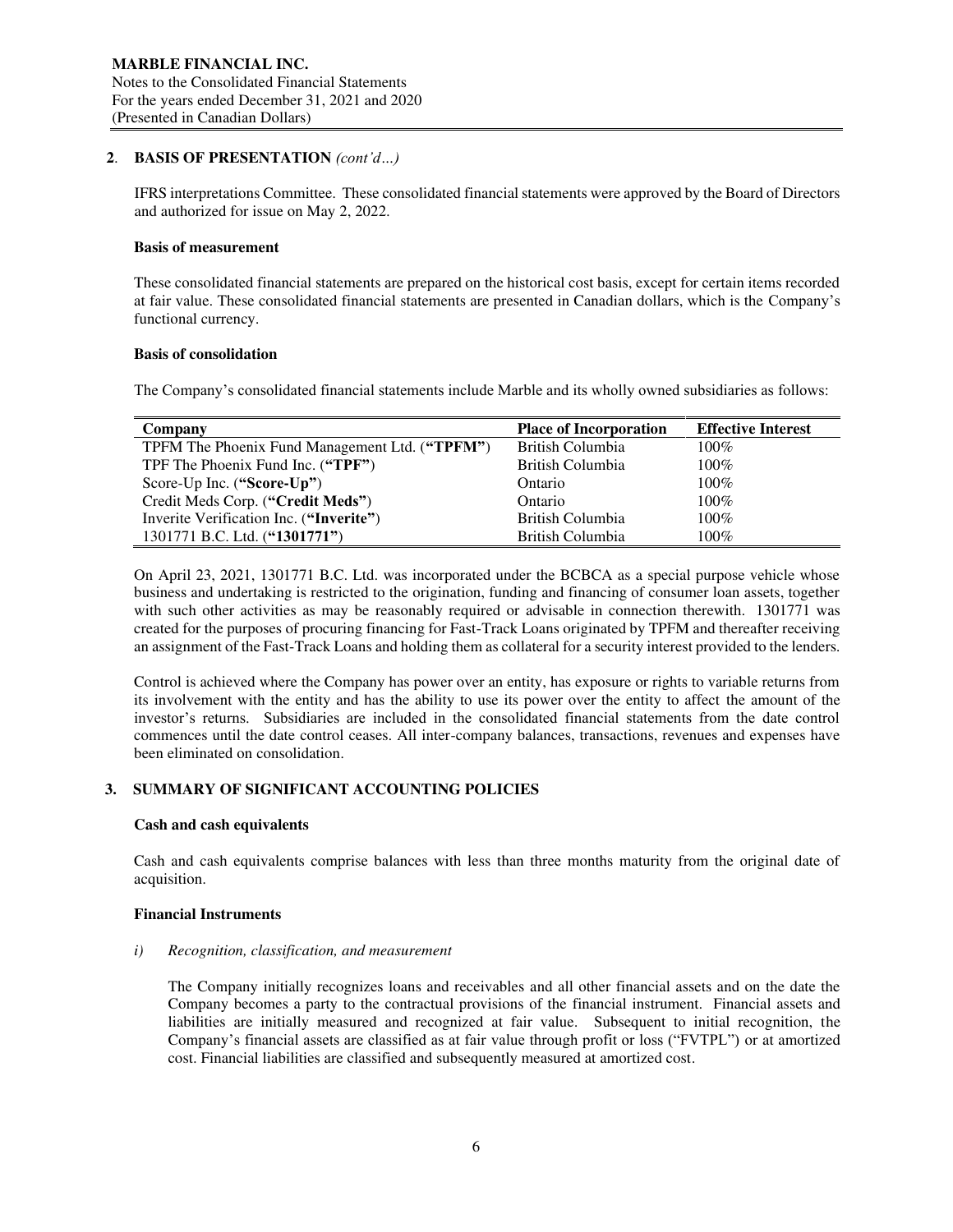# **Financial Instruments** *(cont'd…)*

# Financial assets at FVTPL

A financial asset is required to be classified as FVTPL unless it is measured at amortized cost or at fair value through other comprehensive income. Financial assets at FVTPL are initially measured at fair value with directly attributable transaction costs recognized in profit or loss. Subsequent to initial recognition, financial assets at FVTPL are measured at fair value and changes therein, including any interest or dividend income, are recognized in profit or loss.

The Company's designated FVTPL assets consist of cash.

# Amortized cost

Financial assets are measured at amortized cost if the financial asset is held within a "hold to collect" business model, and if the contractual cash flows associated with the financial asset are solely payments of principal and interest on the principal amount of debt outstanding. Financial assets with a "hold to collect" business model exist when the Company's primary objective is to collect contractual cash flows on the assets rather than selling them. Financial assets classified as amortized cost are initially recognized at fair value, and subsequently measured at amortized cost using the effective interest method, less any allowance for losses.

The Company's financial assets measured at amortized cost consist of accounts receivable, interest receivable and loans receivable.

Financial liabilities are measured at amortized cost unless otherwise designated by the Company as FVTPL. The Company's financial liabilities measured at amortized cost consists of accounts payable and accrued liabilities, interest payable, lease liabilities, convertible debentures, loans and bonds.

### *ii) Fair value of financial instruments*

Financial instruments recognized in the consolidated statements of financial position at fair value include cash. Fair value is the price that would be received to sell an asset or paid to transfer a liability in an orderly transaction between unrelated participants at the measurement date. Fair values of accounts receivable, interest receivable, accounts payable and accrued liabilities, interest payable and convertible debentures approximate their carrying values due to their short-term nature.

When measuring the fair value of an asset or liability, the Company uses observable market data as far as possible. Fair values are categorized into different levels in a fair value hierarchy based on the inputs used in the following valuation techniques:

- Level 1: inputs are unadjusted quoted prices in active markets for identical assets or liabilities;
- Level 2: inputs other than quoted prices in Level 1 that are observable for the asset or liability, either directly or indirectly; and
- Level 3: inputs for the asset or liability that are not based on observable market data.

Cash is measured at fair value based on a Level 1 designation.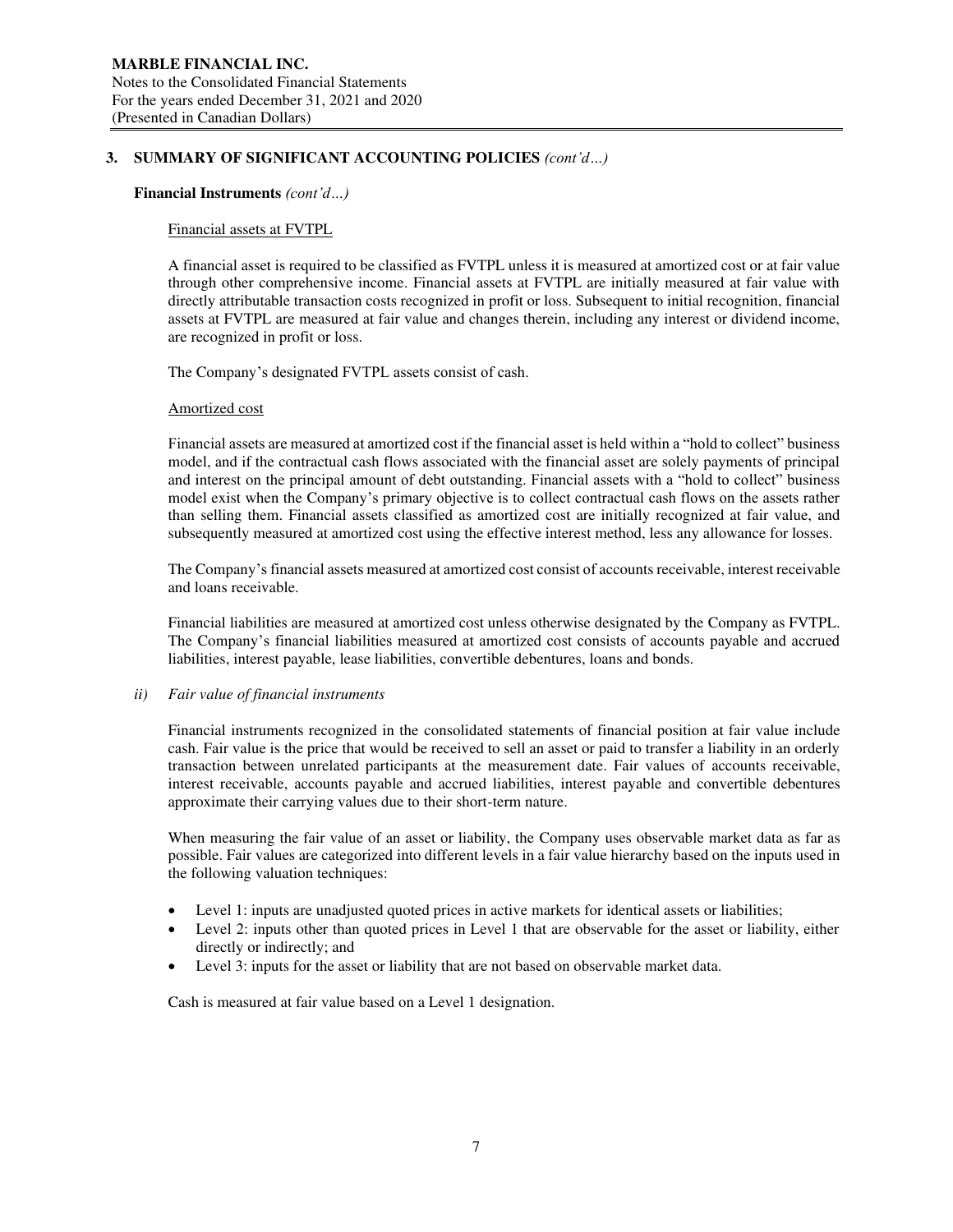# **Financial Instruments** *(cont'd…)*

### *iii) Impairment of financial assets*

The Company assesses impairment of financial assets at each reporting date. A financial asset is impaired if there is objective evidence that one or more loss events, occurring after the initial recognition of the asset, impacts the estimated future cash flows of the financial asset. Objective evidence that financial assets are impaired includes significant financial and other difficulty of the borrower or issuer, default or delinquency of a borrower, restructuring of amounts due on terms that the Company would not consider otherwise, other indications that a borrower or issuer will enter bankruptcy and adverse changes in the payment status of the borrower.

Loss allowances are estimated for expected credit losses resulting from default events that are possible within 12 months after the reporting date, and for lifetime expected losses for financial assets where the credit risk increased significantly since initial recognition.

For the purpose of an individual evaluation of impairment, the amount of impairment loss on a financial asset is measured as the difference between the asset's carrying amount and the present value of estimated future cash flows discounted at the current effective interest rate determined under the contract.

For the purpose of a collective evaluation of impairment, financial assets are characterized on the basis of similar risk characteristics. Those characteristics are relevant to the estimation of future cash flows for such assets by being indicative of the counterparties' ability to pay all amounts due according to the contractual terms of the financial assets being evaluated. Future cash flows of financial assets that are collectively evaluated for impairment are estimated on the basis of historical loss experience for the assets with credit risk characteristics similar to those being evaluated.

The carrying amount of the financial assets are reduced through the use of an allowance account and the amount of the loss is recognized in profit or loss. If in a subsequent period, the amount of the impairment loss decreases and the decrease can be objectively linked to an event occurring after the impairment was recognized, the previously recognized impairment loss is reversed by adjusting the allowance account. The amount of the reversal is recognized in profit or loss.

### *iv) Derecognition of financial instruments*

Financial assets are derecognized when the contractual rights to receive the cash flows from these assets have ceased to exist or the assets have been transferred and substantially all the risks and rewards of ownership of the assets are also transferred. If the Company has neither transferred nor retained substantially all the risks and rewards of the transferred financial asset, it assesses whether it has retained control over the transferred asset. If control has been retained, the Company recognizes the transferred asset to the extent of its continuing involvement. If control has not been retained, the Company derecognizes the transferred asset. Any difference between the carrying amount of the asset and the consideration which is determined to have been received is recognized in profit or loss.

The Company derecognizes a financial liability when its contractual obligations are discharged or cancelled or expire. Any difference between the carrying amount of the liability extinguished and the consideration paid is recognized in profit or loss.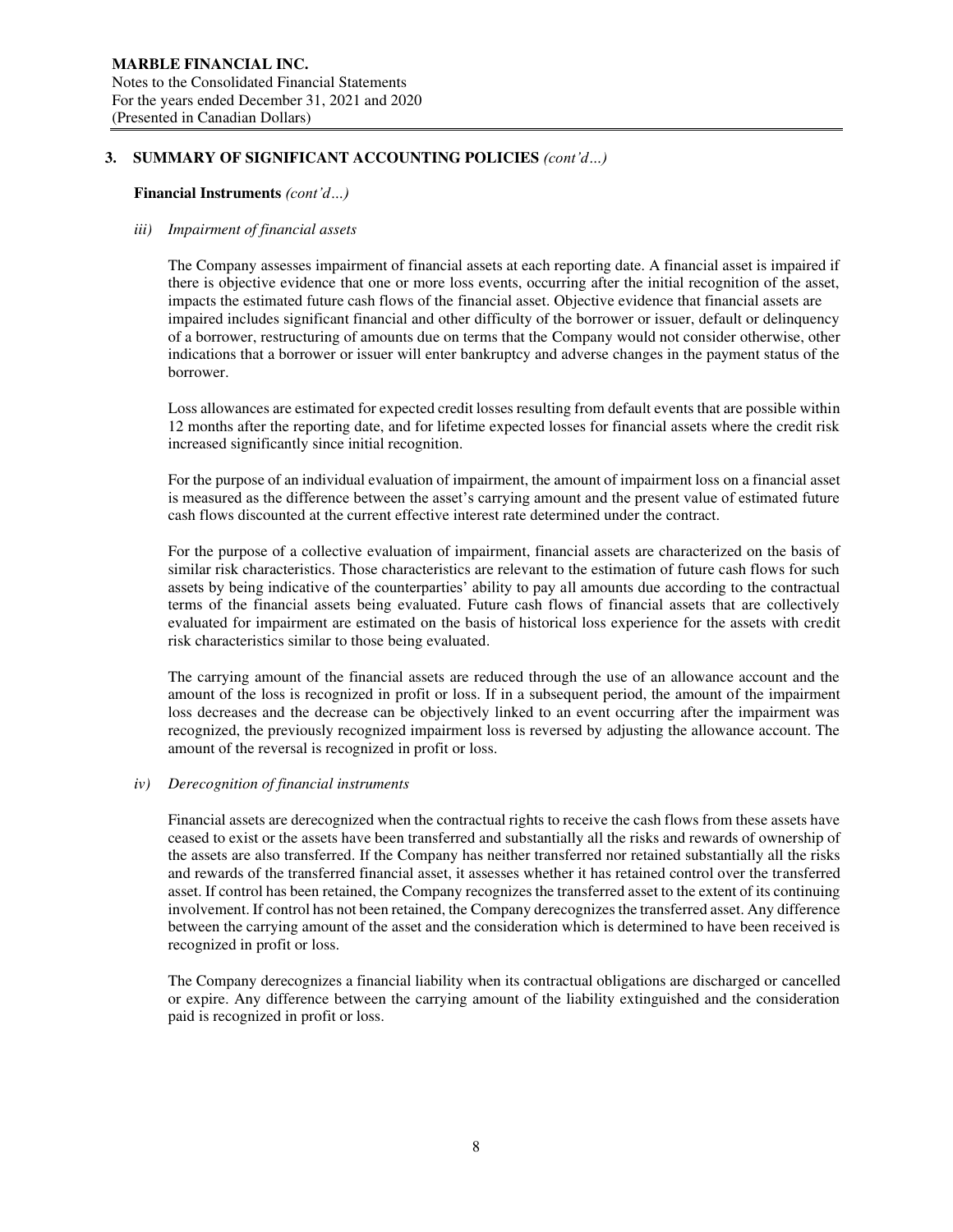#### **Interest revenue and interest expense**

Interest revenue and interest expense are recognized in profit or loss using the effective interest method. The effective interest method uses the rate that exactly discounts the estimated future cash payments and receipts through the expected life of the financial asset or financial liability to the carrying amount of the financial asset or financial liability. When calculating the effective interest rate, the Company estimates future cash flows considering all contractual terms of the financial instrument but does not consider future credit losses.

The calculation of the effective interest method includes all fees and costs paid or received between parties to the contract that are an integral part of the effective interest rate. Transaction costs include incremental costs that are directly attributable to the acquisition or issue of a financial asset or liability. Loan origination fees and fees that are considered to be adjustments to loan yield are recognized using the effective interest method. The effective interest method capitalizes fees and transaction costs on the consolidated statement of financial position and amortizes them to interest income over the expected life of the related financial asset or financial liability. Once a financial asset has been written down as a result of an impairment loss, interest revenue is recognized using the rate of interest used to discount the future cash flows for the purpose of measuring the impairment loss.

#### **Subscription fees**

The Company offers web-based software solutions to its consumers and may either bill its consumers on a monthly basis or for a specified subscription term. When collectability is reasonably assured, the Company records subscription fee income on a monthly basis over the term of the underlying service contract or if no service contract, on a monthly basis.

#### **Service fees**

Service fees include loan fees, late payment fees and other fees related to administering loans to the Company's consumers. Services fees are recorded as income when collectability is reasonably assured and the service is completed.

#### **Office furniture and equipment**

Office furniture and equipment are recorded at cost less accumulated depreciation and accumulated impairment losses. Depreciation is recorded using either the declining balance or the straight-line method and is intended to depreciate the costs of assets over their estimated useful lives:

Office furniture 20% declining balance Computer hardware 55% declining balance<br>
Leasehold improvements 3 years straight line Leasehold improvements<br>Right-of-use assets 3 years straight line

Depreciation methods, useful lives and residual values are reviewed at each reporting date and adjusted if appropriate.

#### **Intangible assets**

Expenditure on research activities is recognized in profit or loss as incurred. Development expenditure is capitalized only if the expenditure can be measured reliably, the product or process is technically and commercially feasible, future economic benefits are probable and the Company intends to and has sufficient resources to complete development and to use or sell the asset. Otherwise, it is recognized in profit or loss as incurred. Subsequent to initial recognition, development expenditure is measured at cost less accumulated amortization and any accumulated impairment losses.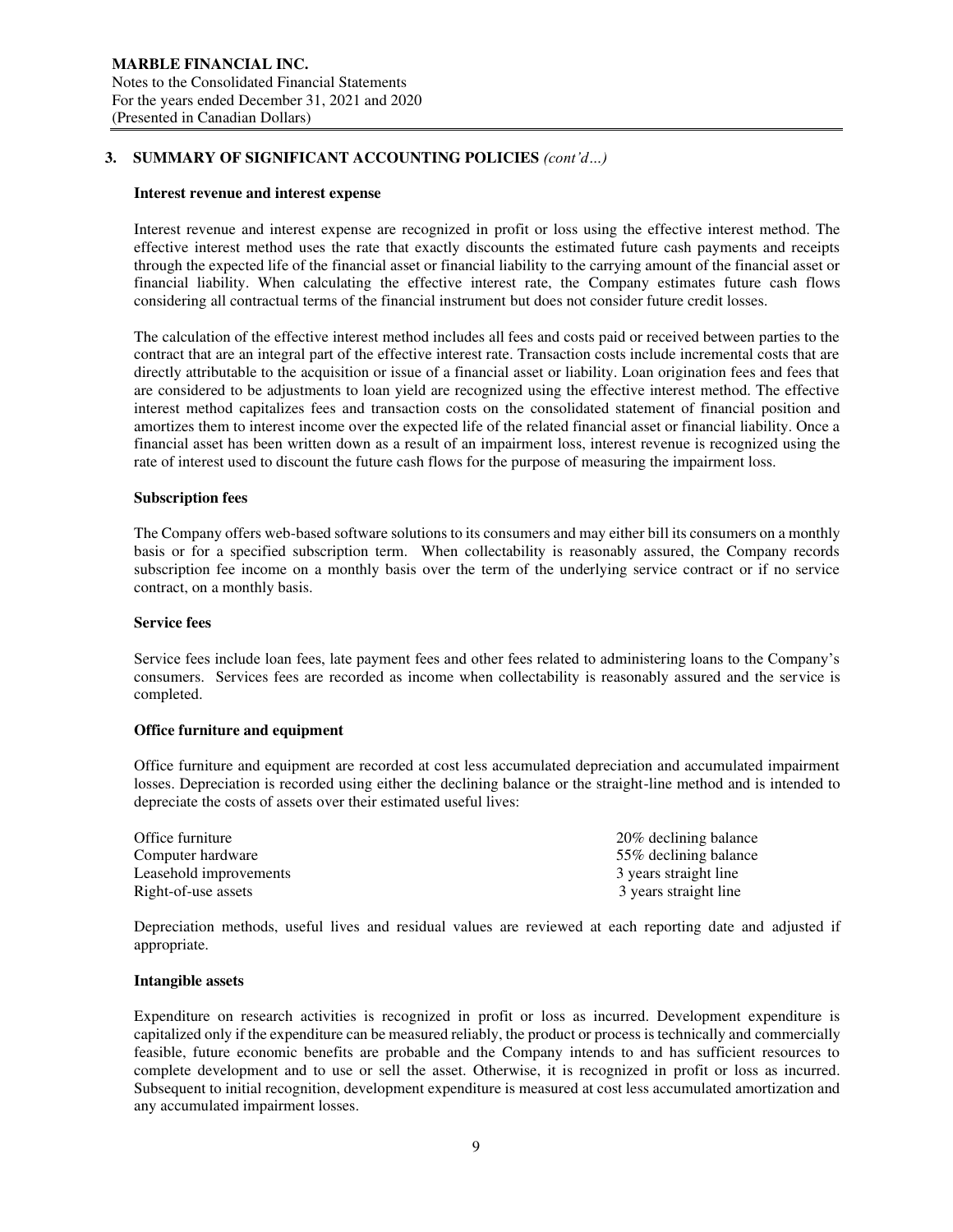### **Intangible assets** *(cont'd…)*

Amortization is recorded annually using the straight-line method and is intended to amortize the costs of the intangible assets over their estimated useful lives:

| Internally generated software | 10 years straight line |
|-------------------------------|------------------------|
| Score-Up platform             | 10 years straight line |
| Credit Meds software          | 10 years straight line |
| Inverite platform             | 10 years straight line |
| Trademark                     | Indefinite             |

Amortization methods, useful lives and residual values are reviewed at each reporting date and adjusted if appropriate.

# **Impairment of non-financial assets**

At the end of each reporting period, the Company reviews the carrying amounts of long-lived assets to determine whether there is an indication that those assets have suffered any impairment. If any such indication exists, the recoverable amount of the asset is estimated in order to determine the extent of the impairment charge (if any).

The recoverable amount used for this purpose is the higher of the fair value less costs to sell and value in use. In assessing value in use, the estimated future cash flows are discounted to their present value using a pre-tax discount rate that reflects current market assessments of the time value of money and the risks specific to the asset.

If the recoverable amount of an asset is estimated to be less than its recorded amount, the recorded amount of the asset is reduced to its recoverable amount. An impairment charge is recognized immediately in profit or loss, unless the relevant asset is carried at a revalued amount, in which case the impairment loss is treated as a revaluation decrease.

Where an impairment loss subsequently reverses, the carrying amount of the asset is increased to the revised estimate of its recoverable amount, to a maximum amount equal to the carrying amount that would have been determined had no impairment loss been recognized for the asset in prior years.

#### **Leases**

At inception of a contract, the Company assesses whether a contract is, or contains, a lease. A contract is, or contains, a lease if the contract conveys the right to control the use of an identified asset for a period of time in exchange for consideration. The Company assesses whether the contract involves the use of an identified asset, whether the Company has the right to obtain substantially all of the economic benefits from use of the asset during the term of the arrangement and if the Company has the right to direct the use of the asset.

As a lessee, the Company recognizes a right-of-use asset and a lease liability at the commencement date of a lease. The right-of-use asset is initially measured at cost, which is comprised of the initial amount of the lease liability adjusted for any payments made at or before the commencement date, plus any decommissioning and restoration costs, less any lease incentives received.

The right-of-use asset is subsequently depreciated from the commencement date to the earlier of the end of the lease term or the end of the useful life of the asset. In addition, the right-of-use asset may be reduced due to impairment losses, if any, and adjusted for certain measurements of the lease liability.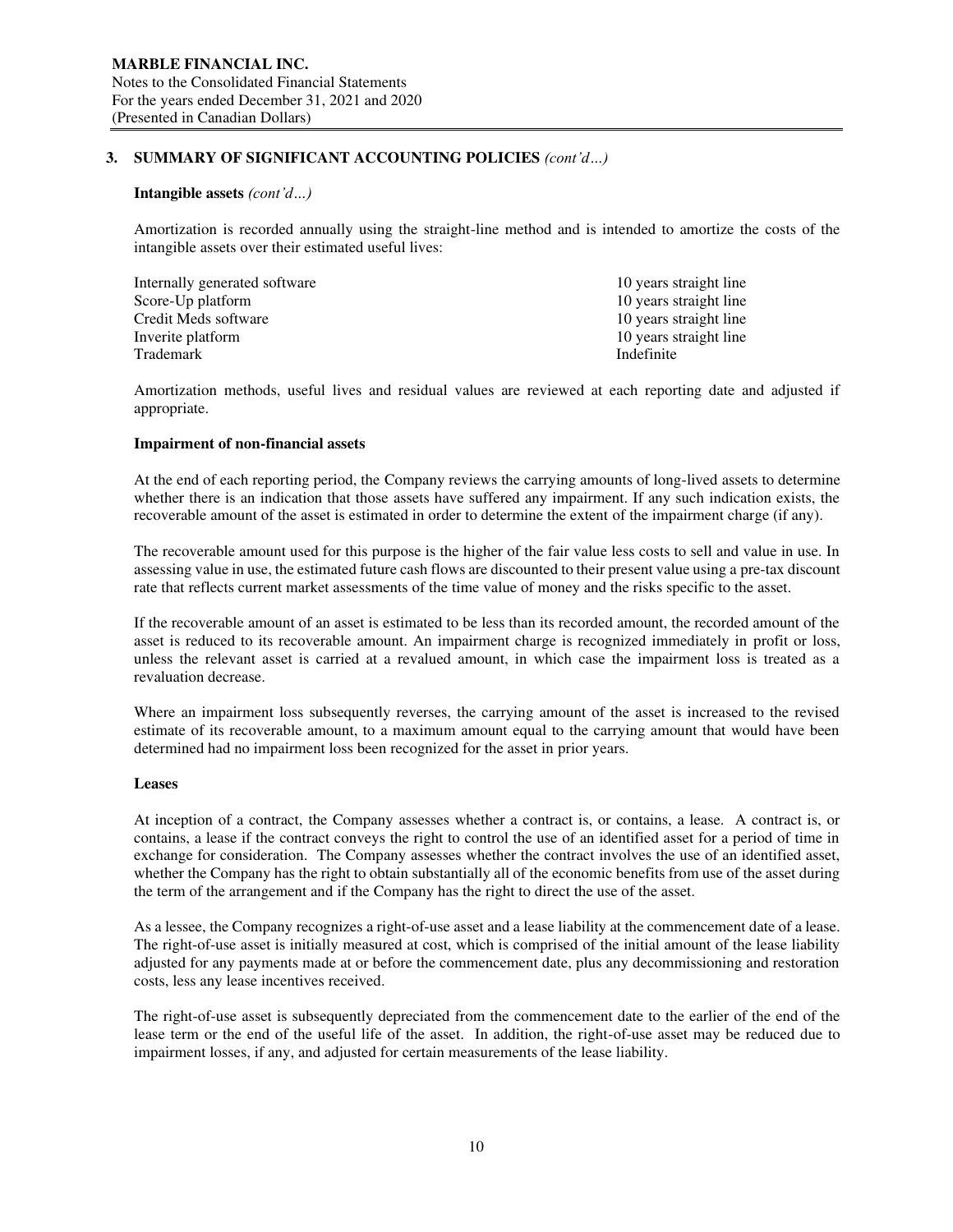# **Leases** *(cont'd…)*

A lease liability is initially measured at the present value of the lease payments that are not paid at the commencement date, discounted by the interest rate implicit in the lease, or if that rate cannot be readily determined, the incremental borrowing rate. Lease payments included in the measurement of the lease liability are comprised of:

- fixed payments, including in-substance fixed payments, less any lease incentives receivable;
- variable lease payments that depend on an index or a rate, initially measured using the index or rate as at the commencement date;
- amounts expected to be payable under a residual value guarantee;
- exercise prices of purchase options if we are reasonably certain to exercise that option; and
- payments of penalties for terminating the lease, if the lease term reflects the lessee exercising an option to terminate the lease.

The lease liability is measured at amortized cost using the effective interest method. It is remeasured when there is a change in future lease payments arising from a change in an index or rate, or if there is a change in the estimate or assessment of the expected amount payable under a residual value guarantee, purchase, extension or termination option. Variable lease payments not included in the initial measurement of the lease liability are charged directly to profit.

### **Income taxes**

Income tax expense is composed of current and deferred taxes. Current and deferred taxes are recognized in profit or loss except to the extent that it relates to items recognized directly in shareholders' deficiency or in other comprehensive income.

### *Current tax*

Current tax is the expected tax payable or receivable on the taxable income or loss for the year, using tax rates enacted or substantively enacted at the reporting date, and any adjustment to tax payable or receivable in respect of previous years.

### *Deferred tax*

Deferred tax is recognized with respect to temporary differences between the carrying amounts of assets and liabilities for financial reporting purposes and the amounts used for taxation purposes. Deferred tax is measured at the tax rates that are expected to be applied to the temporary differences when they reverse, based on the laws that have been enacted or substantively enacted at the reporting date. Deferred tax assets and liabilities are offset if there is a legally enforceable right to offset current tax liabilities against current tax assets, and they relate to income taxes levied by the same tax authority on the same taxable entity, or on different tax entities, but they intend to settle current tax liabilities and assets on a net basis or their tax assets and liabilities will be realized simultaneously.

A deferred tax asset is recognized for unused tax losses, tax credits and deductible temporary differences to the extent that it is probable that future taxable profits will be available against which they can be utilized. Deferred tax assets are reviewed at each reporting date and are reduced to the extent that it is no longer probable that the related tax benefit will be realized.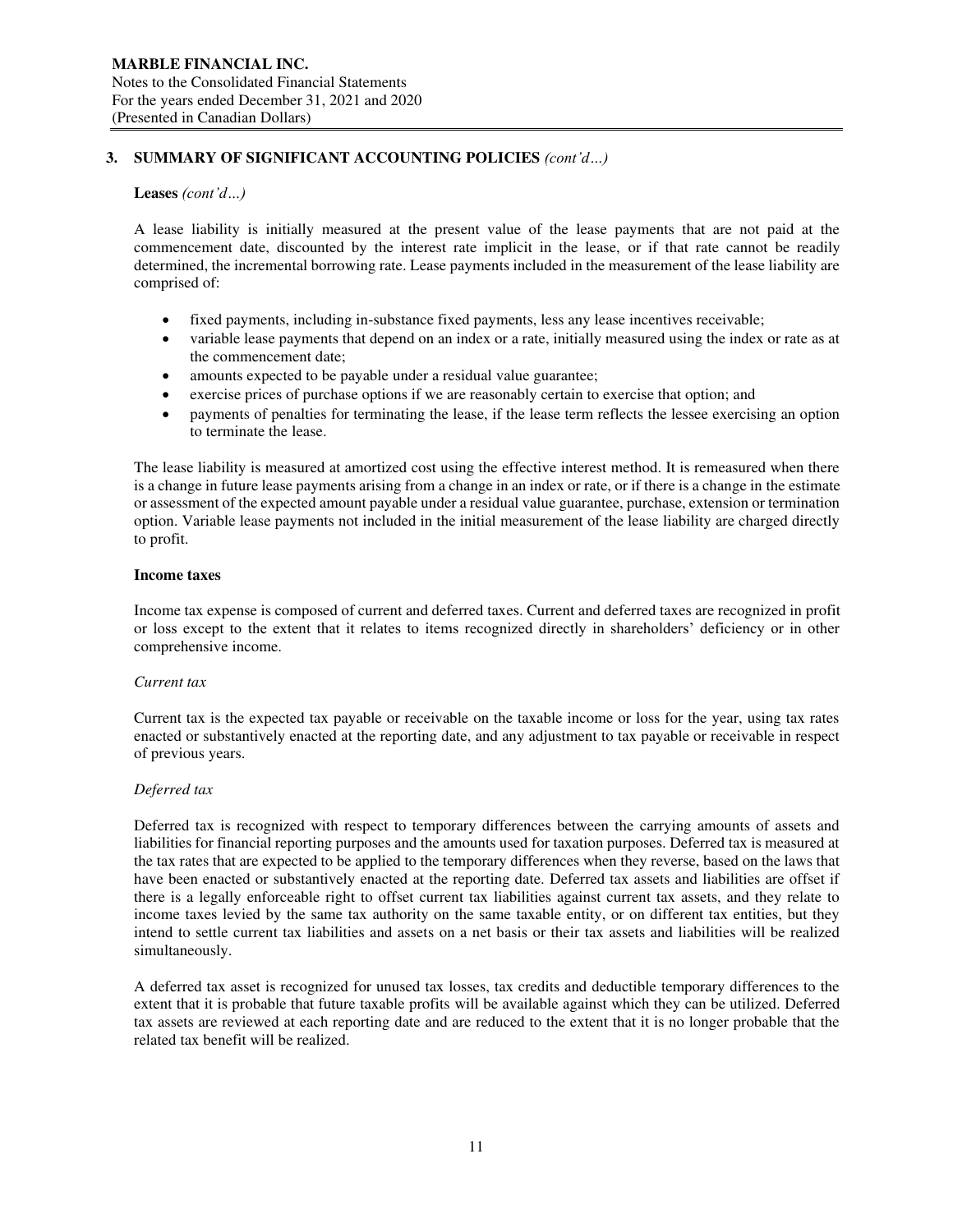# **Provisions**

Provisions are recorded when a present legal or constructive obligation exists as a result of past events where it is probable that an outflow of resources embodying economic benefits will be required to settle the obligation, and a reliable estimate of the amount of the obligation can be made.

The amount recognized as a provision is the best estimate of the consideration required to settle the present obligation at the consolidated statement of financial position date, taking into account the risks and uncertainties surrounding the obligation. Where a provision is measured using the cash flows estimated to settle the present obligation, its carrying amount is the present value of those cash flows. When some or all of the economic benefits required to settle a provision are expected to be recovered from a third party, the receivable is recognized as an asset when it is virtually certain that reimbursement will be received and the amount receivable can be measured reliably.

### **Share capital**

Financial instruments issued by the Company are classified as equity only to the extent that they do not meet the definition of a financial liability. The Company's common shares are classified as equity instruments. Incremental costs directly attributed to the issuance of new shares are shown in equity as a reduction, net of tax, of the proceeds received on issue.

When shares recognized as equity are repurchased, the amount of the consideration paid, which includes directly attributable costs, is recognized as a deduction from equity. Repurchased shares are classified as treasury shares and are presented in the treasury share reserve.

### **Loss per share**

The Company presents the basic and diluted loss per share data for its common shares, calculated by dividing the loss attributable to common shareholders of the Company by the weighted average number of common shares outstanding during the year. Diluted loss per share is determined by adjusting the loss attributable to common shareholders and the weighted average number of common shares outstanding for the effects of all dilutive potential common shares. As at December 31, 2020 and 2019, the Company's potential common shares from outstanding share purchase options and warrants have not been considered in calculating diluted earnings per share as their effect would be anti-dilutive.

### **Use of Estimated and Judgments**

The preparation of these consolidated financial statements requires management to make estimates and judgments and to form assumptions that affect the reported amounts and other disclosures in these consolidated financial statements. The estimates and associated assumptions are based on historical experience and various other factors that are believed to be reasonable under the circumstances. The results of these assumptions form the basis of making the judgments about carrying values of assets and liabilities that are not readily apparent from other sources. Actual results may differ from these estimates under different assumptions and conditions.

The estimates and underlying assumptions are reviewed on an ongoing basis. Changes to accounting estimates are recognized in the period in which the estimate is revised and all future periods which are affected by the change in estimate. The principal areas where critical estimates and judgments have been applied are described below: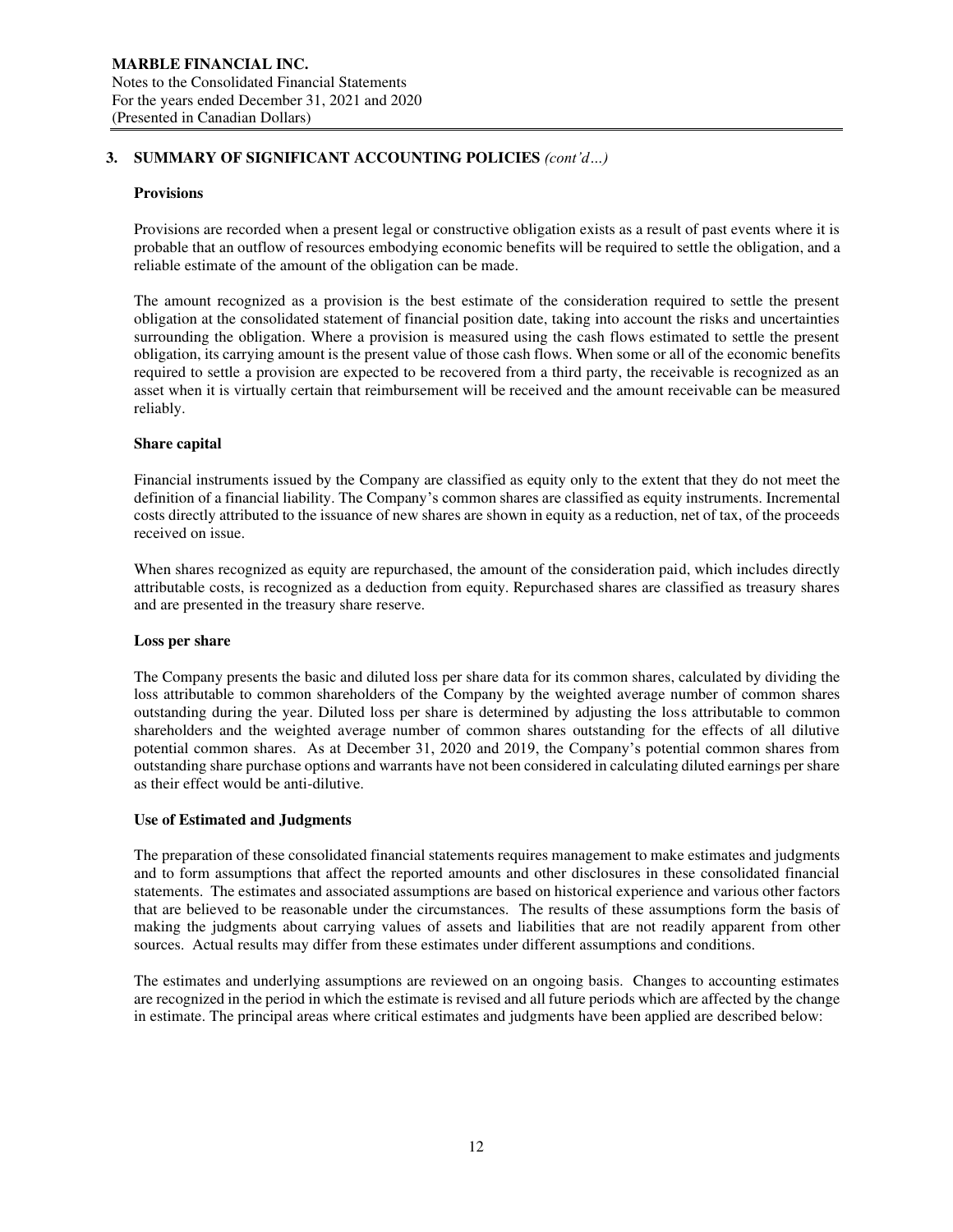### **Use of Estimated and Judgments** *(cont'd…)*

#### Impairment losses on loans receivable

The Company regularly reviews its loans receivable for potential impairment. In determining whether an impairment loss should be recorded in profit or loss, the Company considers whether there is any observable data indicating that an increase in the credit risk or a decrease in the estimated future cash flows from a loan has occurred. This evidence may include observable data indicating that there has been an adverse change in the payment status of the borrower. Management uses estimates based on valuation techniques including the discounted cash flow model. The inputs to these models are taken from observable markets where possible, but where this is not feasible, a degree of estimation is required. The estimates include future market interest rates.

#### Impairment of intangible assets

Intangible assets which are available for use and have a definite useful life are assessed for indicators of impairment at the end of each reporting period. If indicators of impairment exist, the Company will test those intangible assets for impairment. The Company tests intangible assets with an indefinite useful life and intangible assets which are not yet ready for use on an annual basis. Significant judgment is required in determining the useful lives and recoverable amounts of intangible assets, and assessing whether certain events or circumstances constitute objective evidence of impairment. Estimates of the recoverable amounts of the intangible assets rely on certain inputs, including future cash flows and discount rates. Future cash flows are based on revenue projections and allocated costs which are estimated based on forecast results and business initiatives. Discount rates are based on market interest rates.

#### Income taxes

Income tax expenses recorded in these consolidated financial statements are not final until tax returns are filed and accepted by taxation authorities. Therefore, results of operations in future reporting periods may be affected by the difference between the income tax expense estimates and the final tax assessments. Estimation of income taxes includes evaluating the recoverability of deferred tax assets based on an assessment of the ability to use the underlying future tax deductions against future taxable income. The assessment is based on enacted tax acts and estimates of future taxable income.

#### Business combinations

Management determines whether assets acquired, and liabilities assumed constitute a business. A business consists of inputs and processes applied to those inputs that have the ability to create outputs. During the year ended December 31, 2019, Marble completed the acquisition of the shares of each of Score-Up and Credit Meds (Note 4) and concluded that each of these transactions did not qualify as business combinations under IFRS 3, "Business Combinations.". On April 12, 2021, Marble completed the acquisition of 100% of the shares of Inverite (Note 5) which was accounted for as a business combination at fair value in accordance with IFRS 3, "Business" Combinations" as the operations of Inverite meet the definition of a business. The acquired assets and assumed liabilities were adjusted to their fair values assigned through completion of a purchase price allocation, as described in Note 5. The purchase price allocation process resulting from a business combination requires management to estimate the fair value of identifiable assets acquired including intangible assets and liabilities assumed. The valuations are closely linked to the assumptions used by management on the future performance of the related assets and the discount rates applied.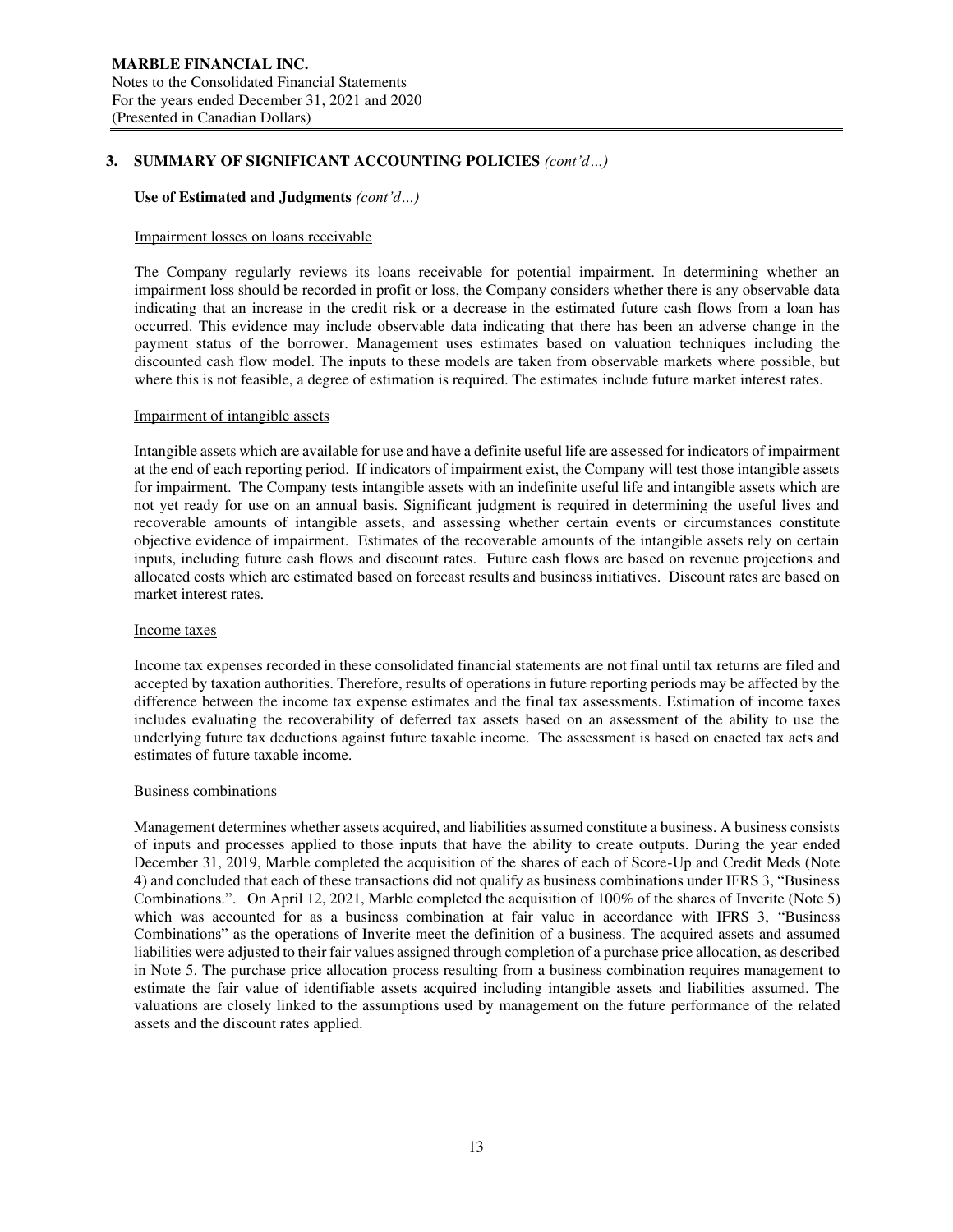# **4. ACQUISITION OF SCORE-UP AND CREDIT MEDS**

On August 1, 2019, Marble acquired 100% of the issued and outstanding common shares of each of Score-Up and Credit Meds, two privately held Canadian corporations. In consideration for the outstanding common shares, Marble paid cash consideration of \$60,000 for the acquisition of Credit Meds and issued 590,459 common shares for the acquisition of Score-Up. Both transactions were accounted for as asset acquisitions.

# **Score-Up**

Score-Up is a proprietary software platform that employs scientific analytical mathematical software based on rigorous credit weight algorithms, analyzing an individual's credit data, financial information, and behavioral patterns to identify where the greatest positive impact can be achieved on a specific credit file. The purchase price of \$118,092 was allocated as follows:

| Purchase price consideration                    |               |
|-------------------------------------------------|---------------|
| Value of 590,459 common shares issued at \$0.20 | \$<br>118,092 |
|                                                 |               |
| Assets acquired and liabilities assumed         |               |
| Accounts receivable                             | 4,252         |
| Intangible assets                               | 206,520       |
| Right-of-use assets                             | 26,668        |
| Loans payable                                   | (92,680)      |
| Lease liabilities                               | (26, 668)     |
|                                                 | 118,092       |

Accounts receivable included HST receivable. Score-Up's intangible assets consisted of its proprietary software platform and are amortized over a 10-year term. The Company incurred additional fees of \$40,373 upon acquisition of Score-Up to develop the intangible asset, which were included in prior period additions (Note 9). Right-of-use assets and lease liabilities consisted of an office lease with a term of 15 months that was discounted using an incremental borrowing rate of 10% per annum (Notes 8 and 13).

Loans payable assumed consisted of two business development loans (the "BDC Loans") in the amounts of \$26,000 and \$66,680 respectively. The BDC Loans bear interest at 8.05% per annum. There were 60 monthly payments inclusive of principal and interest on the \$26,000 loan that commenced on August 10, 2019, with the final payment due on October 10, 2024. The loan with remaining value of \$66,680 had an original principal of \$100,000 and had 40 remaining payments at the date of acquisition, with the final payment due on November 10, 2022. During the year ended December 31, 2021, the Company made aggregate payments on the BDC Loans in the amount of \$25,164 inclusive of interest and administration fees of \$3,874 (Note 10).

### **Credit Meds**

Credit Meds is a front-end diagnostic tool that allows the Company to assess the financial health of a consumer and provide the appropriate prescription and recommendations towards financial wellness and recovery. The purchase price of \$60,000 was allocated as follows:

| <b>Purchase price consideration</b>     |        |
|-----------------------------------------|--------|
| Cash                                    | 60,000 |
| Assets acquired and liabilities assumed |        |
| Intangible assets                       | 60,000 |

The intangible assets acquired include the intellectual property related to the financial health diagnostic tool which will be amortized over a 10-year term (Note 8). As at December 31, 2021, the assets are not yet in use and amortization has not commenced.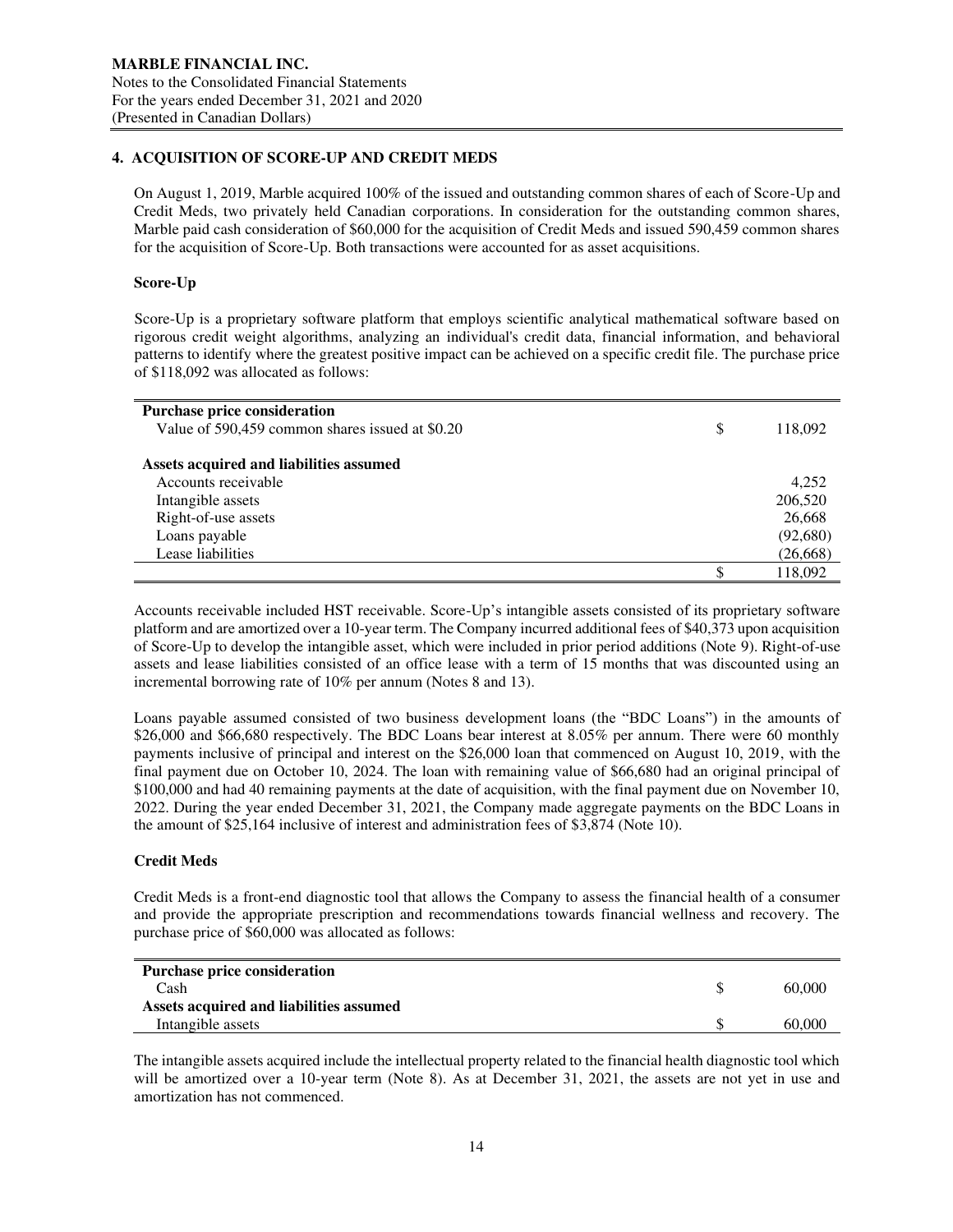# **5. ACQUISITION OF INVERITE**

On April 12, 2021, the Company acquired all of the issued and outstanding shares of Inverite for a purchase price of \$1,460,000 plus an earn out provision of up to \$2,500,000 which will be based on a multiple of annual incremental revenues ("AIR") of Inverite over the two consecutive one-year periods following the closing date, payable in cash or common shares at the option of the Company. The effective price of any common shares issued in satisfaction of the payment of any portion of the earn-out amount will be the greater of (i) the volume weighted average price of the common shares of the Company for the 10 consecutive trading days preceding the last day of the applicable earn-out period, and (ii) closing share price on the last trading day prior to the closing date, which was \$0.235 per share.

The transaction was accounted for as a business combination and, as the operations of Inverite meet the definition of a business, all transaction costs were expensed. The goodwill resulting from the allocation of the purchase price to the total fair value of net assets will represent the sales and growth potential of Inverite.

Inverite is a Canadian open banking and consumer-directed finance provider offering banking verification solutions to the financial services industry for income verification, credit decisioning, fraud reduction, and knowyour client/anti-money laundering purposes.

The fair value of the consideration transferred has been allocated to the assets acquired and liabilities assumed based on their estimated fair values at the date of acquisition as follows:

| <b>Purchase price consideration</b>        |    |            |
|--------------------------------------------|----|------------|
| Cash                                       | \$ | 1,460,000  |
| Estimated fair value of earn-out provision |    | 982,000    |
|                                            | ¢  | 2,442,000  |
| Assets acquired and liabilities assumed    |    |            |
| Working capital                            | \$ | 37,378     |
| Loan payable                               |    | (40,000)   |
| Deferred income tax liability              |    | (386, 432) |
| Intangible assets                          |    | 1,431,230  |
| Goodwill                                   |    | 1,399,824  |
|                                            | \$ | 2.442,000  |

# **6. LOANS RECEIVABLE**

The Company provides loans to consumer debtors who meet the Company's evaluation criteria and who will use the borrowed funds to settle debts under formal or informal debt restructuring plans agreed upon by the creditors of the consumer debtors. The majority of the loans issued to consumer debtors are unsecured. The loans receivable generally bear interest between 18.99% and 24.99% and mature between three and seven years from the date of issuance.

# **Loans receivable and interest receivable**

|                                                                           |   | December 31,<br>2021 |   | December 31,<br>2020 |
|---------------------------------------------------------------------------|---|----------------------|---|----------------------|
| Unsecured personal loans                                                  | S | 1,398,492            | S | 2,469,131            |
| Mortgages                                                                 |   | 759                  |   | 8.747                |
| Less: allowance for loan impairment                                       |   | (98, 289)            |   | (220,000)            |
| Total loans and interest receivable, net of allowance for loan impairment |   | 1,300,961            |   | 2,257,878            |
| Interest receivable                                                       |   | (66, 456)            |   | (36,034)             |
| Loans receivable, current portion                                         |   | (461, 565)           |   | (794,643)            |
| Loans receivable $-$ non-current portion                                  |   | 772,940              |   | 1,427,201            |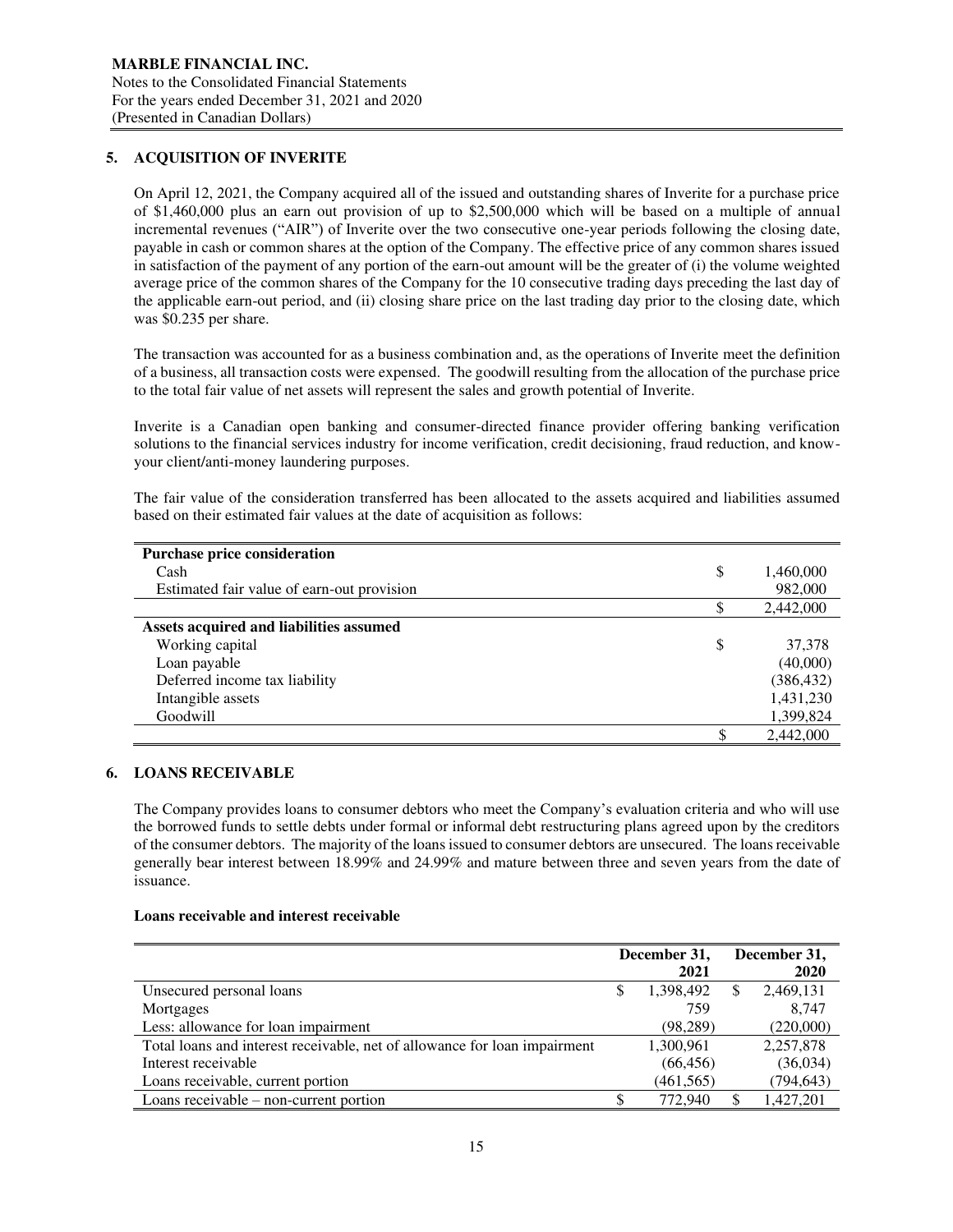# **6. LOANS RECEIVABLE** *(cont'd…)*

### **Reconciliation of allowance for loan impairment**

|                                           | December 31, |           |  | December 31, |
|-------------------------------------------|--------------|-----------|--|--------------|
|                                           |              | 2021      |  | 2020         |
| Balance, beginning of the period / year   |              | 220,000   |  | 235,983      |
| Loans receivable recovered (written off)  |              |           |  | (363, 473)   |
| Change in provision for impairment losses |              | (121,711) |  | 347,490      |
|                                           |              |           |  |              |
| Balance, end of the period / year         |              | 98.289    |  | 220,000      |

The Company makes estimates of expected loan receivable impairment losses based on the probability of credit losses occurring and considering the delinquency of the loans outstanding, past experiences regarding losses, and an ongoing assessment of the market and of individual consumer debtors. The Company also categorizes its loans by the number of days the loan payments are past due and estimates the probability of credit losses within these categories. The allowance for credit losses is maintained at a level that the Company considers adequate to absorb credit-related losses and due to the nature of the loan portfolio, the allowance for loan impairment is based on lifetime expected credit losses. The allowance for credit losses of \$98,289 represents 7.56% of the Company's outstanding loans receivable balance, inclusive of interest receivable, as at December 31, 2021 (2020 – 8.88%). The decrease in allowance for credit losses as a percentage of the loan portfolio is due to a change in underlying assumptions about the Company's loan portfolio, more specifically, a decrease in loans where payments are past due and change in expectation of loan repayments as a result of the impact of the COVID-19 pandemic in 2020 relative to 2021 on the financial condition of the Company's consumer debtors.

A loan receivable is considered past due when a consumer debtor has not made a payment by the contractual due date and written off when the consumer debtor has declared bankruptcy or applied for a consumer protection, or the Company has sent the loan receivable to an external collection agency for collections. During the year, the Company wrote-off \$Nil (2020 – \$363,473) in loans receivable.

In prior years, loans receivable that were written-off were offset by a draw-down of a forbearance contingency, the amount of which was limited to the total funds available in the forbearance contingency. In December 2019, the Company discontinued the recognition of a forbearance contingency and the reserve was written off during the year ended December 31, 2020. The Company continues to collect forbearance fees on loans under the original terms of the pre-existing loan agreements, which are recorded as service fee income.

#### **Loans receivable past due but not impaired**

The following table presents the carrying values of loans that are past due but not classified as impaired because: (i) the Company is in continuous contact with the consumer debtor and the Company and the consumer debtor have established an appropriate repayment plan, or (ii) the loan receivable is secured and the fair value of the collateral is sufficient to cover the carrying value of the loan receivable. Loans and interest receivable that are past due but not impaired at December 31, 2021 and December 31, 2020 are as follows:

| <b>December 31, 2021</b>         |    | 30-60 days | 61-90 days   | Over 90 days  |    | <b>Total</b> |
|----------------------------------|----|------------|--------------|---------------|----|--------------|
| Personal loans                   | D  | 29.264     | \$<br>21,859 | \$<br>261.695 | \$ | 312.818      |
| Mortgages                        |    |            |              | 759           |    | 759          |
| Total past due, but not impaired | \$ | 29,264     | \$<br>21,859 | \$<br>262,454 | S  | 313,577      |
|                                  |    |            |              |               |    |              |
| <b>December 31, 2020</b>         |    | 30-60 days | 61-90 days   | Over 90 days  |    | <b>Total</b> |
| Personal loans                   | \$ | 46,271     | \$<br>23.632 | 155.225       | \$ | 225.128      |
| Mortgages                        |    | -          |              | 8.747         |    | 8,747        |
| Total past due, but not impaired | \$ | 46.271     | \$<br>23.632 | 163,972       |    | 233,875      |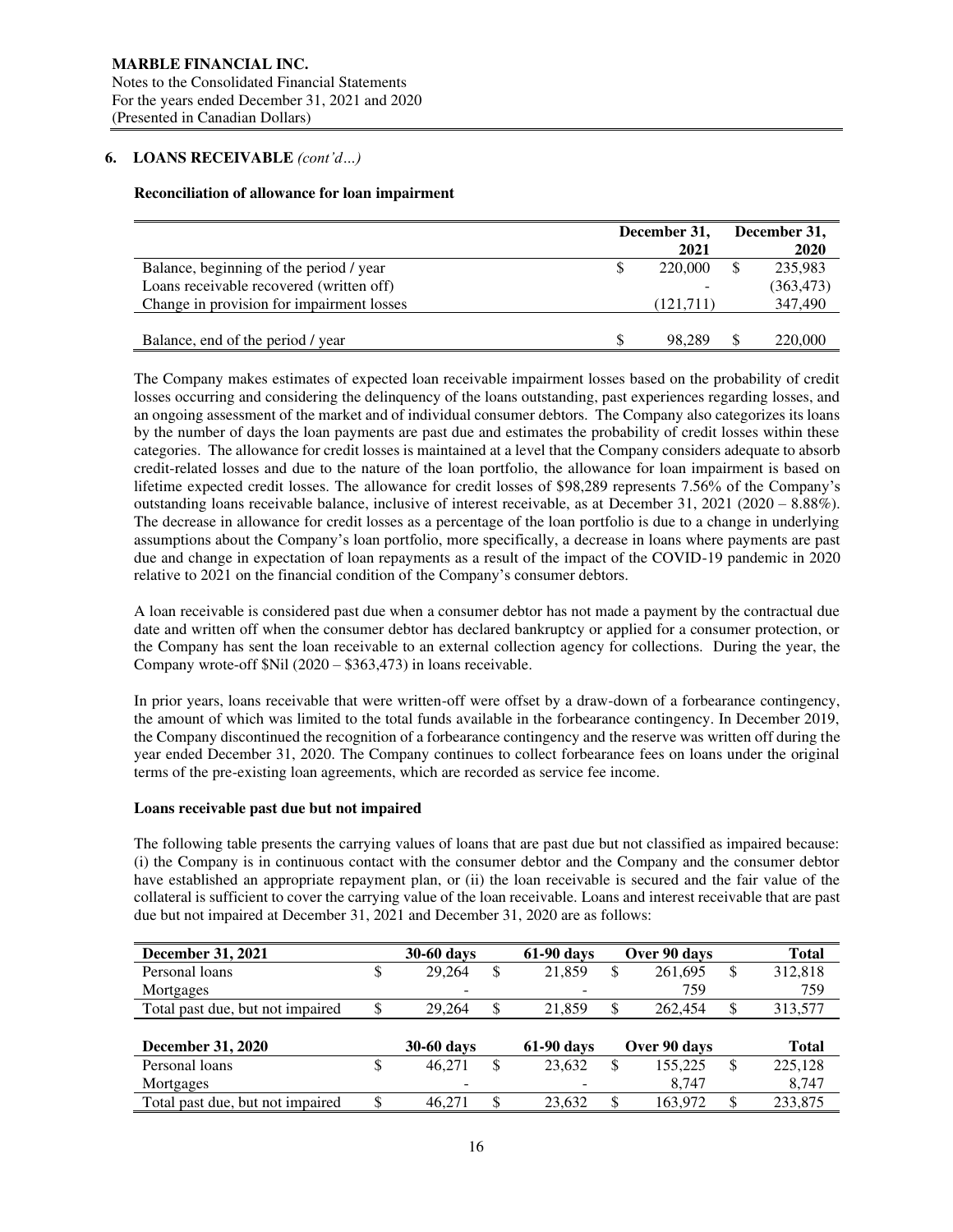# **6. LOANS RECEIVABLE** *(cont'd…)*

# **Contractual maturities**

|                                    | Under 1 year | 1-5 years | Over 5 years             | <b>Total</b> |
|------------------------------------|--------------|-----------|--------------------------|--------------|
| Unsecured personal loans           | 569,742      | 802,005   | 26,744                   | 1,398,491    |
| Mortgages                          |              | 744       | $\overline{\phantom{a}}$ | 759          |
| Total loans receivable             | 569,757      | 802,749   | 26.745                   | 1,399,250    |
| Less: allowance for credit losses  |              |           |                          | (98, 289)    |
| Loans and Interest receivable, net |              |           |                          | 1,300,961    |

# **7. FURNITURE, EQUIPMENT, AND RIGHT-OF-USE ASSETS**

|                                 | Leasehold<br>Improvement | Right-of-use<br>assets | Furniture    | Computers    | Total         |
|---------------------------------|--------------------------|------------------------|--------------|--------------|---------------|
|                                 |                          |                        |              |              |               |
| Cost                            |                          |                        |              |              |               |
| December 31, 2019               | \$<br>5,404              | \$<br>510,637          | \$<br>31,226 | \$<br>22,050 | \$<br>569,317 |
| <b>Additions</b>                | $\overline{\phantom{0}}$ |                        | 4,135        |              | 4,135         |
|                                 |                          |                        |              |              |               |
| December 31, 2020               | \$<br>5,404              | \$<br>510,637          | \$<br>35,361 | \$<br>22,050 | \$<br>573,452 |
| <b>Additions</b>                |                          | 5,125                  |              | 16,294       | 21,419        |
| Disposals                       |                          | (485, 544)             |              |              | (485, 544)    |
| December 31, 2021               | \$<br>5,404              | \$<br>30,218           | \$<br>35,361 | \$<br>38,344 | \$<br>109,327 |
|                                 |                          |                        |              |              |               |
| <b>Accumulated Amortization</b> |                          |                        |              |              |               |
| December 31, 2019               | \$<br>5,404              | \$<br>62,664           | \$<br>12,677 | \$<br>15,458 | \$<br>96,203  |
| Amortization                    | $\overline{\phantom{a}}$ | 179,101                | 4,123        | 3,626        | 186,850       |
|                                 |                          |                        |              |              |               |
| December 31, 2020               | 5,404                    | 241,765                | 16,800       | 19,084       | 283,053       |
| Amortization                    | $\overline{a}$           | 57,639                 | 3,712        | 3,776        | 65,127        |
| Disposals                       | $\blacksquare$           | (269, 186)             |              |              | (269, 186)    |
|                                 |                          |                        |              |              |               |
| December 31, 2021               | \$<br>5,404              | \$<br>30,218           | \$<br>20,512 | \$<br>22,860 | \$<br>78,994  |
|                                 |                          |                        |              |              |               |
| <b>Carrying values</b>          |                          |                        |              |              |               |
| December 31, 2020               | \$                       | 268,872<br>\$          | 18,561<br>\$ | \$<br>2,966  | \$<br>290,399 |
| December 31, 2021               | \$                       | \$                     | \$<br>14,849 | \$<br>15,484 | \$<br>30,333  |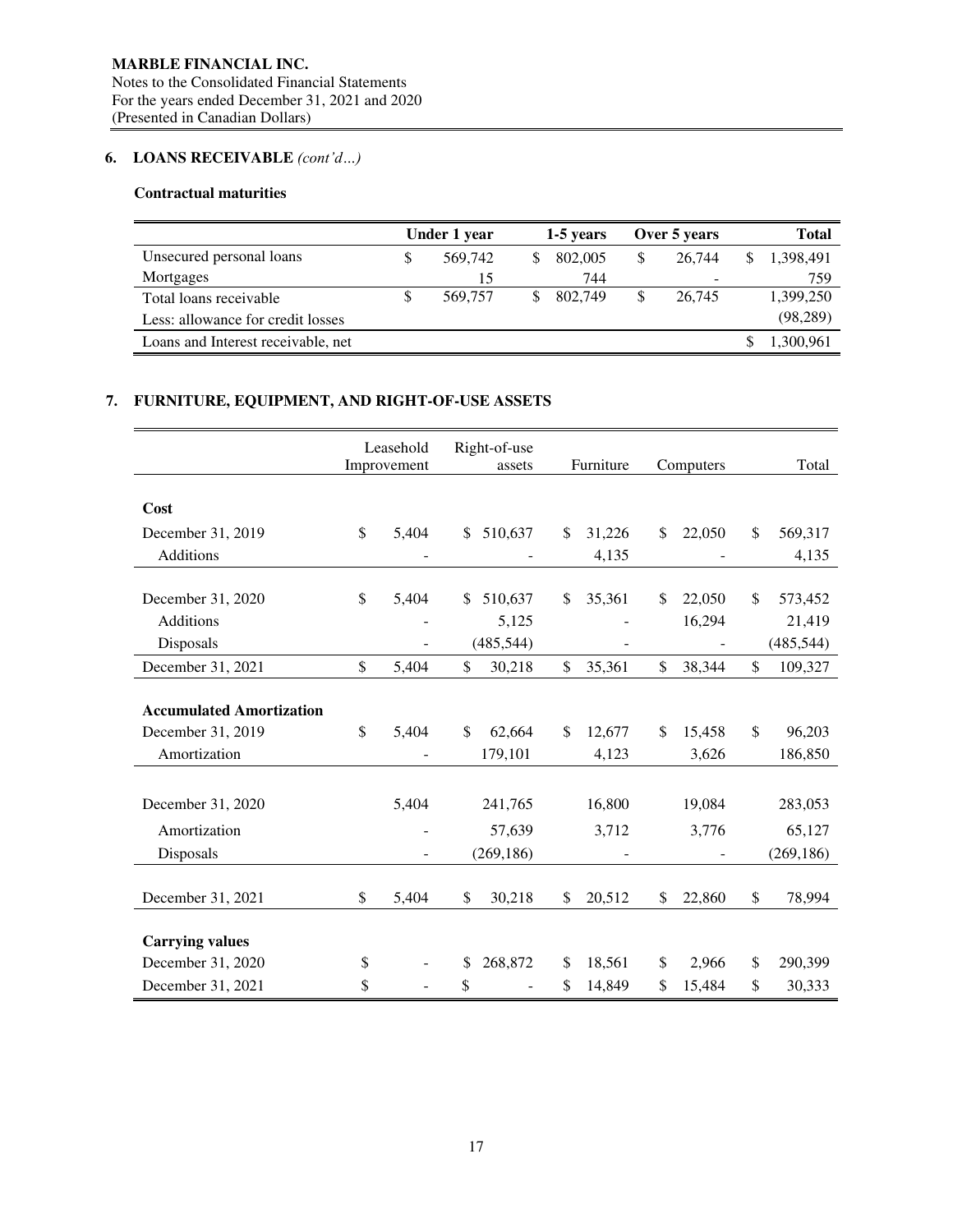# **8. INTANGIBLE ASSETS**

|                                 |              | Internally<br>developed<br>software | Score-Up<br>platform | Credit<br>Meds<br>software     | Trademark | Inverite<br>platform | Total         |
|---------------------------------|--------------|-------------------------------------|----------------------|--------------------------------|-----------|----------------------|---------------|
|                                 |              |                                     |                      |                                |           |                      |               |
| Cost                            |              |                                     |                      |                                |           |                      |               |
| December 31, 2019 and 2020      | \$           | 409,084                             | \$246,893            | \$<br>60,000                   | \$17,567  | \$                   | \$<br>733,544 |
| Internal development            |              | 30,116                              |                      | $\blacksquare$                 |           |                      | 30,116        |
| Acquisition                     |              |                                     |                      |                                |           | 1,431,230            | 1,431,230     |
|                                 |              |                                     |                      |                                |           |                      |               |
| December 31, 2021               | \$           | 439,200                             | \$246,893            | \$<br>60,000                   | \$17,567  | \$1,431,230          | \$2,194,890   |
|                                 |              |                                     |                      |                                |           |                      |               |
| <b>Accumulated Amortization</b> |              |                                     |                      |                                |           |                      |               |
| December 31, 2019               | \$           | 30,681                              | \$<br>10,287         | \$<br>$\overline{\phantom{a}}$ | \$        | \$<br>Ξ              | \$<br>40,968  |
| Amortization                    |              | 40,908                              | 24,689               |                                |           |                      | 65,597        |
|                                 |              |                                     |                      |                                |           |                      |               |
| December 31, 2020               |              | 71,589                              | 34,976               | $\overline{a}$                 |           |                      | 106,565       |
| Amortization                    |              | 42,414                              | 24,690               | $\blacksquare$                 |           | 101,379              | 168,483       |
|                                 |              |                                     |                      |                                |           |                      |               |
| December 31, 2021               | $\mathbb{S}$ | 114,003                             | \$<br>59,666         | \$                             | \$        | \$<br>101,379        | \$<br>275,048 |
|                                 |              |                                     |                      |                                |           |                      |               |
| <b>Carrying values</b>          |              |                                     |                      |                                |           |                      |               |
| December 31, 2020               | \$           | 337,495                             | \$211,917            | \$<br>60,000                   | \$17,567  | \$                   | \$<br>626,979 |
| December 31, 2021               | \$           | 325,197                             | \$187,227            | \$<br>60,000                   | \$17,567  | \$1,329,851          | \$1,919,842   |

Trademarks are assessed as having an indefinite useful life because they do not expire and the Company expects to continue to benefit from their use.

# **9. CONVERTIBLE DEBENTURES**

In March 2020, Marble closed a private placement offering of unsecured convertible debentures (the "Debentures") with an aggregate principal amount of \$400,000. In October 2020, the Company closed a second tranche and issued Debentures with an aggregate principal amount of \$160,000. The Debentures had a one-year term from the dates of issuance and accrued simple interest at a rate of 12% per annum, payable quarterly. The principal amount of the Debentures and all accrued, but unpaid, interest were convertible at the option of the holder into common shares of Marble at a price of \$0.30 per common share. The Company allocated \$33,292 to the equity component of the Debentures. In December 2020, the Company redeemed Debentures with principal amounts of \$100,000. During the year ended December 31, 2021, the remaining Debentures principal balance of \$460,000 was converted into 1,533,333 common shares of Marble, which resulted in a loss on settlement of \$22,036.

On April 7, 2021, the Company closed a non-brokered private placement of unsecured convertible debentures (the "New Debentures") with an aggregate principal amount of \$1,303,000. The New Debentures had a 15-month term from the date of issuance and accrue simple interest at a rate of 10% per annum, payable semi-annually. The principal amount of the New Debentures and all accrued but unpaid interest are convertible, at the option of the holder, into units at a price of \$0.30 per unit. Each unit is comprised of one common share and one-half of one share purchase warrant, with a whole warrant exercisable to purchase a common share at a price of \$0.45 until 21 months after the closing date. The Company may force conversion of the principal amount into units at \$0.30 per unit if at any time after four months and a day after the closing date, the common shares have traded or closed on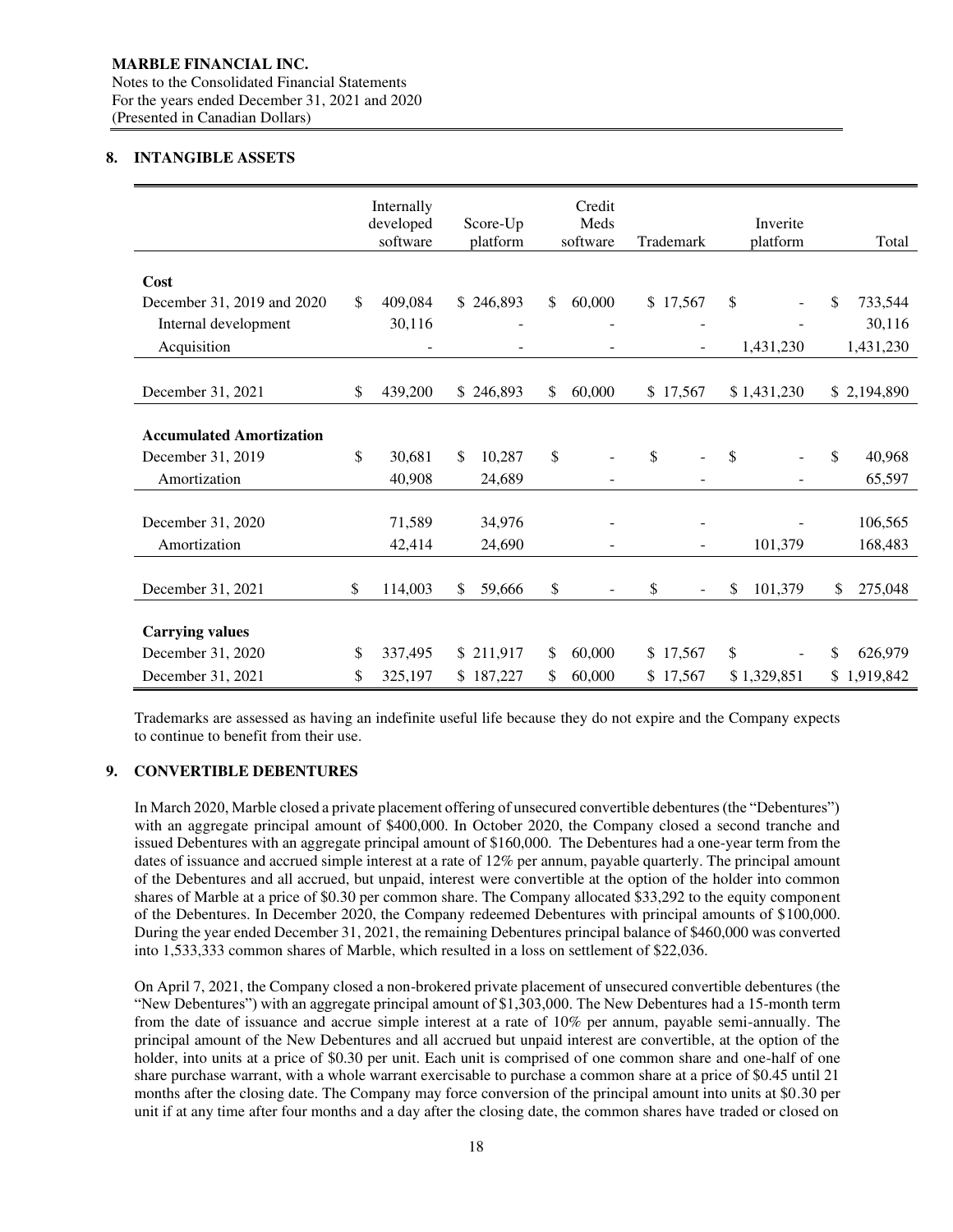# **9. CONVERTIBLE DEBENTURES** *(cont'd…)*

the CSE at \$0.60 or more for 10 consecutive trading days. In connection with the private placement, the Company paid an aggregate of \$40,150 in finder fees and issued an aggregate of 133,832 finder warrants with an estimated fair value of \$9,641 using the Black-Scholes pricing model using the following weighted average assumptions:

| Risk-free rate                   | 0.26%        |
|----------------------------------|--------------|
| Expected life of finder warrants | $1.25$ years |
| Annualized volatility            | 80%          |
| Dividend rate                    | $0\%$        |

Each finder warrant is exercisable into one common share at a price of \$0.30 for a period of 15 months following closing. (See Note 14).

In August 2021, the Company entered into amending agreements with the New Debentures holders to extend the maturity date from July 7, 2022 to December 31, 2022, and in respect of the underlying warrants issuable on conversion to extend their expiry date from January 7, 2023 to June 30, 2023.

The following is a continuity of the Debentures and New Debentures:

|                                            | December 31,  |   | December 31, |
|--------------------------------------------|---------------|---|--------------|
|                                            | 2021          |   | 2020         |
| Balance, beginning of year                 | \$<br>422,495 | S |              |
| <b>Additions</b>                           | 1,303,000     |   | 560,000      |
| Debt issuance costs                        | (49,791)      |   |              |
| Payments                                   | (10,741)      |   | (27, 173)    |
| Redemption                                 | (424,700)     |   | (156, 627)   |
| Interest on Debentures                     | 7,292         |   | 48.729       |
| Accretion of convertible debentures        | 71.229        |   | 24,913       |
|                                            | 1,318,784     |   | 449,842      |
| Equity component of convertible debentures | (115, 338)    |   | (27, 347)    |
| Balance, end of year                       | 1.203.446     |   | 422,495      |

### **10. LOANS PAYABLE**

As part of the Government of Canada's response to the COVID-19 global pandemic, certain businesses were eligible to apply for loans under the Canada Emergency Business Account ("CEBA"). The CEBA loan program provides companies with a \$40,000 interest free loan to be used to cover non-deferrable operating expenses during the period where operations had been temporarily reduced due to the economic impacts of the COVID-19 virus. During the year ended December 31, 2020, the Company received a \$40,000 CEBA loan (the "CEBA Loan"). The CEBA Loan remains interest free until December 31, 2022 and has no fixed repayment schedule. If \$30,000 is repaid on or before December 31, 2022, the remaining \$10,000 will be forgiven. If any amount remains unpaid at December 31, 2022, the Company will enter into an extension agreement whereby it will accrue interest at 5% per annum, with a repayment schedule to be determined at that time.

As part of the acquisition of Inverite, the Company acquired an additional \$30,000 of CEBA loans under the same repayment terms as the CEBA Loan.

The Company has made no repayments on the CEBA Loan during the year ended December 31, 2021. On January 12, 2021, the Government of Canada announced that it would extend the debt repayment forgiveness deadline to December 31, 2023.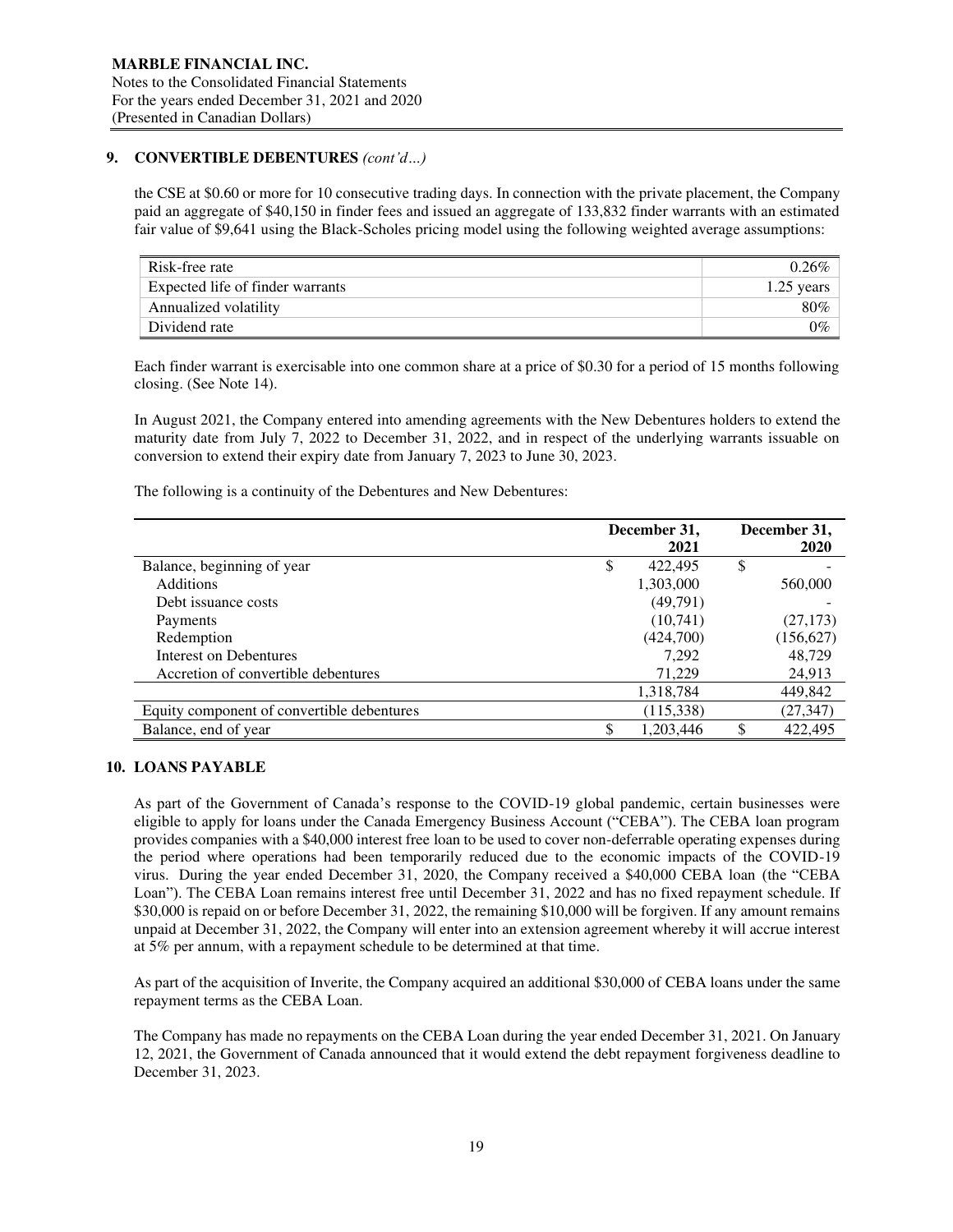# **10. LOANS PAYABLE** *(cont'd…)*

The following is a summary of the Company's loans payable:

|                               | December 31, | December 31, |
|-------------------------------|--------------|--------------|
|                               | 2021         | 2020         |
| BDC Loans payable (Note 5)    | 45.539       | 70,703       |
| <b>CEBA Loans</b>             | 70,000       | 40,000       |
| Total loans payable           | 115,539      | 110,703      |
| Loans payable $-$ current     | (95, 164)    | (25, 164)    |
| Loans payable $-$ non-current | 20,375       | 85,539       |

# **11. CREDIT FACILITY**

On July 26, 2021 the Company secured funding for new Fast-Track loans through a definitive credit facility agreement (the "Credit Facility Agreement") amongst Marble, 1301771, TPFM, and CHP Agent Services Inc. ("CHP"), a subsidiary of Cypress Hills Partners Inc. The Credit Facility Agreement provides for a \$10 million credit facility to Marble, through 1301771 as borrower, with TPFM as servicing agent for originations, adjudications, administration and monitoring of the new Fast-Track loans, and CHP acting as administrative and collateral agent on behalf of the lenders. The aggregate amount of the funding is determined as a selected percentage (the "Advance Rate") of the outstanding Eligible Customer Loans (as defined in the Credit Facility Agreement) in the loan portfolio, adjusted for customer loan payments received less accrued but unpaid amounts owing to CHP and the Lenders under the Credit Facility Agreement (the "Borrowing Base"), with an initial Advance Rate at 95% (the maximum) and a minimum threshold of 80%. The current amount of the credit facility is \$10,000,000 (the "Facility Amount"), with an option to increase the amount to \$20,000,000 upon mutual agreement. Interest is charged at Canadian Prime (subject to a ceiling of 5.0% and a floor of 3.5%) plus 13%, with a provisional discount if the Advance Rate is less than 95%. The maturity date for all funds advanced is three years after the date of the first funding advance, with an option to extend for a further two years upon mutual agreement. In connection with the Credit Facility Agreement, 1301171 has provided a general security agreement ("GSA") and each of Marble and TPFM has provided a limited guarantee and a "bad act" guarantee together with a GSA. Upon borrowing funds, the Company must also maintain \$300,000 in unrestricted cash, and the Company has provided CHP with board of director observer rights and a right of first refusal on any additional debt or securitization financing beyond the Facility Amount. As at December 31, 2021, \$Nil has been borrowed pursuant to the Credit Facility Agreement.

# **12. BONDS**

|                                                  | December 31,<br>2021 |   | December 31,<br><b>2020</b> |
|--------------------------------------------------|----------------------|---|-----------------------------|
| 10% bonds – original offering (Note 12(a))       | \$<br>655,189        | S | 618,688                     |
| 9% bonds – new offering (Note 12(b))             | 645,372              |   | 677,433                     |
| $8\%$ bonds – new offering (Note 12(b))          | 20,000               |   | 45,000                      |
| 10% bonds – amended (Note $12(c)$ )              | 3,587,749            |   | 3,570,237                   |
| 10% bonds – new offering (Note 12(c))            | 250,000              |   | 250,000                     |
| Total bonds, net of associated transaction costs | 5,158,310            |   | 5,161,358                   |
| Bonds payable $-$ current                        | (3,380,475)          |   | (1,977,869)                 |
| Bonds payable $-$ non-current                    | 1,777,835            |   | 3,183,489                   |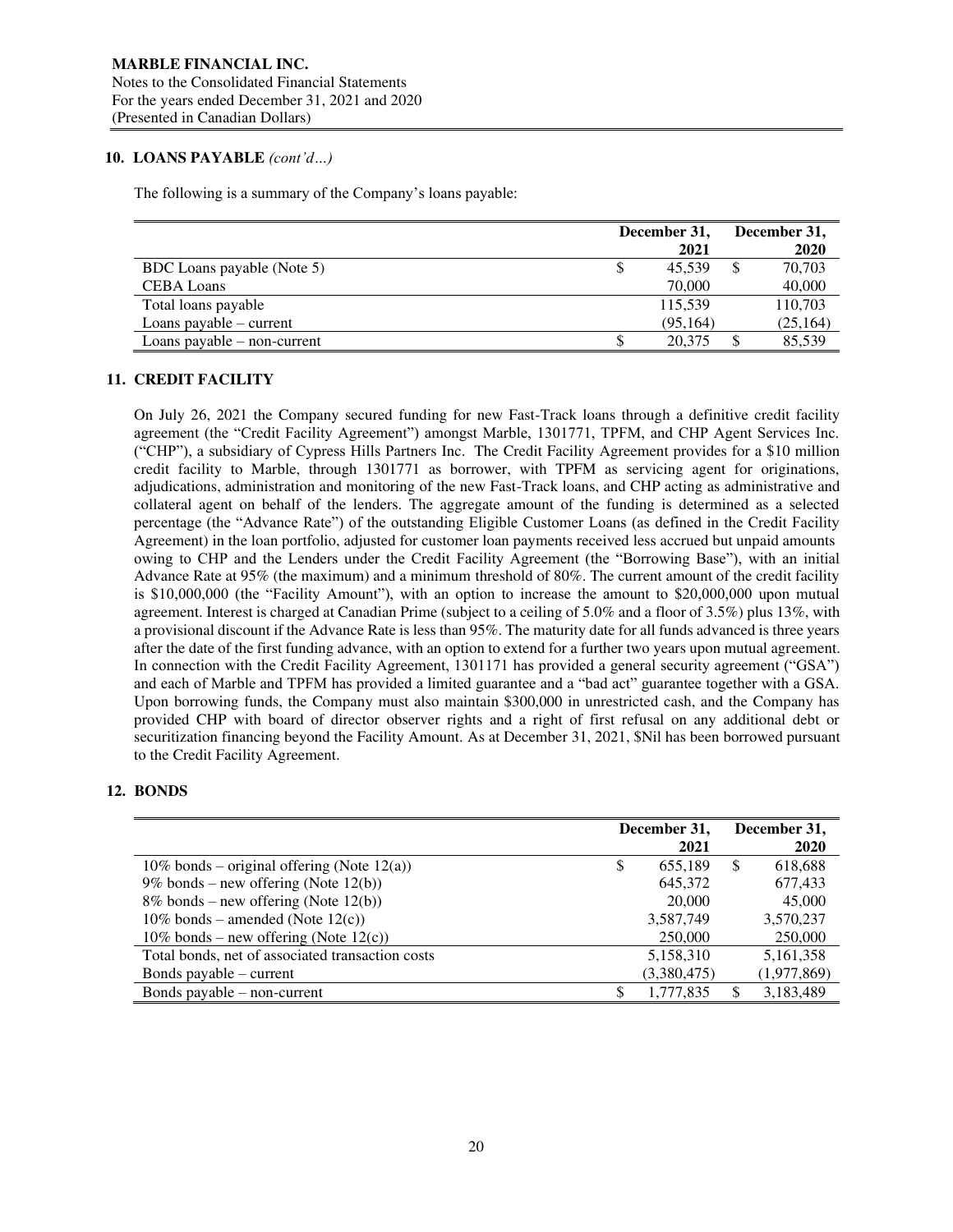# **12. BONDS** *(cont'd…)*

### *a)* **10% bonds – original offering**

During previous years, the Company had issued an offering memoranda (the "Original Offering") for unsecured bonds of up to a maximum of 15,000 bonds at a price of \$1,000 per bond, for expected total gross proceeds of \$15,000,000. The Original Offering was closed on July 15, 2016 when the New Offering commenced (Note 12(c)).

At the time of purchase, subscribers elected one of the following options with respect to the 10% interest payable on the bonds:

- a bond which entitled the holder to 10% simple interest per annum, payable quarterly at the equivalent quarterly rate of 2.5% within 15 business days of March 15, June 15, September 15 and December 15 of each year during the term of the bond; or
- a bond which entitled the holder to 10% compound interest calculated annually and payable on the date the bonds are redeemed by the Company in accordance with the terms of the Original Offering.

In the absence of written notice from the bondholder on or before August 31, 2018, the bonds shall mature on November 30, 2023 (the "Second 10% Maturity Date").

Subject to (i) an annual maximum redemption limit of 10% of the bonds outstanding as of the last day of the previous calendar year, and (ii) cash flow of the Company, any individual bondholder may request an early redemption by providing 90 days prior written notice (the "Early Redemption Notice"). Bondholders who redeem some or all of their bonds prior to the First and/or Second 10% Maturity Dates are subject to the following redemption fees:

- Early Redemption Notice received between December 1, 2018 and November 30, 2019 a redemption fee equal to 5% of the principal amount of the bonds being redeemed by the Company.
- Early Redemption Notice received between December 1, 2019 and November 30, 2020 a redemption fee equal to 4% of the principal amount of the bonds being redeemed by the Company.
- Early Redemption Notice received between December 1, 2020 and November 30, 2021 a redemption fee equal to 3% of the principal amount of the bonds being redeemed by the Company.
- Early Redemption Notice received between December 1, 2021 and November 30, 2022 a redemption fee equal to 2% of the principal amount of the bonds being redeemed by the Company.
- Early Redemption Notice received between December 1, 2022 and November 29, 2023 a redemption fee equal to 1% of the principal amount of the bonds being redeemed by the Company.

Redemption fees are deducted by the Company from the redemption amount to be paid to the bondholder.

During the period ended December 31, 2021, no bonds under the Original Offering were redeemed.

# **b) 8% and 9% bonds – new offering**

On July 15, 2016, the Company issued a new offering memorandum (the "New Offering") for a maximum of 50,000 unsecured bonds, at a price of \$1,000 per bond, for expected total gross proceeds of \$50,000,000 and comprising of 1 year 8% bonds and 3 year 9% bonds. The 8% bonds can be redeemed on the first anniversary of the date of issue to the bondholder (the "First 8% Maturity Date") and the 9% bonds can be redeemed on the third anniversary of the date of issue to the bondholder (the "First 9% Maturity Date").

At the time of purchase, the subscribers elected one of the following two options with respect to the 8% or 9% interest payable on the bonds: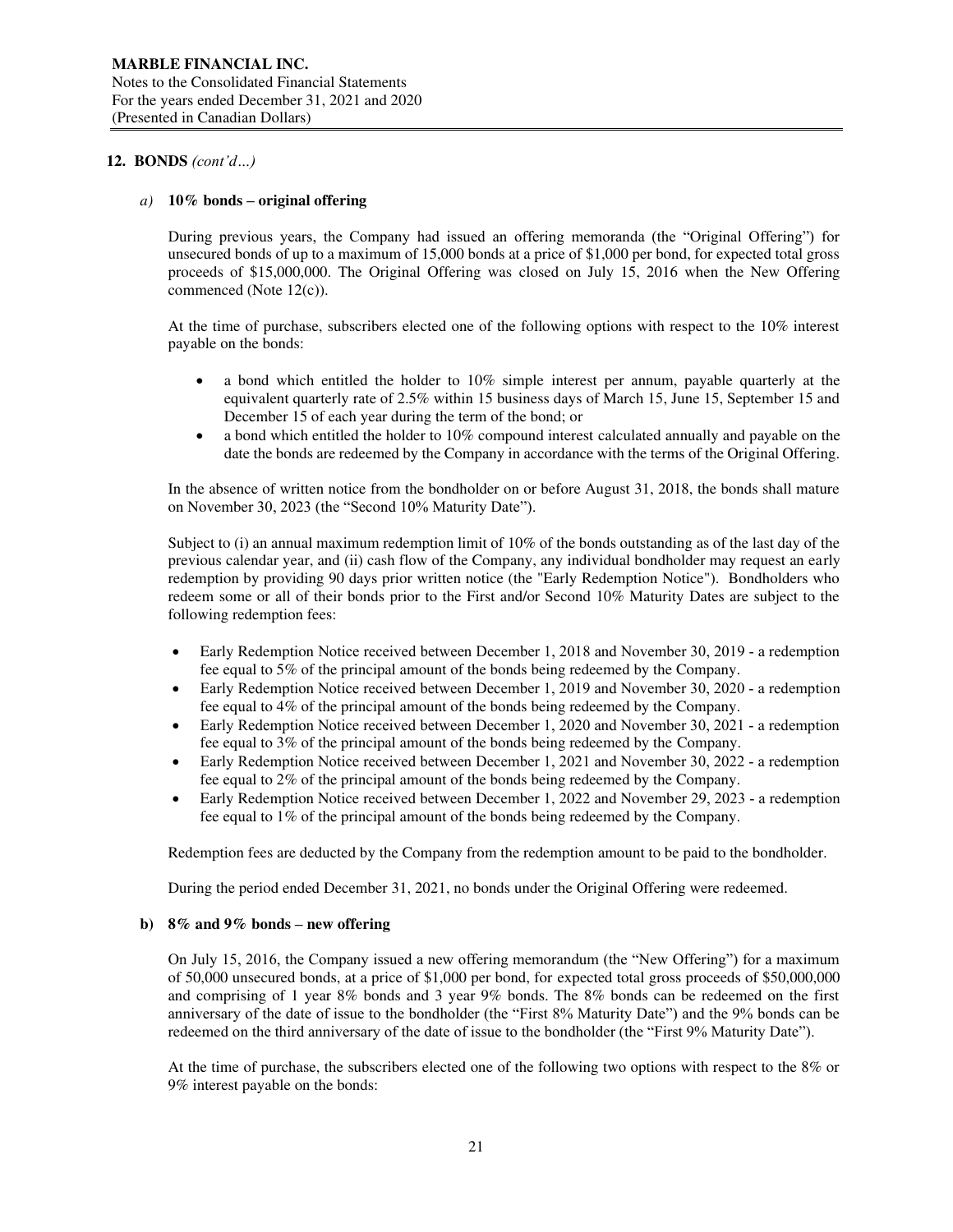# **12. BONDS** *(cont'd…)*

- the bond entitled the holder to 8% or 9% simple interest per annum, payable monthly at the equivalent monthly rate of 0.67% or 0.75%, respectively, within 15 business days of the end of each month, during the term of the bond; or
- the bond entitled the holder to 8% or 9% compound interest calculated annually and payable on the date the bond is redeemed by the Company in accordance with the terms of the New Offering.

In the absence of written notice from the bondholder at least 90 days prior to the First 8% Maturity Date or the First 9% Maturity Date, the bonds shall mature on the following dates:

- in the case of the 8% bonds, on the next occurring anniversary of the First 8% Maturity Date if at least 90 days prior to such anniversary a redemption notice has been delivered (the "Subsequent 8% Maturity Date"); and
- in the case of the 9% bonds, on the third anniversary of the First 9% Maturity Date (the "Second 9% Maturity Date").

On each Subsequent 8% Maturity Date and the Second 9% Maturity Date, the Company can redeem all 8% bonds that have not been reinvested (that is, where the maturity date has not been extended) and all 9% bonds, respectively, outstanding on that date by payment of the principal amount of the bonds and all accrued and unpaid interest thereon. Subject to (i) an annual maximum redemption limit of 10% of the bonds outstanding as of the last day of the previous calendar year, and (ii) cash flow of the Company, any individual bondholder may request redemption of some or all of their bonds by providing 90 days prior written notice (the "Early Redemption Notice").

8% bondholders who redeem some or all of their bonds prior to the First and/or Subsequent 8% Maturity Date are subject to a redemption fee equal to 2.5% of the principal amount of the bonds being redeemed by the Company.

9% bondholders who redeem some or all of their bonds prior to the First and/or Second 9% Maturity Date are subject to the following redemption fees:

- Early Redemption Notice received on or after the second anniversary, but prior to the third anniversary, of the date the bond was issued – a redemption fee equal to  $2\%$  of the principal amount of the bonds being redeemed by the Company, except where a bondholder's request is in accordance with the First 9% Redemption Notice.
- Early Redemption Notice received on or after the third anniversary, but prior to the fourth anniversary, of the date the bond was issued – a redemption fee equal to  $6\%$  of the principal amount of the bonds being redeemed by the Company.
- Early Redemption Notice received on or after the fourth anniversary, but prior to the fifth anniversary, of the date the bond was issued – a redemption fee equal to  $4\%$  of the principal amount of the bonds being redeemed by the Company.
- Early Redemption Notice received on or after the fifth anniversary, but prior to the sixth anniversary, of the date the bond was issued – a redemption fee equal to  $2\%$  of the principal amount of the bonds being redeemed by the Company.

Redemption fees are deducted by the Company from the redemption amount to be paid to the bondholder.

During the year ended December 31, 2021, a total of \$25,000 of 8% bonds and \$51,661 of 9% bonds were redeemed.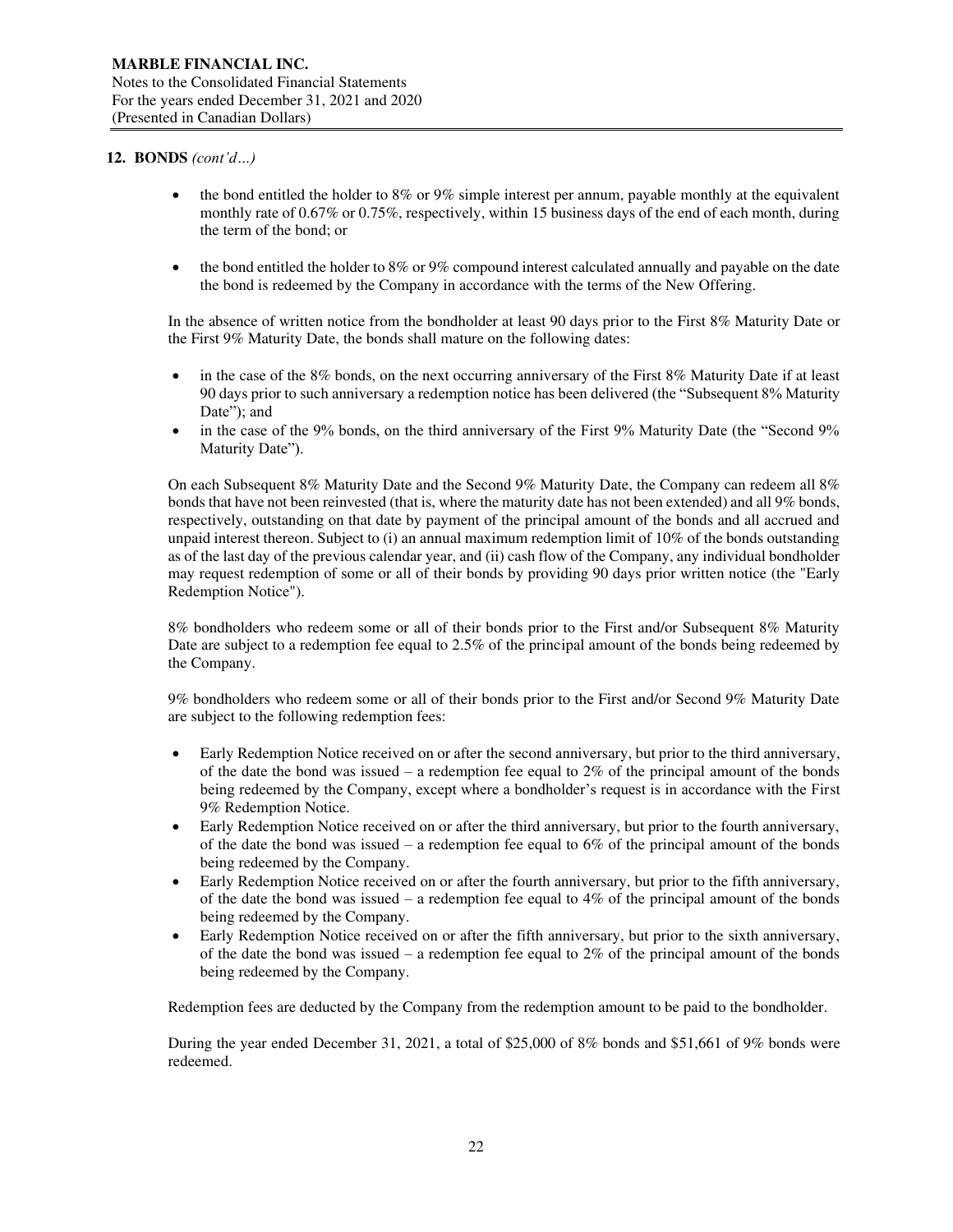# **12. BONDS** *(cont'd…)*

# **c) Amended 10% bonds**

On November 15, 2018, the Company amended the terms of 10% bonds (Note 12(a)) with a total principal value of \$3.08 million and 8% bonds (Note 12(b)) with a total principal value of \$415,000. The maturity date of the bonds has been extended from November 30, 2018 to November 30, 2023, with principal repayments to be made in 16 equal instalments, payable on the 15th day of March, June, September and December of each year beginning on March 15, 2020. Interest on the outstanding principal of the 10% bonds accrue at 10% simple interest per annum and is due on a quarterly basis, beginning on December 15, 2018. On November 15, 2018, the Company further amended the repayment of interest to commence on March 15, 2019. Interest on the outstanding principal of the 8% bonds is payable on a monthly basis. The Company has deferred the principal repayments until the Company is in a position to make the cash payments.

The amendments of the bond terms became effective on March 21, 2019 when the initial public offering was completed and the Company became a reporting issuer.

On June 26, 2018, the Company issued additional bonds with a principal amount of \$250,000 with the same terms as the amended bonds.

# **13. LEASE LIABILITIES**

During the year ended December 31, 2019, the Company entered into a new head office lease and acquired a lease through the acquisition of Score-Up.

On January 21, 2021, the Company entered into a sublease agreement of its head office, commencing May 1, 2021 and expiring August 30, 2022. The sublease is for the amount of \$214,474 per annum and will reduce the Company's minimum lease payments by \$114,040 over the sublease term. During the year ended December 31, 2021, the Company recorded a loss of \$1,884 on recognition of the sublease and derecognized the corresponding right-of-use asset.

The following summarizes the remaining undiscounted minimum lease payments under the lease liabilities as at December 31, 2021:

| <b>Fiscal year</b>                         | <b>Payment</b> |
|--------------------------------------------|----------------|
| 2022                                       | 128,895        |
| Amount representing future lease accretion | (3,665)        |
| Total lease liability                      | 125,230        |
| Lease liabilities, current portion         | (125, 230)     |
|                                            |                |
| Lease liabilities, non-current portion     |                |

The following is a reconciliation of the changes in the lease liabilities:

|                                                | December 31,<br>2021                  | December 31,<br>2020                  |
|------------------------------------------------|---------------------------------------|---------------------------------------|
| Opening balance<br>Lease accretion<br>Payments | \$<br>300,443<br>20,123<br>(195, 336) | \$<br>457,418<br>36,596<br>(193, 571) |
| Lease liabilities                              | \$<br>125,230                         | \$<br>300,443                         |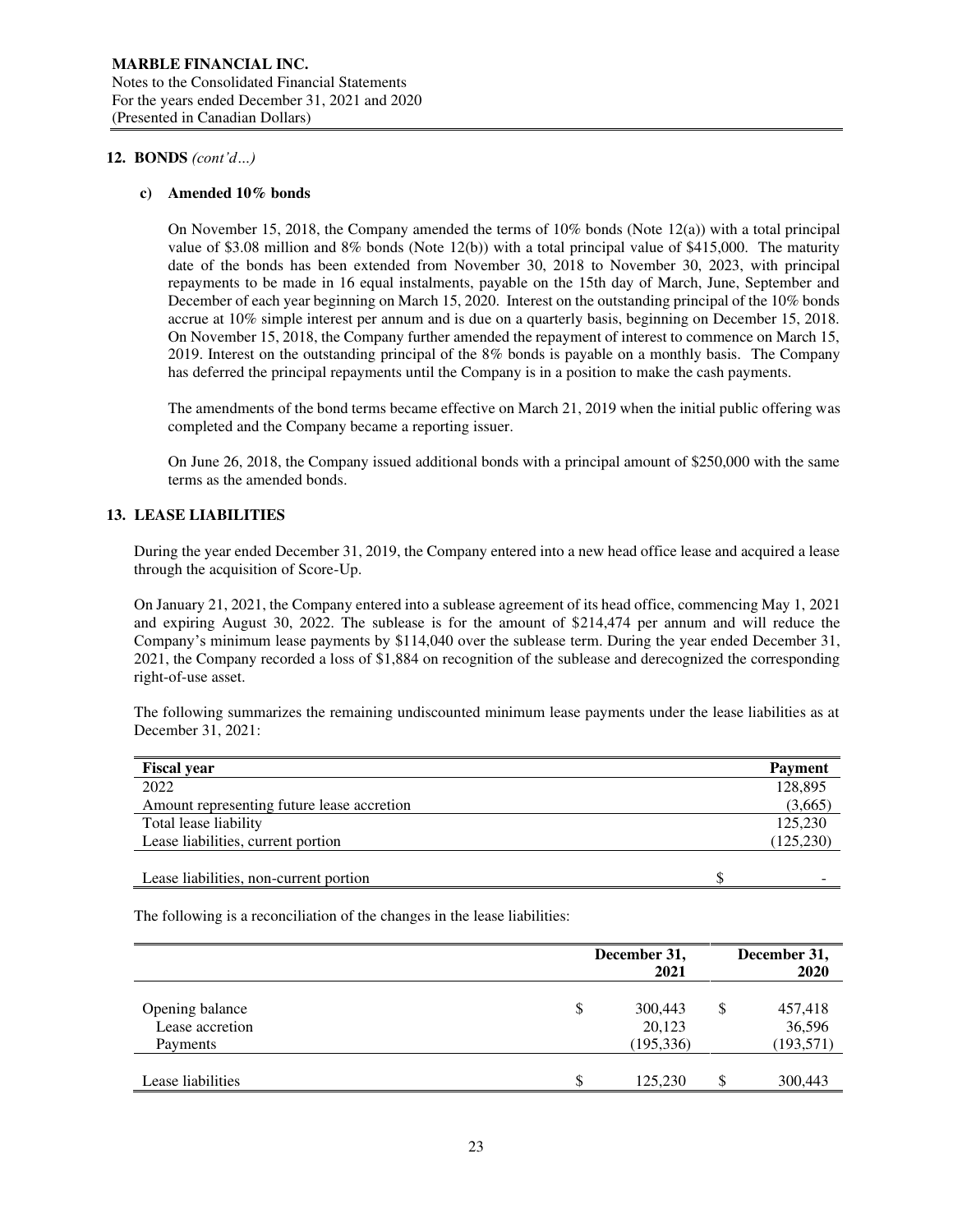### **Authorized share capital**

- An unlimited number of common shares without par value.
- An unlimited number of non-voting shares without par value.
- An unlimited number of special shares without par value.

### **Escrow shares**

As of December 31, 2021, 1,041,522 common shares are held in escrow (December 31, 2020 – 3,124,568) pursuant to an Escrow Agreement entered into in conjunction with Marble's initial public offering and listing on the CSE. Common shares are released from escrow as to 10% on the listing date and the balance in equal 15% tranches to be released every six months from the listing date.

#### **Issued share capital**

As at December 31, 2021, Marble had 93,220,153 (December 31, 2020 – 71,696,497) common shares issued and outstanding. No non-voting shares and no special shares are issued and outstanding.

During the year ended December 31, 2021, Marble completed the following share issuances:

- a) On January 22, 2021, Marble launched a 12-month online marketing campaign through AGORACOM Internet Relations Corp. The total cost of the campaign is \$75,000 plus applicable taxes, payable through the issuance of common shares with the first 20% of the fee payable on the commencement date and 20% at the end of each of the third, sixth, ninth and twelfth months thereafter. Marble issued 40,843 common shares on January 27, 2021 from treasury, for the first installment of the fee plus applicable taxes. The fair value of the 40,843 common shares was determined to be \$15,000 plus tax. As at December 31, 2021, Marble has yet to issue shares representing the fees payable for the second, third, fourth and fifth installments. As a result, Marble has recorded \$67,800 of shares issuable.
- b) On February 2, 2021, Marble closed a non-brokered private placement and issued 2,000,000 units at a price of \$0.25 per unit for gross proceeds of \$500,000. Each unit is comprised of one common share and one-half of one common share purchase warrant, with each whole warrant entitling the holder to purchase an additional common share at a price of \$0.35 for a period of 12 months following the closing date, subject to accelerated expiry if the common shares trade or close at a price of \$0.45 or more for 10 consecutive trading days on the CSE. In connection with the private placement, the Company paid cash finders' fees of \$6,300.

During the review of the second quarter financial statements it was discovered that 400,000 units were subscribed for but not paid for. The Company was in possession of the 400,000 units and returned the 400,000 shares to treasury and cancelled the 200,000 warrants issued.

- c) On February 22, 2021, Marble issued an aggregate of 1,533,333 common shares pursuant to the conversion of \$460,000 principal amount of Debentures at a price of \$0.30 per common share (see Note 9).
- d) On March 25, 2021, Marble closed a non-brokered private placement and issued 2,333,334 units at a price of \$0.30 per unit for gross proceeds of \$700,000. Each unit is comprised of one common share and one-half of one common share purchase warrant, with each whole warrant entitling the holder to purchase an additional common share at a price of \$0.45 for a period of 12 months following the closing date, subject to accelerated expiry if the common shares trade or close at a price of \$0.55 or more for 10 consecutive trading days on the CSE.
- e) On May 31, 2021, Marble issued 25,000 common shares pursuant to the exercise of restricted share units. An aggregate of \$4,125 was transferred from the share purchase option reserve to share capital as a result.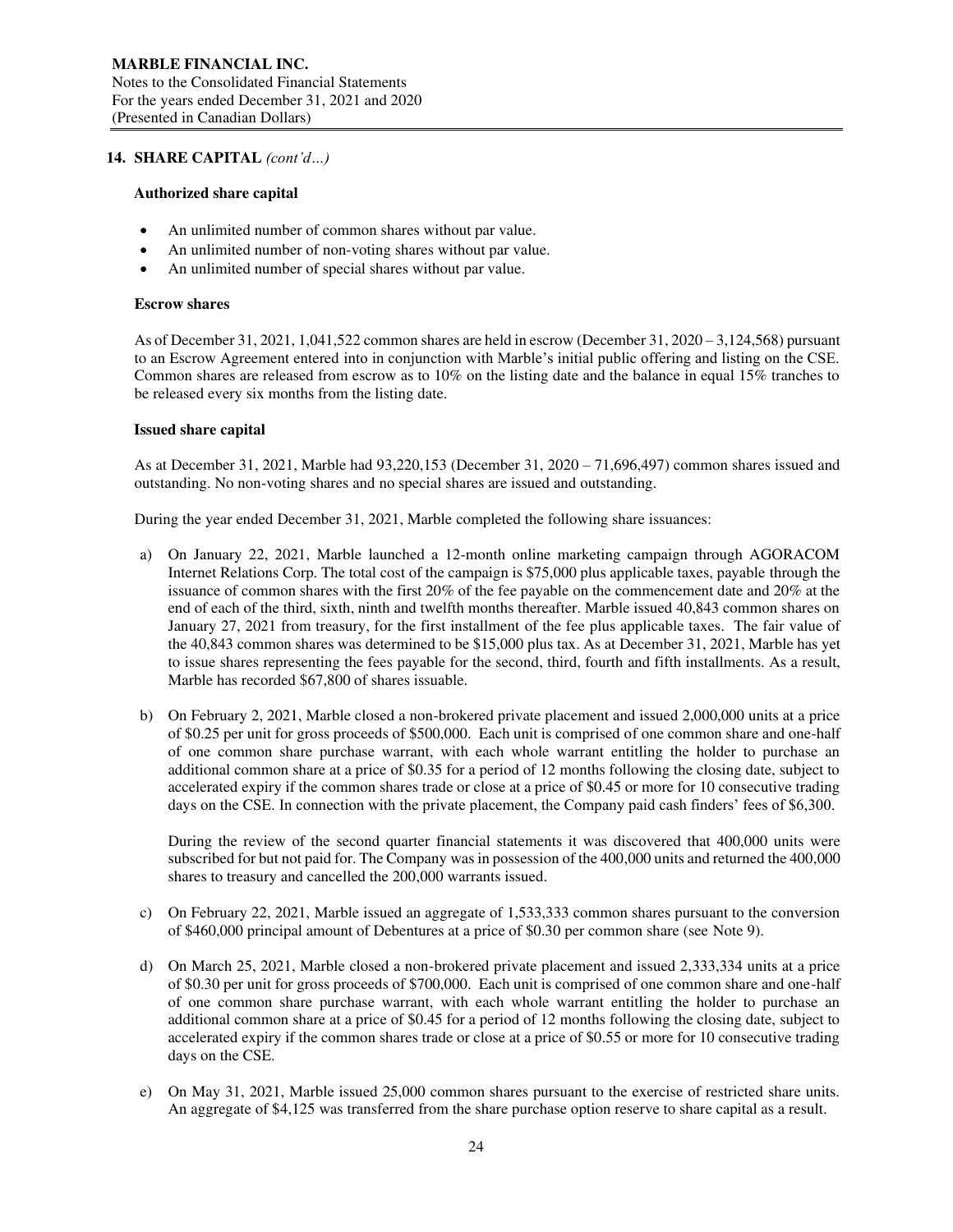- f) On September 24, 2021, Marble issued 25,000 common shares pursuant to the exercise of restricted share units. An aggregate of \$5,750 was transferred from the share purchase option reserve to share capital as a result.
- g) On November 1, 2021, Marble issued 25,000 common shares pursuant to the exercise of restricted share units. An aggregate of \$5,750 was transferred from the share purchase option reserve to share capital as a result.
- h) On November 22, 2021, Marble issued an aggregate of 200,000 common shares pursuant to the exercise of restricted share units. An aggregate of \$37,000 was transferred from the share purchase option reserve to share capital as a result.
- i) On November 29, 2021 Marble completed the first tranche of a non-brokered private placement and issued 10,629,232 units at a price of \$0.13 per unit for gross proceeds of \$1,381,800. Each unit is comprised of one common share and one-half of a common share purchase warrant, with each whole warrant entitling the holder to purchase an additional common share at a price of \$0.15 for a period of 12 months following the closing date. In connection with the private placement, Marble issued an aggregate of 183,750 finders' units with the same terms as the units.
- j) On December 14, 2021, Marble issued 50,000 common shares pursuant to the exercise of restricted share units. An aggregate of \$7,750 was transferred from the share purchase option reserve to share capital as a result.
- k) On December 17, 2021 Marble completed the second tranche of a non-brokered private placement and issued 4,755,384 units at a price of \$0.13 per unit for aggregate gross proceeds of \$618,200. As part of this second closing, the Company paid a total of 122,780 finders' units to certain finders on the same terms as the units.

During the year ended December 31, 2020, Marble completed the following share issuances:

- a) On June 3, 2020 and November 27, 2020, Marble issued 25,000 and 50,000 common shares, respectively, pursuant to the exercise of restricted share units. An aggregate of \$12,375 was transferred from the share purchase option reserve to share capital as a result.
- b) On December 23, 2020, Marble closed a non-brokered private placement and issued an aggregate of 15,567,401 units at a price of \$0.15 per unit for gross proceeds of \$2,335,110. Each unit is comprised of one common share and one-half of one common share purchase warrant, with each whole warrant entitling the holder to purchase an additional common share at a price of \$0.25 for a period of two years from the closing date. Warrants are subject to accelerated expiry if the common shares trade or close at a price of \$0.35 or more for 10 consecutive trading days on the CSE. In connection with the private placement, Marble incurred share issuance costs of \$12,705 and, issued an aggregate of 346,033 finders' warrants with the same terms as the unit warrants. The finders' warrants have an estimated fair value of \$8,155 using the Black-Scholes pricing model and the following assumptions: a share price of \$0.15, expected life of one year, a volatility of 80%, and a risk-free interest rate ranging from 0.21% to 0.27%. In addition to the finders' fees and warrants, Marble also issued a total of 303,333 finders' units with the same terms as the private placement units. These finders' units were deemed to have a fair value of \$0.15 per unit.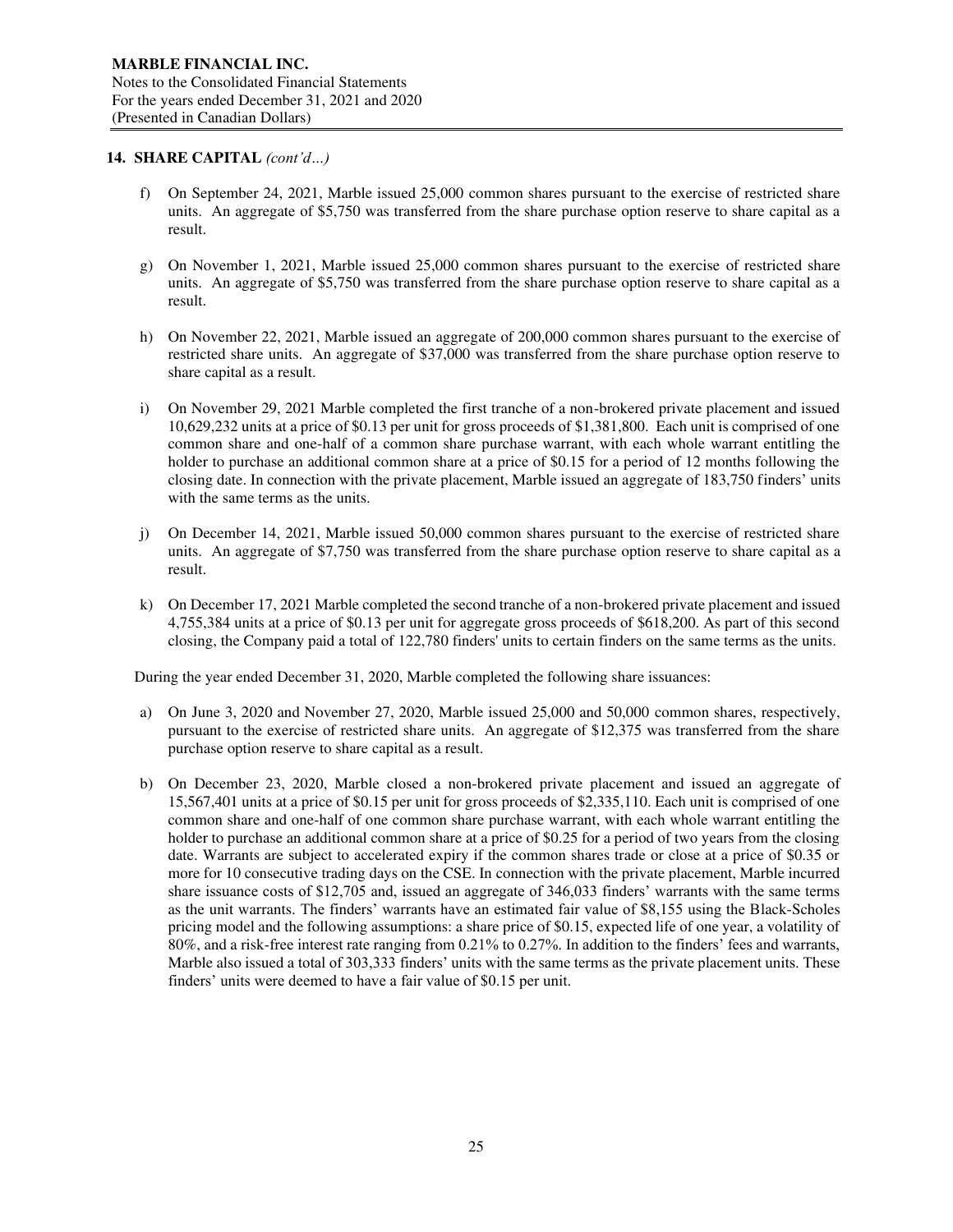#### **Share purchase options**

The Company has a share purchase option plan (the "Share Purchase Option Plan") under which it is authorized to grant options for the acquisition of its common shares to directors, employees and consultants up to a maximum of 10% of the issued and outstanding common shares of Marble at the time the plan was adopted. The exercise price shall not be less than the market price of Marble's common shares as at the grant date and in accordance with CSE policies. The options may be granted for a maximum term of five years. Options granted to directors, employees and consultants, other than consultants engaged in investor relations activities, will generally be subject to standard vesting provisions as to 25% on the date of grant and 25% on each anniversary date, such that all share purchase options fully vest over three years from the date of grant, unless otherwise determined by Marble's Board of Directors. Share purchase options granted to consultants engaged in investor relations activities will vest in stages over a minimum period of twelve months, pursuant to the Share Purchase Option Plan and as determined by Marble's Board of Directors.

During the year ended December 31, 2021, Marble granted 3,910,000 share purchase options (2020 – 1,500,000). The weighted average fair value of the options granted during the year ended December 31, 2021, was approximately \$0.14 per option (2020 - \$0.08). The fair value was estimated using the Black-Scholes option pricing model using the following weighted average inputs:

|                         | 2021      | 2020      |
|-------------------------|-----------|-----------|
| Risk-free interest rate | $0.71\%$  | 0.83%     |
| Expected volatility     | 80%       | 80%       |
| Expected dividends      | $0\%$     | $0\%$     |
| Expected life           | 2.5 years | 2.5 years |
| Grant date share price  | 0.30      | 0.18      |

Expected volatility was determined based on the historical volatility of Marble's common shares over a period commensurate with the expected option life. The expected option life incorporates an estimate of early exercise.

For the year ended December 31, 2021, Marble recognized \$383,539 (2020 - \$157,221) as share-based payments for options vesting during the period.

A summary of share purchase option activity is as follows:

|                                 | Number of<br>share<br>purchase<br>options | Weighted<br>Average<br><b>Exercise Price</b> |
|---------------------------------|-------------------------------------------|----------------------------------------------|
| Balance, December 31, 2019      | 6,400,000                                 | \$<br>0.20                                   |
| Granted                         | 1,500,000                                 | 0.19                                         |
| Expired / Cancelled / Forfeited | (3,350,000)                               | 0.20                                         |
| Balance, December 31, 2020      | 4,550,000                                 | 0.20                                         |
| Granted                         | 3,910,000                                 | 0.31                                         |
| Expired / Cancelled / Forfeited | (2,110,000)                               | 0.14                                         |
| Balance, December 31, 2021      | 6,350,000                                 | \$<br>0.27                                   |
| Exercisable, December 31, 2021  | 2,900,000                                 | 0.24<br>\$                                   |

The weighted average remaining contractual life of the options outstanding as at December 31, 2021 is 3.14 years. Details of share purchase options as at December 31, 2021 outstanding are as follows: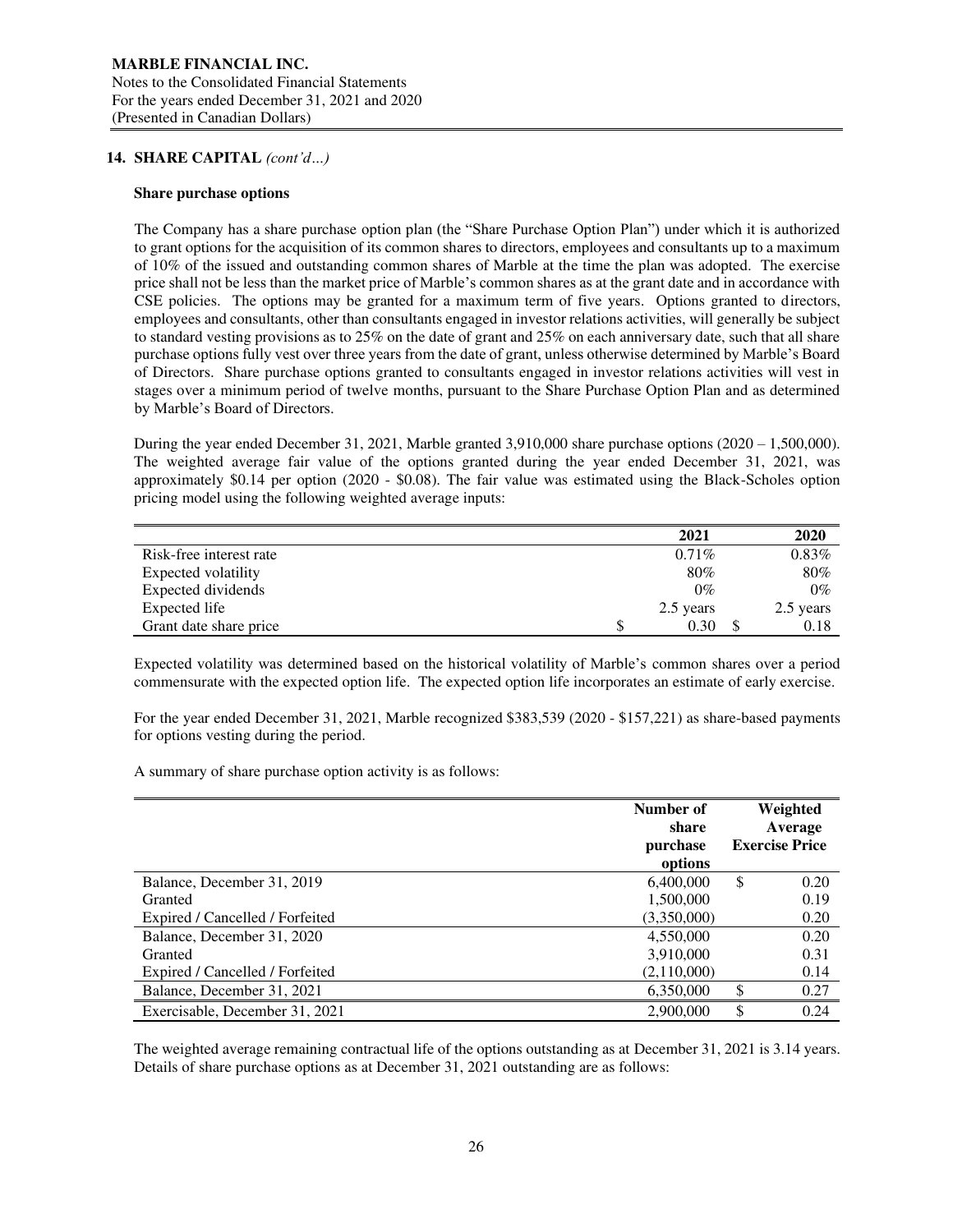|                    |    |                       | <b>Number</b> | <b>Number</b>      |
|--------------------|----|-----------------------|---------------|--------------------|
| <b>Expiry Date</b> |    | <b>Exercise Price</b> | Outstanding   | <b>Exercisable</b> |
| March 20, 2024     | \$ | 0.20                  | 1,325,000     | 993,750            |
| September 23, 2024 | S  | 0.25                  | 500,000       | 375,000            |
| November 1, 2024   | \$ | 0.21                  | 175,000       | 131,250            |
| December 3, 2024   | \$ | 0.21                  | 250,000       | 187,500            |
| December 30, 2024  | \$ | 0.20                  | 100,000       | 50,000             |
| January 23, 2025   | \$ | 0.20                  | 100,000       | 50,000             |
| March 2, 2025      | \$ | 0.19                  | 100,000       | 50,000             |
| November 30, 2025  | \$ | 0.16                  | 150,000       | 75,000             |
| December 30, 2025  | \$ | 0.23                  | 300,000       | 150,000            |
| January 25, 2026   |    | 0.40                  | 2,075,000     | 518,750            |
| May 31, 2026       | \$ | 0.23                  | 375,000       | 93,750             |
| June 30, 2026      | \$ | 0.21                  | 350,000       | 87,500             |
| August 27, 2026    | \$ | 0.17                  | 25,000        | 6,250              |
| October 19, 2026   | \$ | 0.145                 | 25,000        | 6,250              |
| October 19, 2026   | \$ | 0.12                  | 250,000       | 62,500             |
| November 30, 2026  |    | 0.165                 | 250,000       | 62,500             |
|                    |    |                       | 6,350,000     | 2,900,000          |

# **Warrants**

A summary of the warrant activity as at December 31, 2021 is as follows:

|                            | Number of<br>warrants | Weighted<br>Average<br><b>Exercise Price</b> |
|----------------------------|-----------------------|----------------------------------------------|
| Balance, December 31, 2019 | 8,790,000             | \$<br>0.35                                   |
| Granted                    | 8,281,400             | 0.25                                         |
| Expired / Cancelled        | (8,790,000)           | 0.35                                         |
| Balance, December 31, 2020 | 8,281,400             | \$<br>0.25                                   |
| Granted                    | 10,146,070            | 0.21                                         |
| Expired / Cancelled        | (200,000)             | 0.35                                         |
| Balance, December 31, 2021 | 18,227,470            | \$<br>0.16                                   |

The weighted average remaining contractual life of the warrants outstanding as at December 31, 2021 is 0.84 years. Details of warrants outstanding as at December 31, 2021 are as follows:

|                    |                       | <b>Number</b> |
|--------------------|-----------------------|---------------|
| <b>Expiry Date</b> | <b>Exercise Price</b> | Outstanding   |
| October 22, 2022   | \$<br>0.25            | 1,886,234     |
| December 7, 2022   | \$<br>0.25            | 1,723,500     |
| December 23, 2022  | \$<br>0.25            | 4,671,666     |
| February 2, 2022   | \$<br>0.35            | 800,000       |
| March 25, 2022     | \$<br>0.45            | 1,166,667     |
| July 7, 2022       | \$<br>0.30            | 133,832       |
| November 29, 2022  | \$<br>0.15            | 5,314,615     |
| November 29, 2022  | \$<br>0.15            | 91.875        |
| December 17, 2022  | \$<br>0.15            | 2,377,691     |
| December 17, 2022  | \$<br>0.15            | 61,390        |
|                    |                       | 18,227,470    |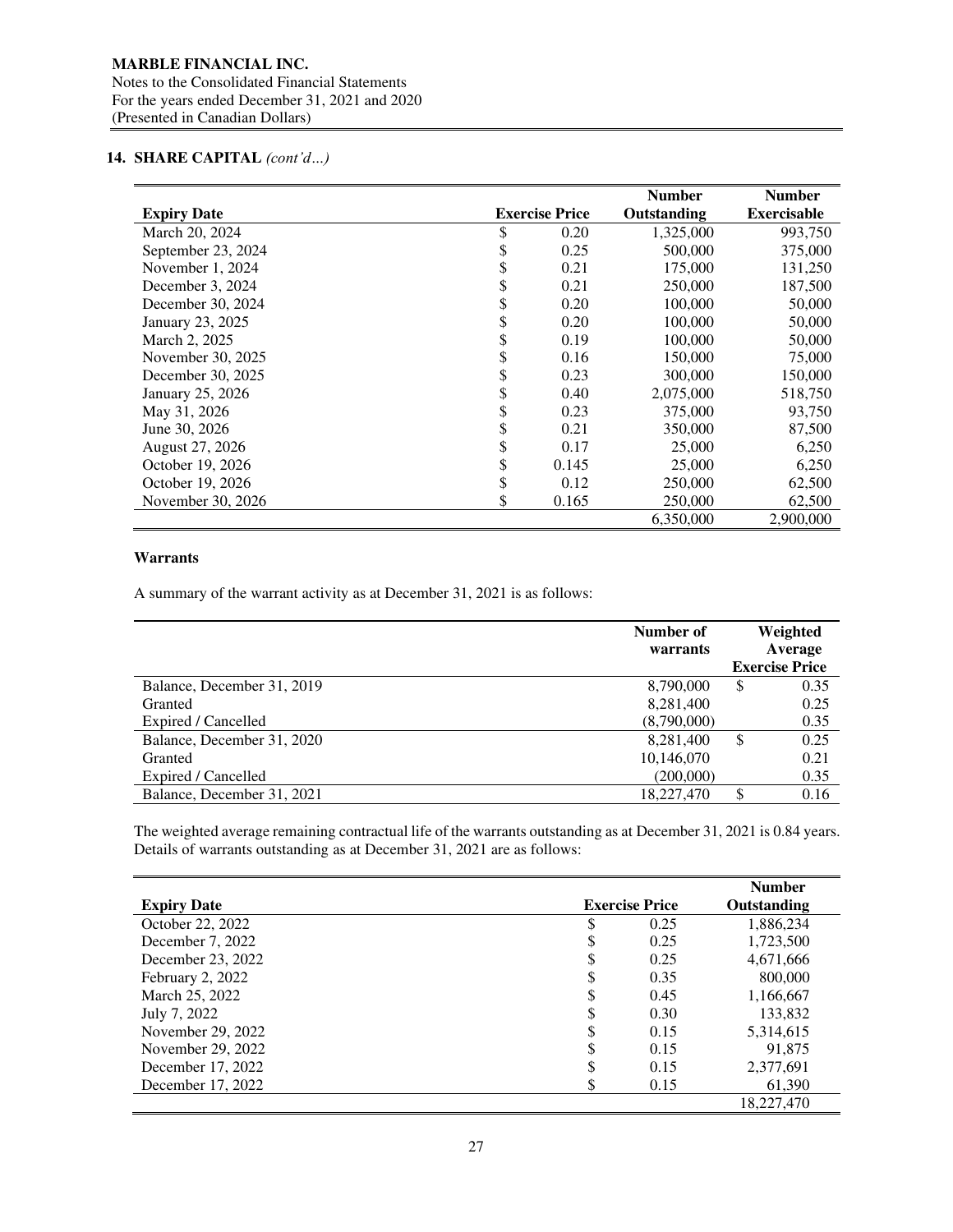### **Restricted Share Units**

During the year ended December 31, 2020, Marble adopted a long-term restricted share unit plan (the "RSU Plan"). The restricted share units ("RSUs") entitle directors, officers or employees to acquire common shares of Marble, based on vesting provisions determined by Marble's Board of Directors at the time of grant.

During the year ended December 31, 2020, Marble granted 100,000 RSUs to a consultant. These RSUs vest 25% on May 28, 2020, and 25% each three months thereafter. Marble valued the RSUs at \$0.165 per RSU to be recognized over the vesting term of the RSUs. During the year ended December 31, 2020, Marble recognized \$15,810 as share-based payments related to RSUs vested and issued an aggregate of 75,000 common shares pursuant to the exercise of the RSUs. As at December 31, 2020, 25,000 RSUs were outstanding and unvested.

During the year ended December 31, 2021, Marble granted an aggregate of 550,000 RSUs to an officer and consultants. Of these:

- 100,000 vest as to 25% on August 1, 2021, and 25% each three months thereafter. Marble valued the RSUs at \$0.185 per RSU to be recognized over the vesting term of the RSUs;
- 300,000 vest as to 50% on October 2, 2021 and 50% on January 2, 2022. Marble valued the RSUs at \$0.205 per RSU to be recognized over the vesting term of the RSUs ;
- 50,000 vest as to 100% on Oct 31, 2021. Marble valued the RSUs at \$0.125 per RSU to be recognized over the vesting term of the RSUs ; and
- 100,000 vest as to 50% on November 30, 2021, and 25% each three months thereafter. Marble valued the RSUs at \$0.155 per RSU to be recognized over the vesting term of the RSUs

During the year ended December 31, 2021, Marble recognized \$98,281 as share-based payments related to RSUs and issued an aggregate of 325,000 common shares pursuant to the exercise of the RSUs. As at December 31, 2021, 250,000 RSUs are outstanding.

# **15. RELATED PARTY TRANSACTIONS**

Related parties of the Company include key management personnel, companies controlled by key management personnel and close family members of key management personnel. Key management personnel are persons having authority and responsibility for planning, directing and controlling the activities of the Company, directly or indirectly, including any directors (whether executive or otherwise) of the Company. Key management personnel are composed of the board of directors and executive leadership team.

### **Compensation**

Salaries paid to the Company's key management personnel were \$384,000 for the year ended December 31, 2021  $(2020 - $170,000)$ .

### **Consulting fees**

Consulting fees paid to the Company's key management personnel and companies controlled by current and former key management personnel were \$235,935 (inclusive of GST) for the year ended December 31, 2021 (2020 - \$354,926 inclusive of GST). As at December 31, 2021, accounts payable and accrued liabilities included \$106,785 (December 31, 2020 - \$17,510) owing to key management personnel and companies controlled by key management personnel.

### **Share purchase option plan**

Included in the share-based payments for the year ended December 31, 2021 is \$216,332 (2020 - \$82,787) related to the fair value of share purchase options vested for key management personnel.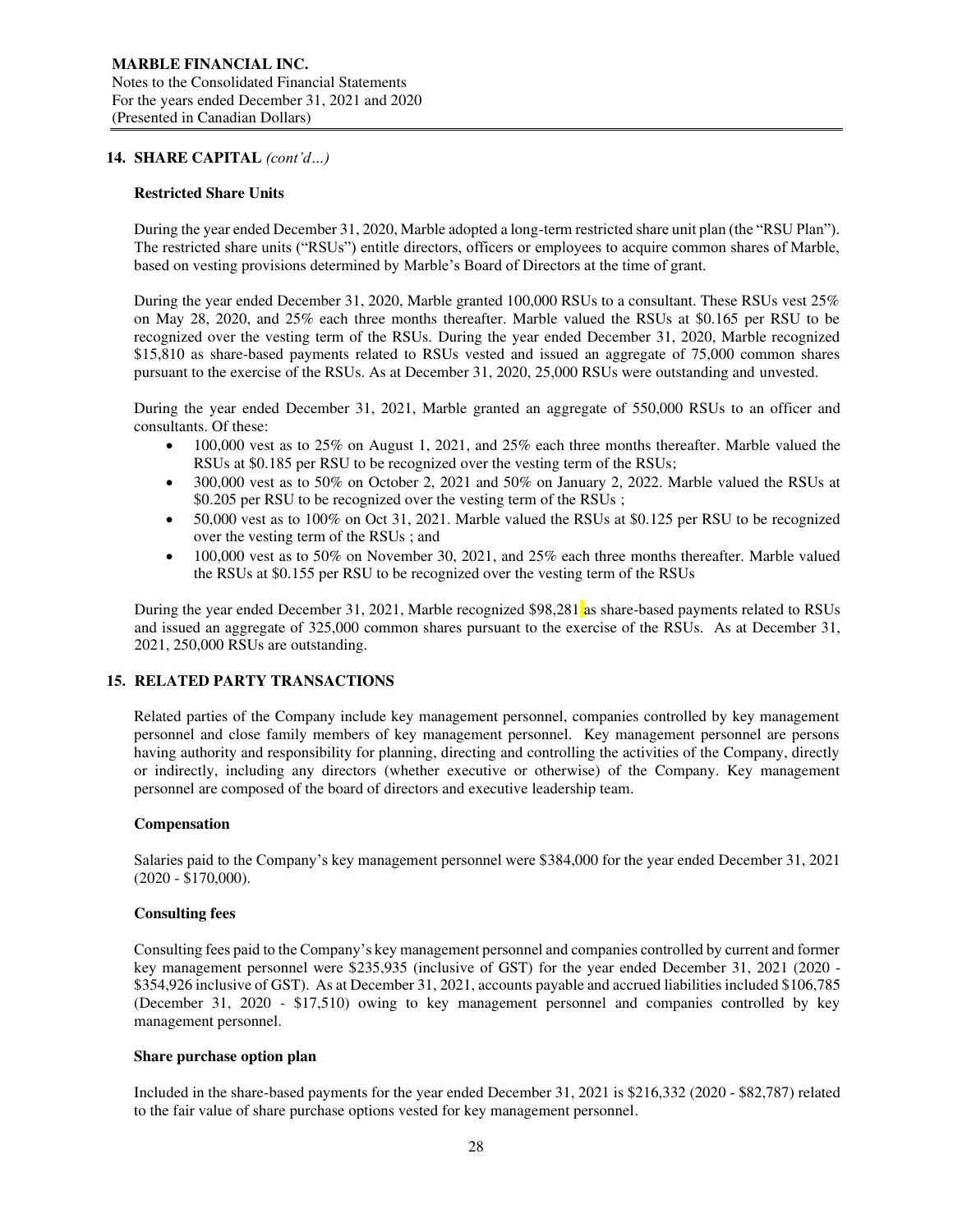# **16. CAPITAL MANAGEMENT**

The Company's objectives when managing capital are to safeguard the Company's ability to continue as a going concern, to provide our solutions to benefit our customers and clients, to provide returns to shareholders and benefits to our stakeholders, and to maintain a flexible capital structure which optimizes the cost of capital to an acceptable risk. The Company considers its capital for this purpose to be its cash, loan receivables, shareholders' deficiency and bonds. The Company manages the capital structure and makes adjustments to it in light of changes in economic conditions and the risk characteristics of the underlying assets. To maintain or adjust the capital structure and the amount of cash, the Company may issue common shares or debt or acquire or dispose of assets. In order to facilitate the management of its capital requirements, the Company prepares annual expenditure budgets that are updated as necessary depending on various factors, including successful capital deployment and general industry conditions. The annual and updated budgets are approved by the Board of Directors.

# **17. INCOME TAXES**

### *a. Deferred tax assets and liabilities*

|                                                      | December 31,<br>2021 |    | December 31,<br><b>2020</b> |
|------------------------------------------------------|----------------------|----|-----------------------------|
| <b>Deferred tax assets</b>                           |                      |    |                             |
| Allowance for credit losses                          | \$                   | -S | 59,400                      |
| Office furniture, equipment, and right-of-use assets | 26,452               |    | 82,507                      |
| Deferred financing expenses                          | 4,806                |    | 12,511                      |
| Share issuance costs                                 | 70,072               |    | 104,081                     |
| Lease liabilities                                    | 33,812               |    | 81,120                      |
| Loss carry forwards                                  | 3,864,871            |    | 2,641,021                   |
| <b>Deferred tax liabilities</b>                      |                      |    |                             |
| Intangible assets                                    | (118, 424)           |    | (134,264)                   |
| Other                                                | (31, 141)            |    | (7, 384)                    |
|                                                      |                      |    |                             |
| Net deferred tax assets                              | 3,850,448            |    | 2,838,992                   |
| Unrecognized deferred tax assets                     | (3,850,448)          |    | (2,838,992)                 |
|                                                      |                      |    |                             |
| Total                                                | \$                   |    |                             |

### *b. Reconciliation to statutory tax rate*

|                                                                              | December 31,<br>2021     |              | December 31,<br>2020 |  |  |
|------------------------------------------------------------------------------|--------------------------|--------------|----------------------|--|--|
| Net losses before income taxes                                               |                          |              |                      |  |  |
| Combined federal and provincial statutory income tax rates                   | \$<br>(5,055,673)<br>27% | <sup>S</sup> | (3,550,730)<br>27%   |  |  |
| Recovery of income taxes based on statutory income tax rates<br>Adjustments: | 1,365,032                |              | 958,697              |  |  |
| Non-deductible items                                                         | (196,082)                |              | (121,992)            |  |  |
| Net effect of deductible (taxable) items                                     | 54,900                   |              | 102,237              |  |  |
| Effect of current period losses not recognized                               | (1,223,850)              |              | (938, 942)           |  |  |
| Total                                                                        |                          |              |                      |  |  |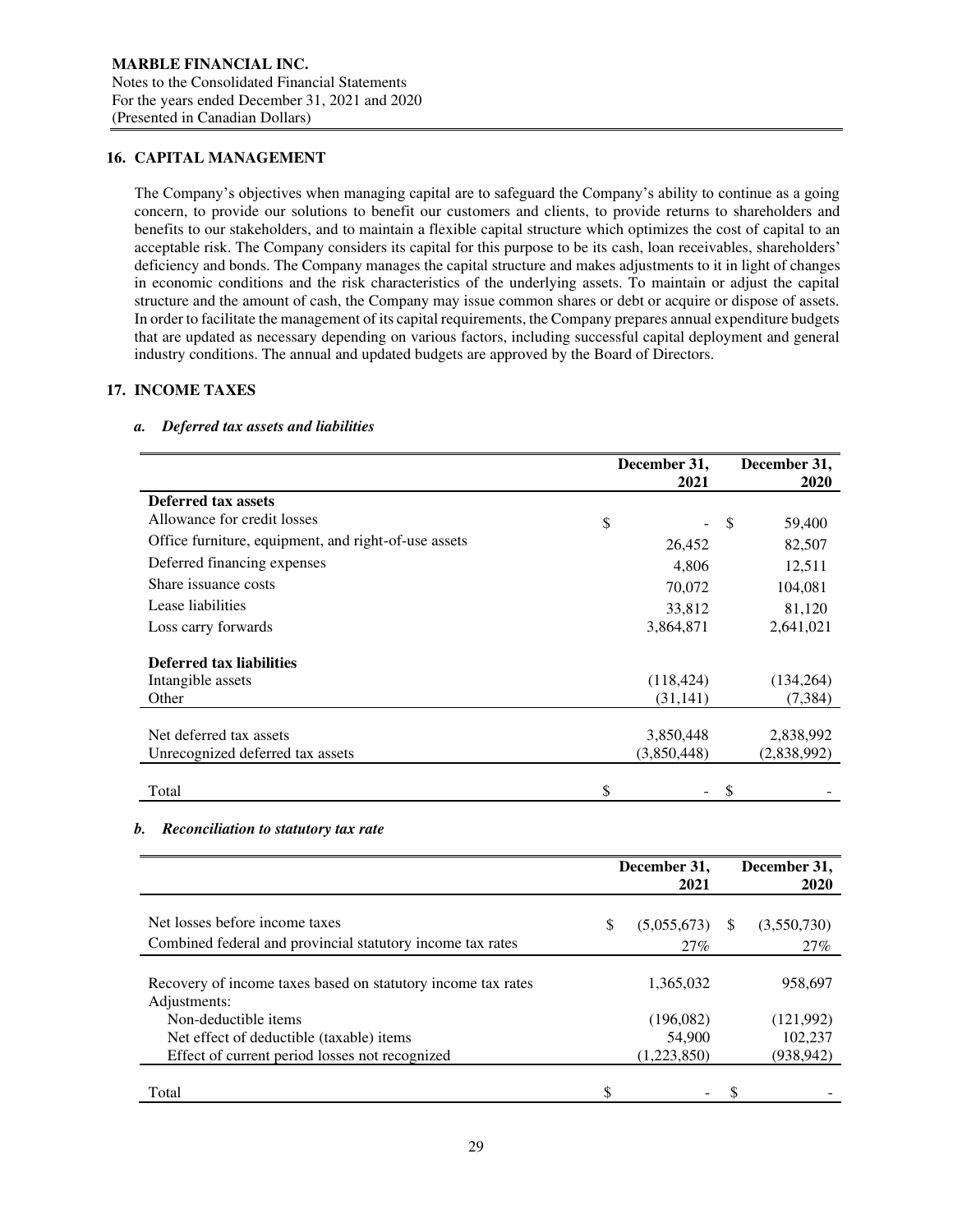# **17. INCOME TAXES** *(cont'd…)*

### *c. Unused tax losses*

As at December 31, 2021, the Company had unused non-capital tax losses of \$14,314,000 (2020 - \$9,781,000) and unused capital losses of \$80,000 (2020 - \$80,000) that are available to offset against potential tax adjustments or future taxable income and were not recognized as deferred tax assets. The unused non-capital tax losses will expire between 2034 and 2041 and the unused capital tax losses do not expire.

### **18. RISK MANAGEMENT FRAMEWORK**

The Company's risk management policies are established by the Board of Directors to set appropriate risk tolerance limits. Management's responsibility is to identify and analyze the risks faced by the Company and to monitor risks and adherence to limits and implement controls. Risk management policies and systems are reviewed periodically to reflect changes in market conditions and changes in the performance of the loans receivable.

The Company issued various fixed rate bonds to bondholders and seeks to earn an interest rate margin by investing these funds in loans receivable from consumer debtors. This business activity results in a consolidated statement of financial position that consists primarily of financial instruments. The primary types of financial risk which arise from the Company's activities are credit risk, liquidity risk and market risk.

#### **Credit risk**

Credit risk is the risk that one party to a financial instrument will cause a financial loss for the other party by failing to discharge an obligation. The Company is exposed to this risk through its cash held at a financial institution, accounts receivable, interest receivable and loans receivable. For these financial assets recognized on the consolidated statement of financial position, the maximum exposure to credit risk is their carrying amount.

The Company's cash is held at a reputable Canadian financial institution. The Company has not experienced any loss on these accounts, although the balances in the accounts may exceed the insurable limits. The Company considers credit risk from cash to be minimal.

The Company's interest receivable and loans receivable are receivable from its consumer debtors. one of the Company's business activities is to provides loans to high-risk individual borrowers under consumer proposals. The Company attempts to mitigate the credit risk from its consumer debtors by performing a due diligence process on the consumer debtors prior to funding loans. Consumer debtors are referred to the Company by various industry partners, which screen potential consumer debtors for their ability and willingness to repay their obligations and avoid bankruptcy. In addition, the Company will perform additional due diligence work which includes, but is not limited to, verifying income, monthly expenditures, assets and liabilities of the consumer debtors. In addition, after the initial loan is provided to the consumer debtor the Company will continuously monitor the loan receivable. Certain of the Company's loans receivable are secured by vehicles and general security agreements over all of the current and after-acquired assets of the consumer debtor.

Concentration of credit risk exists as the majority of the consumer debtors have comparable geographical and economic characteristics. Consumer debtors are primarily considered high risk individual borrowers and reside in Canada. The maximum credit risk exposure of the Company's loans and interest receivable is \$1,399,250 (2020 - \$2,477,878).

# **Liquidity risk**

Liquidity risk describes the risk that the Company will not be able to meet its current and future cash flow needs, both expected and unexpected, without materially affecting its daily operations or overall financial condition. As at December 31, 2021, the Company had current assets of \$1,908,541 to settle current liabilities of \$5,829,177. The Company manages liquidity risk through the management of its capital structure as outlined in Note 16.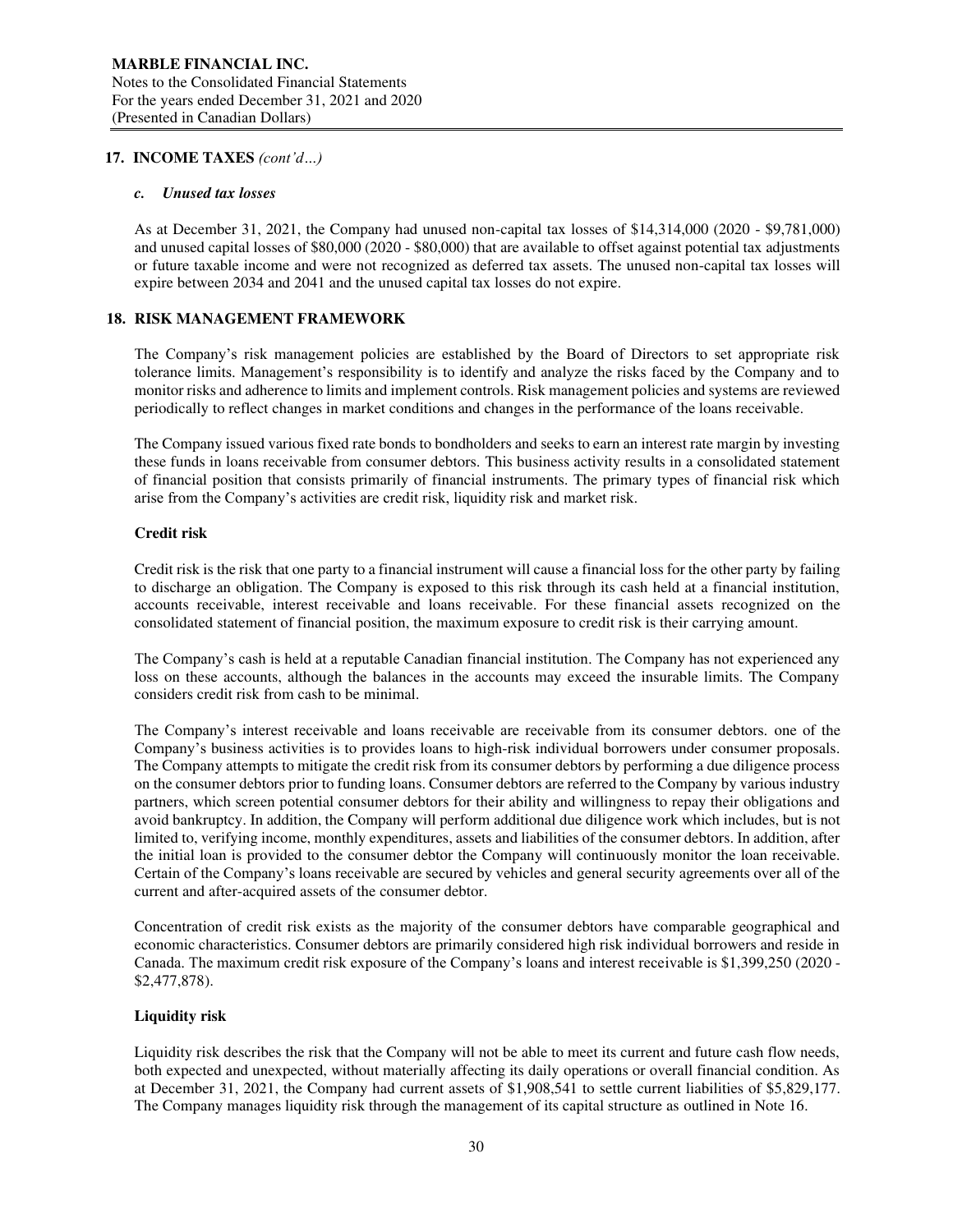# **18. RISK MANAGEMENT FRAMEWORK** *(cont'd…)*

|                     | Less than 3<br>months | <b>Between 3</b><br>months to<br>1 year | <b>Between 1</b><br>and 2 years | <b>Between 2</b><br>and 5 years | <b>Greater</b><br>than 5<br>years | <b>Total</b> |
|---------------------|-----------------------|-----------------------------------------|---------------------------------|---------------------------------|-----------------------------------|--------------|
| payable<br>Accounts |                       |                                         |                                 |                                 |                                   |              |
| accrued<br>and      |                       |                                         |                                 |                                 |                                   |              |
| liabilities         | 812,728               |                                         |                                 |                                 |                                   | 812,728      |
| Interest payable    | 198,878               |                                         |                                 |                                 |                                   | 198,878      |
| Lease liabilities   | 48.336                | 76.894                                  |                                 |                                 | $\overline{\phantom{0}}$          | 125,230      |
| Loans payable       | 6.291                 | 88.873                                  | 13.495                          | 6,880                           |                                   | 115,539      |
| Convertible         |                       |                                         |                                 |                                 |                                   |              |
| debentures          |                       | 1.203.446                               |                                 |                                 |                                   | 1.203.446    |
| <b>Bonds</b>        | 2,266,067             | 1,114,408                               | 1,777,835                       |                                 |                                   | 5,158,310    |
|                     | 3,332,300             | 2,483,621                               | 1,791,330                       | 6,880                           |                                   | 7,614,131    |

As at December 31, 2021, the contractual maturity of financial liabilities is as follows:

# **Market Risk**

In the normal course of its operations, the Company may engage in transactions that give rise to market risk. Market risk is the risk of uncertainty arising from possible market price movements and their impact on the future performance of the Company. Market price movements could adversely affect the value of the Company's financial assets and expected future cash flows. The objective of market risk management is to manage and control market risk exposures within acceptable parameters, while optimizing the return for a given level of risk.

### **Interest rate risk**

The interest rate risk is the risk that the fair value or future cash flows of a financial instrument will fluctuate because of changes in market interest rates. As at December 31, 2021, the Company is not exposed to significant interest rate risk as the Company's financial instruments are all fixed-rate financial assets or fixed rate financial liabilities. Therefore, the Company considers its exposure to interest rate risk to be minimal.

# **19. SUPPLEMENTAL CASH FLOW INFORMATION**

During the year ended December 31, 2021, the Company recognized a \$58,125 addition to share capital pursuant to the vesting of RSUs and a \$7,837 reduction to share capital related to fair value of agents' warrants as share issuance costs (see Note 14). The Company also issued 40,843 common shares, valued at \$15,000 plus tax, as payment of the first installment of the fee related to the 12-month online marketing campaign through AGORACOM Internet Relations Corp.

During the year ended December 31, 2020, the Company recognized a \$12,375 addition to share capital from reserves on the issuance of common shares pursuant to RSUs granted and a \$8,155 reduction to share capital related to fair value of agents' warrants as share issuance costs.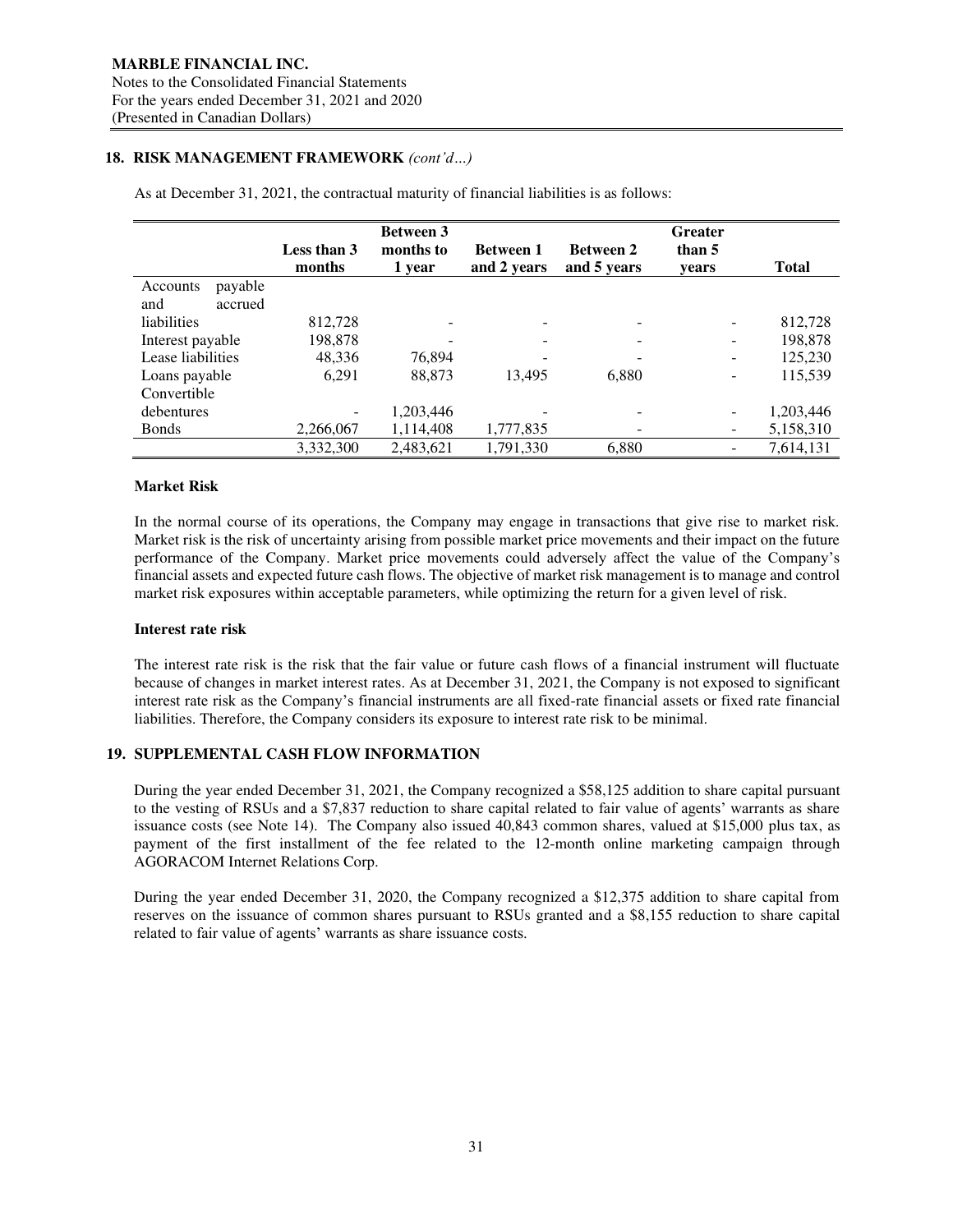# **20. RECONCILIATION OF CHANGES IN LIABILITIES ARISING FROM FINANCING ACTIVITIES**

Liabilities arising from financing activities include convertible debentures issued, bonds issued, interest included in bond payable, bond transaction costs capitalized, promissory notes, lease liabilities, and loans payable. A reconciliation of the changes in these liabilities is as follows:

|                                                   | December 31,<br>2021 |            | December 31,<br>2020 |            |
|---------------------------------------------------|----------------------|------------|----------------------|------------|
|                                                   |                      |            |                      |            |
| Balance, beginning of the year                    | \$                   | 6,237,776  | $\mathbb{S}$         | 5,880,734  |
| <b>Changes from financing cash flows</b>          |                      |            |                      |            |
| Proceeds from convertible debentures              |                      | 1,303,000  |                      | 560,000    |
| Debt issuance costs                               |                      | (40,150)   |                      |            |
| Lease payments                                    |                      | (195, 336) |                      | (193, 571) |
| Loan payments made                                |                      | (25, 164)  |                      | (12,582)   |
| Loan received                                     |                      |            |                      | 40,000     |
| Payment of convertible debentures                 |                      | (10,741)   |                      | (27, 173)  |
| Redemption of convertible debentures              |                      | (424,700)  |                      | (150, 682) |
| Redemption of bonds                               |                      | (77, 717)  |                      | (220, 897) |
| Other changes                                     |                      |            |                      |            |
| Interest accrued to bond payable                  |                      | 74,669     |                      | 82,300     |
| Lease accretion                                   |                      | 20,123     |                      | 36,596     |
| Equity component of convertible debentures issued |                      | (115,338)  |                      | (33,292)   |
| Accretion of convertible debentures               |                      | 71,229     |                      | 73,642     |
| Accrued interest on convertible debentures        |                      | 7,292      |                      |            |
| Unearned revenue                                  |                      | (185,600)  |                      | 180,237    |
| Interest payable                                  |                      | 154,957    |                      | 22,464     |
| Fair value of brokers' warrants                   |                      | (9,641)    |                      |            |
| Acquisition of Inverite - CEBA loan               |                      | 30,000     |                      |            |
|                                                   |                      |            |                      |            |
| Balance, end of the year                          | \$                   | 6,814,659  | \$                   | 6,237,776  |

### **21. EVENTS AFTER THE REPORTING PERIOD**

#### *Share Capital Issuances*

On January 4, 2022, Marble issued 150,000 common shares pursuant to the exercise of restricted share units.

In February, 2022, Marble issued an aggregate of 50,000 common shares pursuant to the exercise of restricted share units.

On April 2, 2022, Marble issued 150,000 common shares pursuant to the exercise of restricted share units.

#### *Restricted Share Units Grant*

On January 2, 2022 the Company granted 300,000 RSUs to a consultant. 50% of the RSUs vest on April 2, 2022 and 50% vest on July 2, 2022.

On April 28, 2022, the Company granted 300,000 RSUs to a consultant. 25% of the RSUs vest on each of July 28, 2022, October 28, 2022, January 28, 2023 and April 28, 2023.